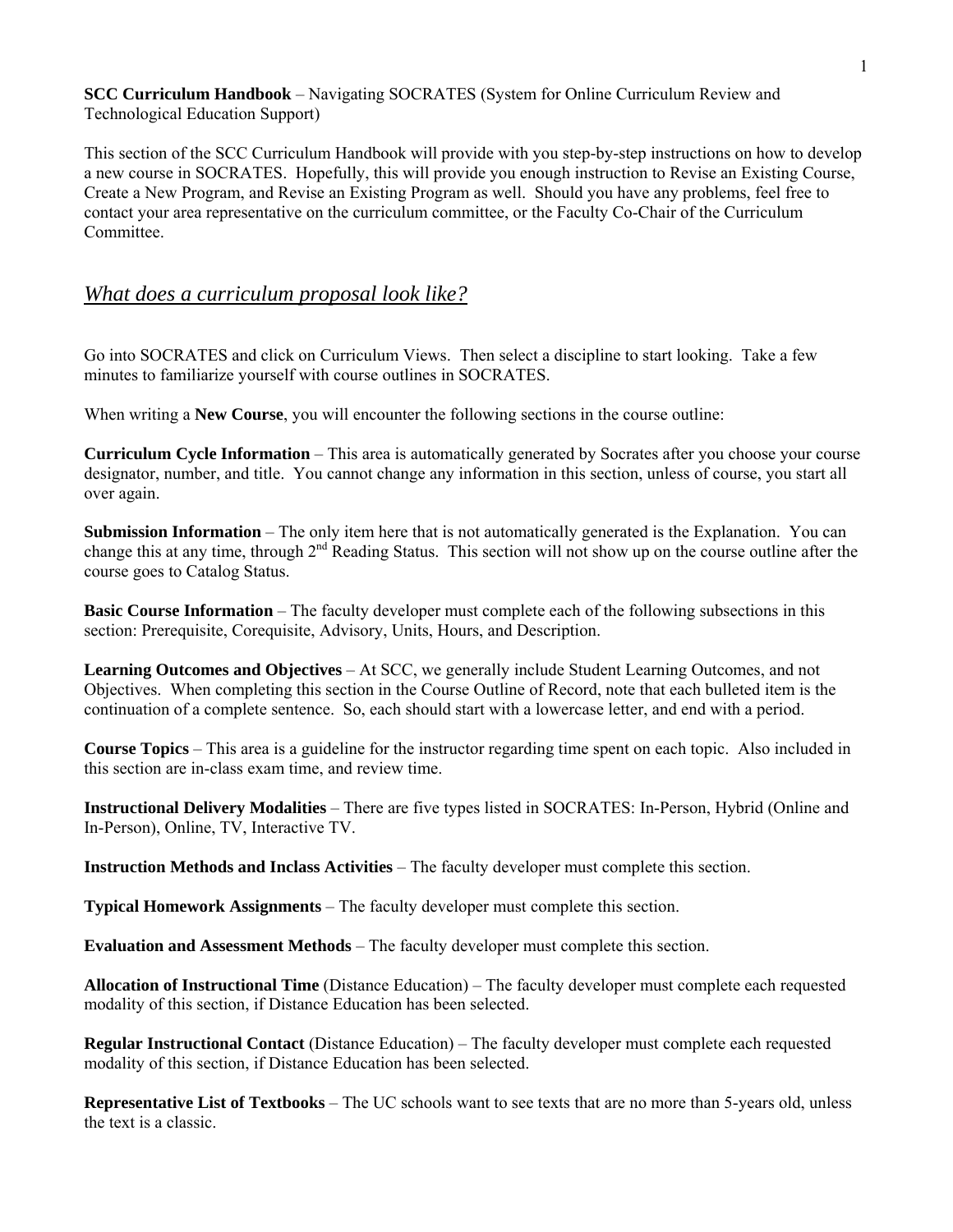#### **Additional Course Information** –

**Prerequisite Justification** – This section will be completed automatically, unless a "Special Prerequisite" was used. In that case, the curriculum developer will need to "embed" the prerequisite course when prompted, and then select the appropriate Student Learning Outcomes from the menu, when prompted.

**Corequisite Justification** – This section will be completed automatically, unless a "Special Corequisite" was used. In that case, the curriculum developer will need to "embed" the corequisite course when prompted, and then select the appropriate Student Learning Outcomes from the menu, when prompted.

**Advisory Justification** – This section will be completed automatically, unless a "Advisory" was used. In that case, the curriculum developer will need to "embed" the advisory course when prompted, and then select the appropriate Student Learning Outcomes from the menu, when prompted.

**Relationship to College Programs** – The faculty developer must complete this section.

**Relationship to Transfer Institutions** – The faculty developer must complete this section.

**Feasibility** – The faculty developer must complete this section.

**Digital Signatures** – These signature requests will automatically be sent to the appropriate faculty and administrators by SOCRATES when the curriculum proposal reaches Technical Review Status. All four colleges have agreed that not submitting a digital signature request implies consent. In addition, one can submit a digital signature with comments should there be commendations or concerns.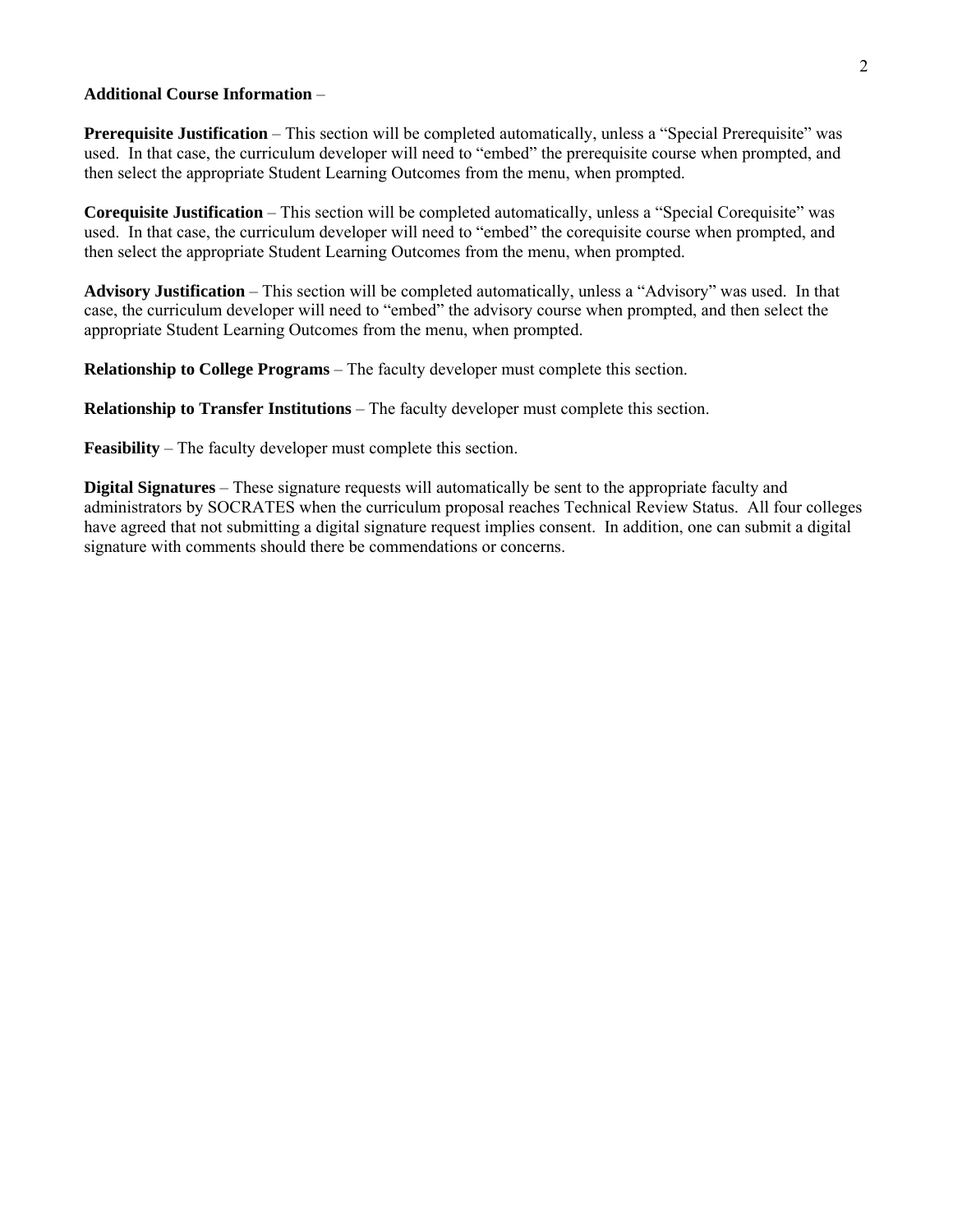### *SOCRATES – What is it, and how do I use it?*

SOCRATES is a curriculum management software program written by Phil Smith, Ph.D. from ARC, and ???? SOCRATES stands for System for Online Curriculum Review and Technological Education Support.

To get to SOCRATES, log into the Intranet; this is where you submit grades.

|   | <b>Intranet Services</b>                        |   |                                            | Logout |
|---|-------------------------------------------------|---|--------------------------------------------|--------|
|   | Welcome, Virginia May!                          |   |                                            |        |
| О | <b>Online Grade Reporting and Class Rosters</b> | n | Incomplete Grade Report                    |        |
| O | <b>Faculty Web Page Generator</b>               | O | D <sub>2</sub> L Faculty Request Interface |        |
| О | <b>SOCRATES Curriculum Services</b>             | O | Course Number Converter                    |        |
|   | Course Renumbering Information                  | O | Change Intranet Password                   |        |
|   | Go to Service                                   |   |                                            |        |

Now, click on SOCRATES Curriculum Services, and then Go to Service.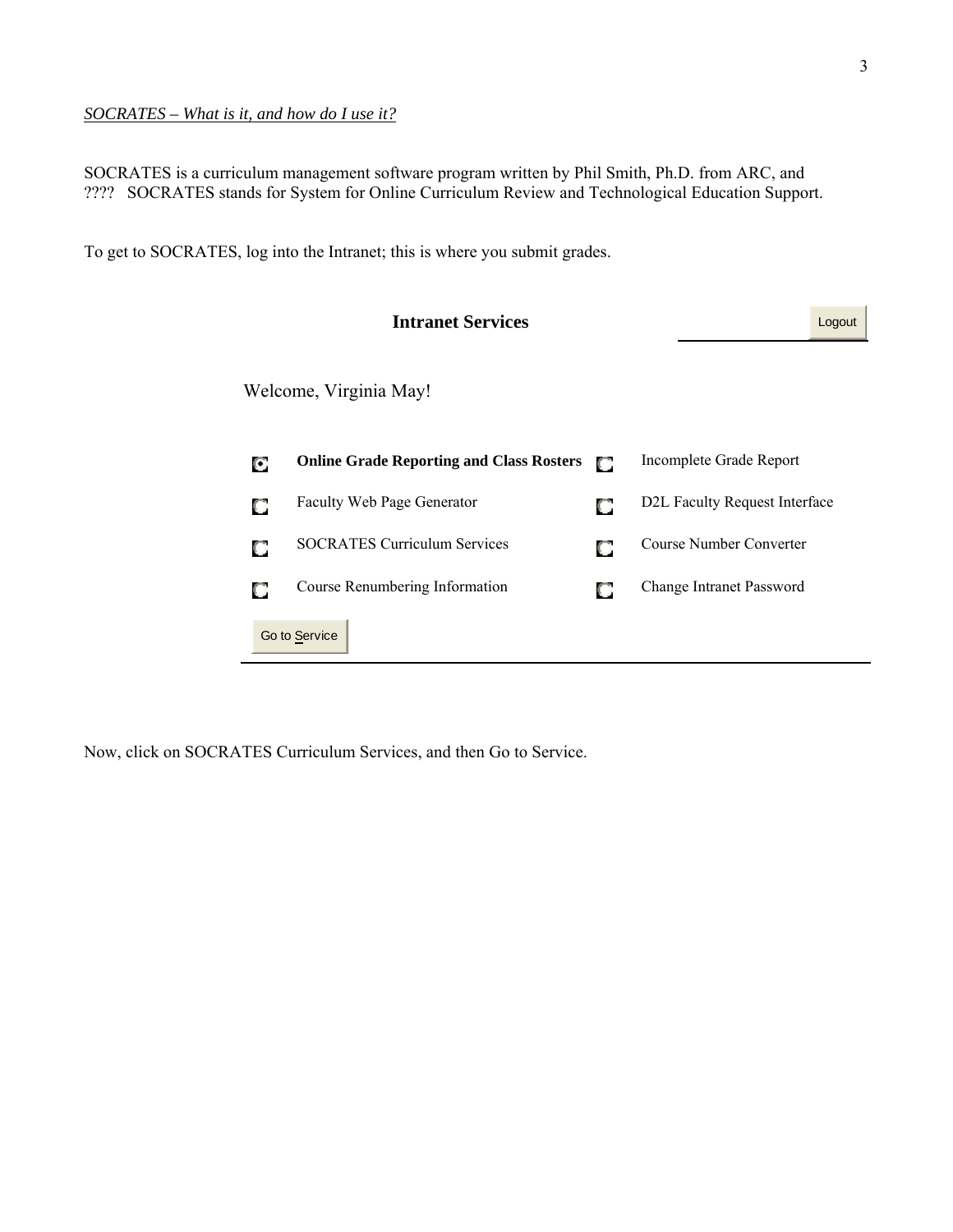Most of you will have the following screen.



Click on Curriculum Developer.

If you have already started revising a course or program, or have started writing a new course or program, you would click on the options under "*Continue Working on a Proposal:"*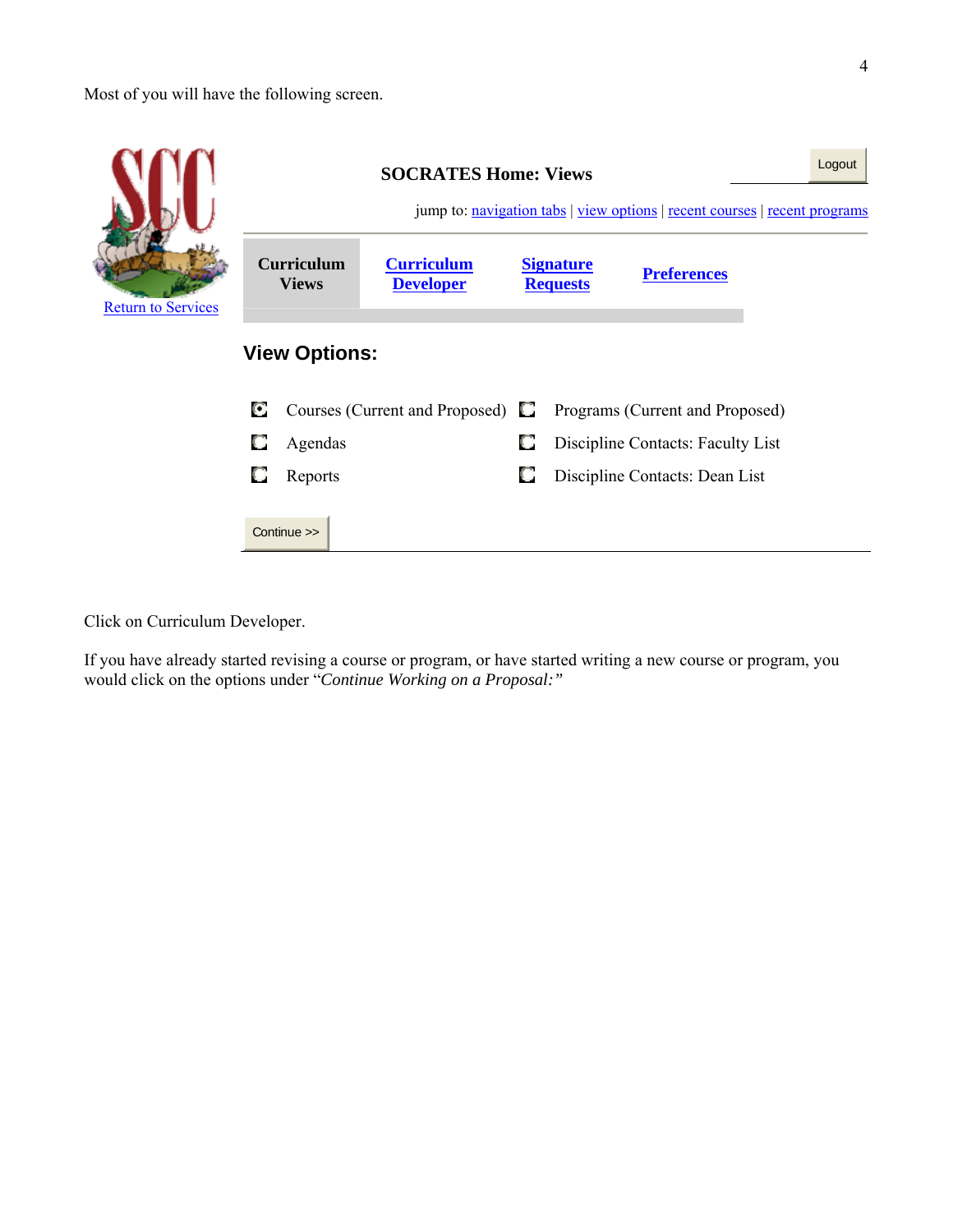We are going to see how to Create a New Course. You will follow similar paths to Revise an Existing Course. Click on Create a New Course, and then click on Continue, shown at the bottom.

|                           | Logout<br><b>SOCRATES Home: Developer</b><br>jump to: navigation tabs   continue proposal   begin proposal                              |                                          |   |                            |  |  |  |  |
|---------------------------|-----------------------------------------------------------------------------------------------------------------------------------------|------------------------------------------|---|----------------------------|--|--|--|--|
| <b>Return to Services</b> | <b>Curriculum</b><br><b>Curriculum</b><br><b>Signature</b><br><b>Preferences</b><br><b>Developer</b><br><b>Requests</b><br><b>Views</b> |                                          |   |                            |  |  |  |  |
|                           | <b>Continue Working on a Proposal:</b>                                                                                                  |                                          |   |                            |  |  |  |  |
|                           | О<br>My Course Proposals <b>C</b> My Program Proposals<br>Continue >>                                                                   |                                          |   |                            |  |  |  |  |
|                           |                                                                                                                                         | <b>Begin a Curriculum Proposal:</b>      |   |                            |  |  |  |  |
|                           | O                                                                                                                                       | Revise an Existing Course                | o | Revise an Existing Program |  |  |  |  |
|                           | С<br>Create a New Course                                                                                                                | Create a New Program                     |   |                            |  |  |  |  |
|                           | О<br>Delete an Existing Course                                                                                                          | Delete an Existing Program               |   |                            |  |  |  |  |
|                           | O                                                                                                                                       | Initiate an Experimental Course Offering |   |                            |  |  |  |  |
|                           | Continue >>                                                                                                                             |                                          |   |                            |  |  |  |  |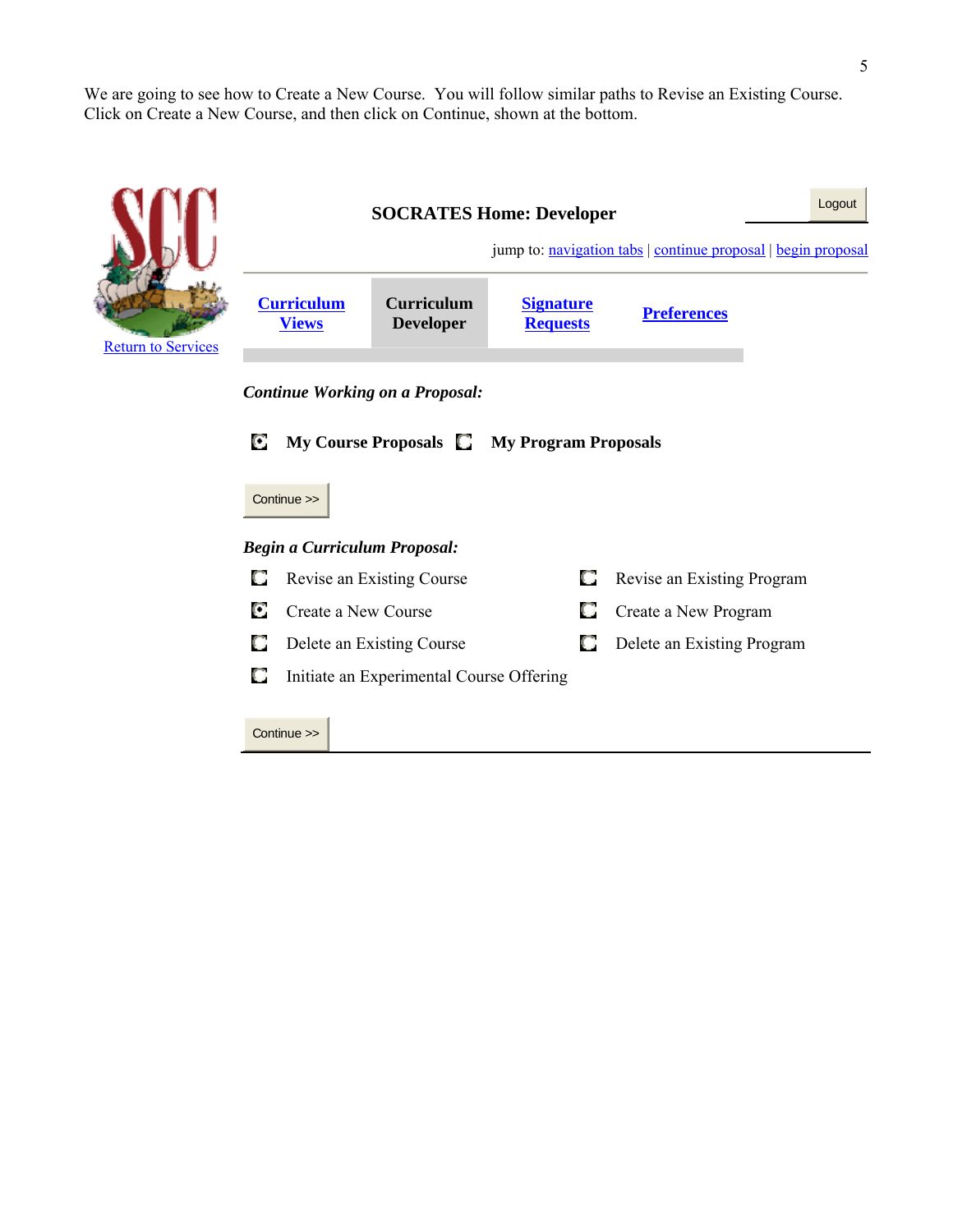You will see this next.

|                           | <b>Create a New Course</b>                                  | Logout |
|---------------------------|-------------------------------------------------------------|--------|
|                           | <b>Choose a Subject</b>                                     |        |
| <b>Return to Services</b> | Please choose a subject for the new course you are writing: |        |
| $\bullet$                 | Accounting (ACCT)                                           |        |
| SOCRATES Home             | Save / Next >>                                              |        |

Choose your subject.

|                           | Logout<br><b>Create a New Course</b>                        |
|---------------------------|-------------------------------------------------------------|
|                           | <b>Choose a Subject</b>                                     |
| <b>Return to Services</b> | Please choose a subject for the new course you are writing: |
|                           | Temporary [For Practice Only] (TEMP)                        |
| <b>SOCRATES Home</b>      | Save / Next >>                                              |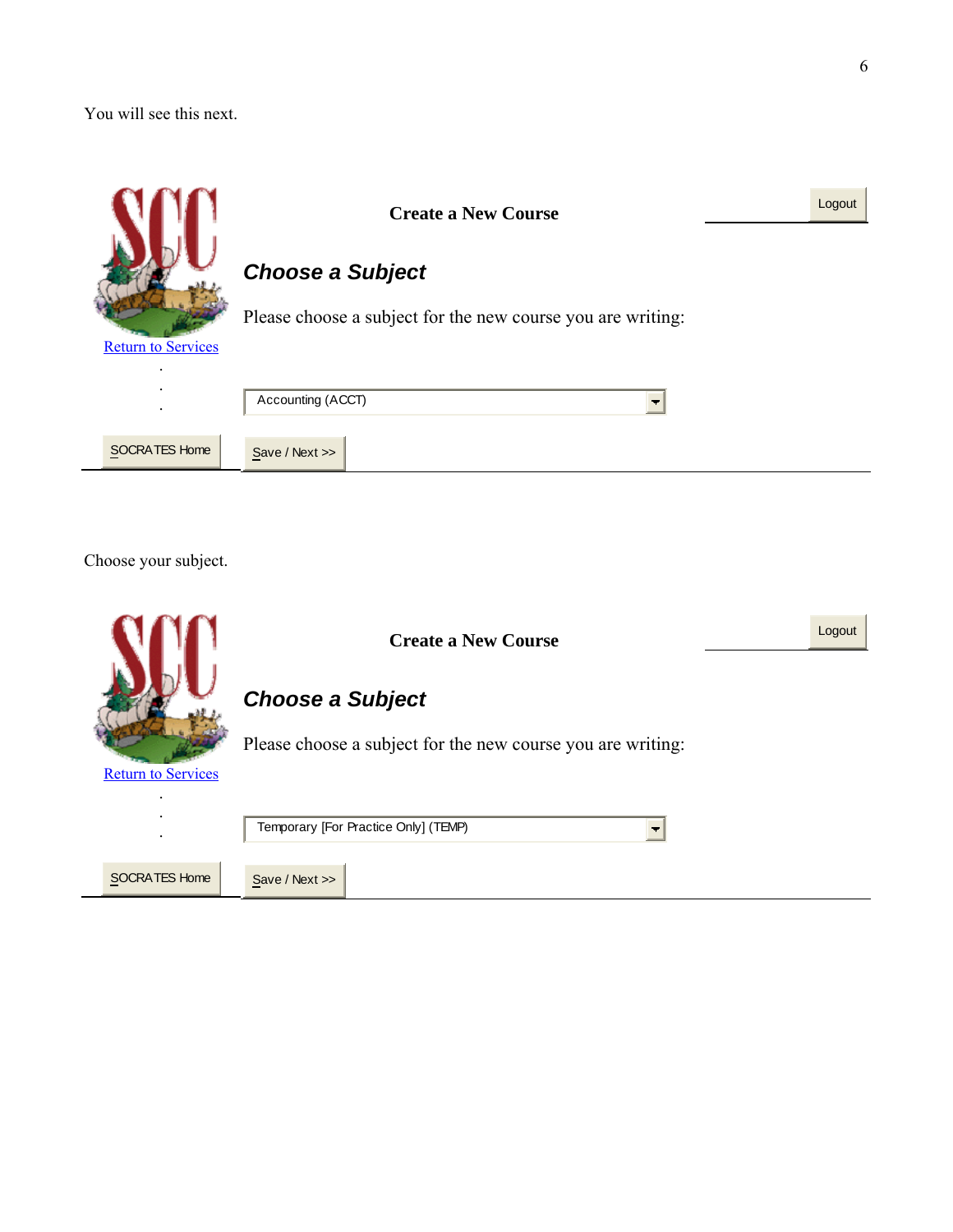Click Save/Next.

Choose a Thematic Block, and click Save/Next.

Type in your desired course number, as seen below. Click Save/Next.



# *TEMP Department*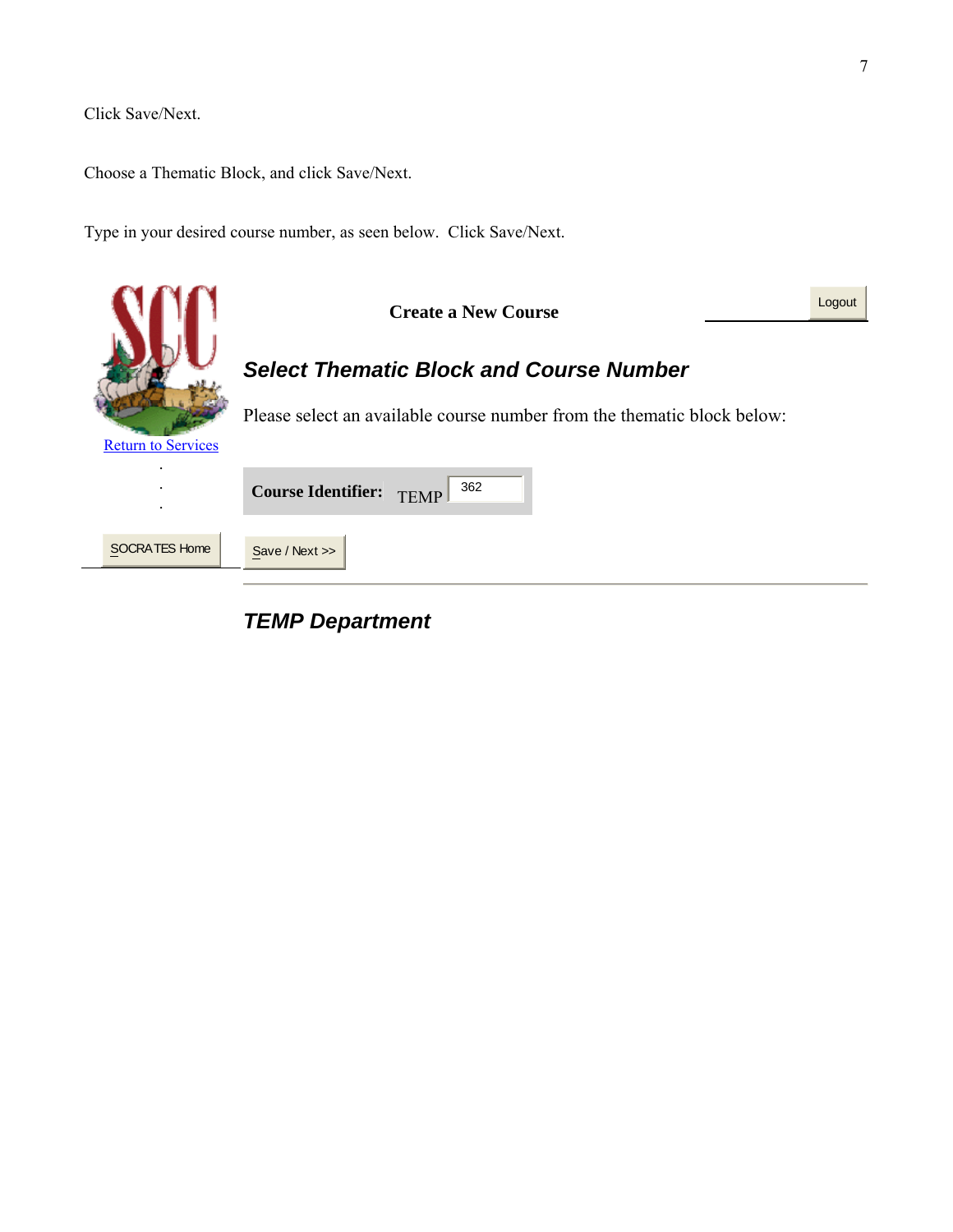### Click Save/Next

|                           |                                    | <b>Create a New Course</b>                                            |  |  |  |  |
|---------------------------|------------------------------------|-----------------------------------------------------------------------|--|--|--|--|
|                           | <b>Choose a Course Title</b>       |                                                                       |  |  |  |  |
| <b>Return to Services</b> |                                    | Please enter a title for this <i>New to District</i> course proposal: |  |  |  |  |
|                           | <b>Course Identifier:</b> TEMP 362 |                                                                       |  |  |  |  |
| <b>SOCRATES Home</b>      | <b>Course Title:</b>               | (Note: Course title cannot exceed 100 characters.)                    |  |  |  |  |
|                           | Save / Next >>                     |                                                                       |  |  |  |  |

Type in a Course Title.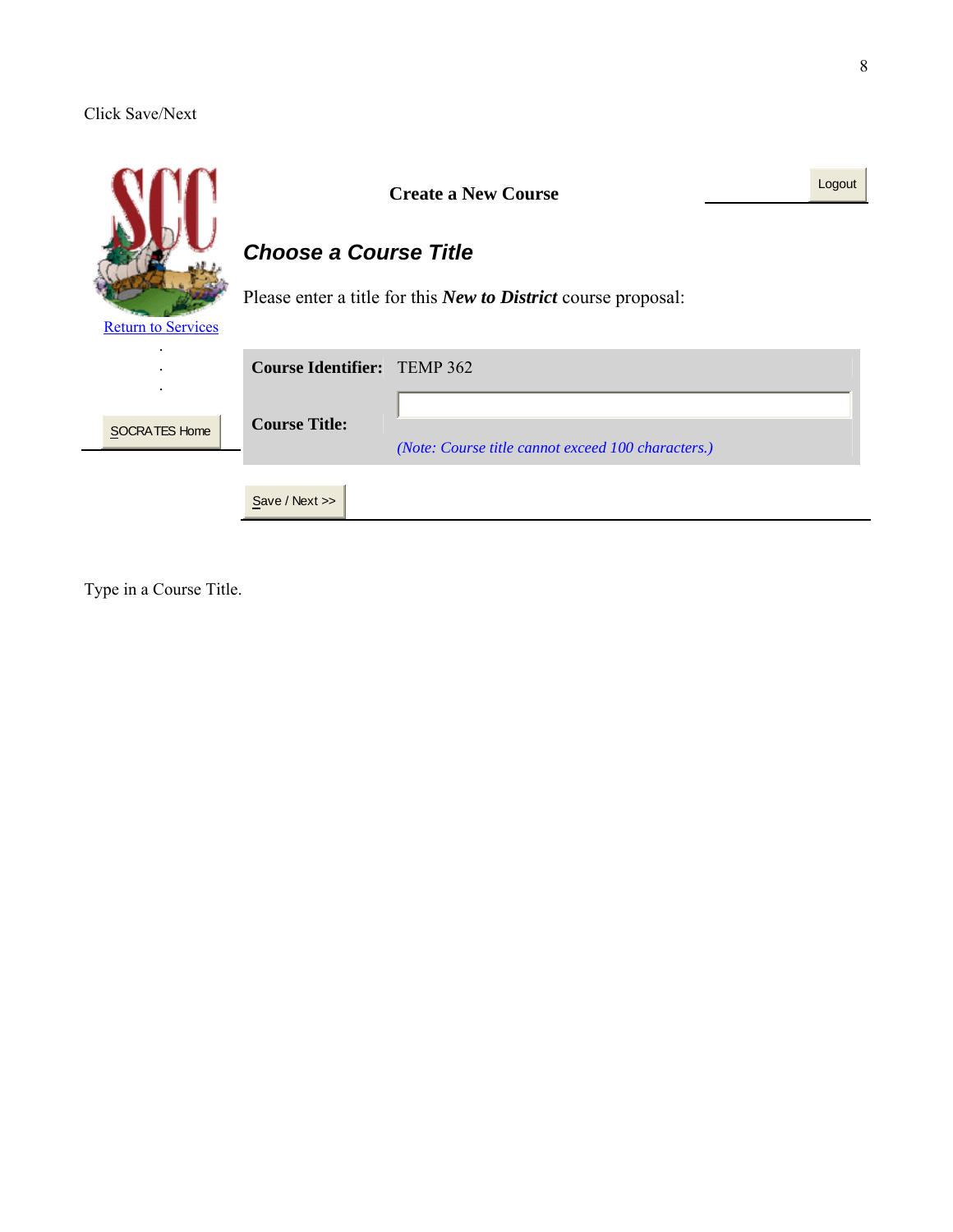You should see the following:

|                                                                                                    | <b>Create a New Course</b>         |                                                                           |  |  |  |  |  |
|----------------------------------------------------------------------------------------------------|------------------------------------|---------------------------------------------------------------------------|--|--|--|--|--|
|                                                                                                    | <b>Choose a Course Title</b>       |                                                                           |  |  |  |  |  |
| Please enter a title for this <i>New to District</i> course proposal:<br><b>Return to Services</b> |                                    |                                                                           |  |  |  |  |  |
|                                                                                                    | <b>Course Identifier:</b> TEMP 362 |                                                                           |  |  |  |  |  |
| SOCRATES Home                                                                                      | <b>Course Title:</b>               | Create a New Course<br>(Note: Course title cannot exceed 100 characters.) |  |  |  |  |  |
|                                                                                                    | Save / Next                        |                                                                           |  |  |  |  |  |

Click Save/Next.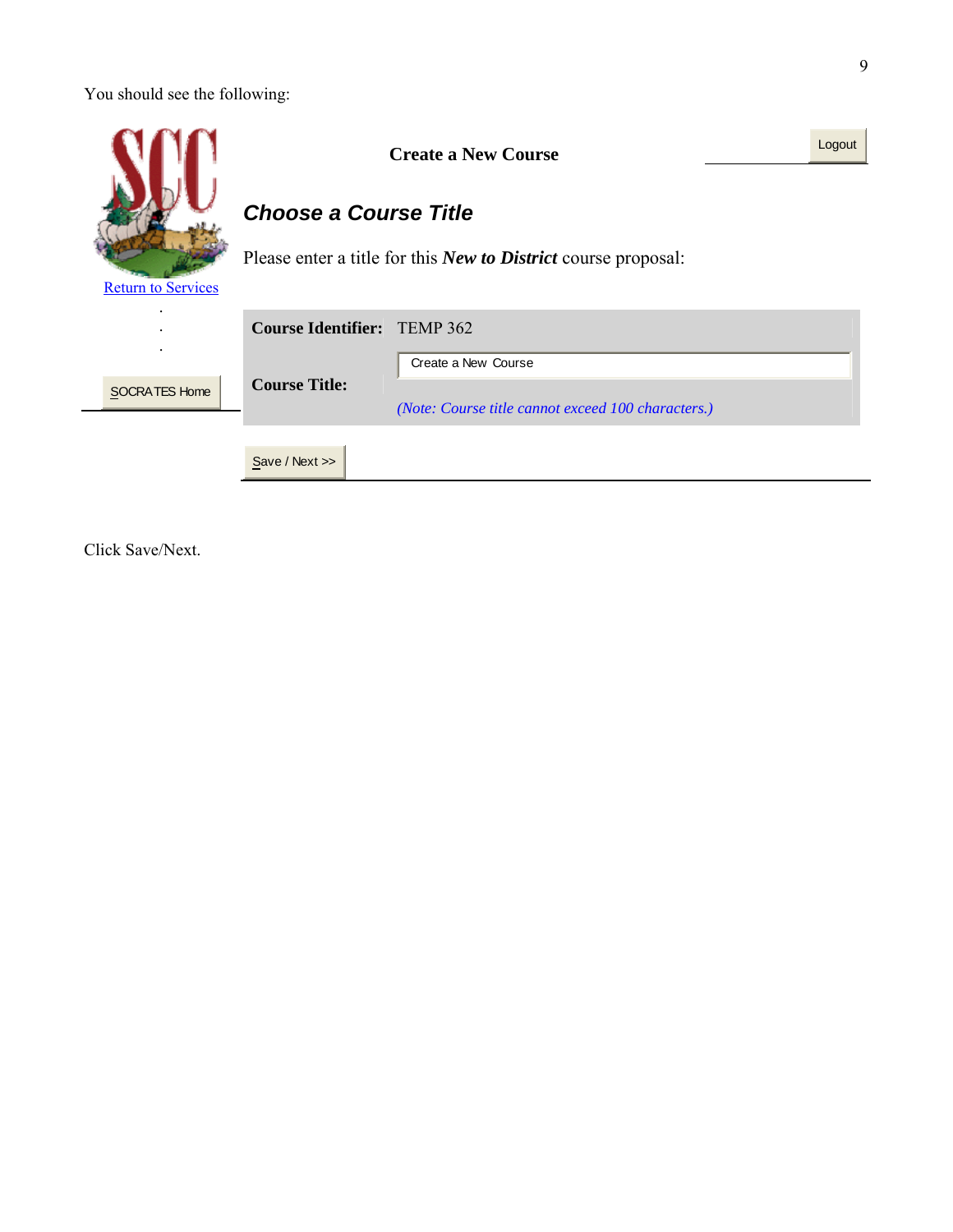|                           |                                          | <b>Create a New Course</b>                                       | Logout |
|---------------------------|------------------------------------------|------------------------------------------------------------------|--------|
|                           |                                          | <b>Give Units and Catalog Description</b>                        |        |
| <b>Return to Services</b> |                                          | Please enter the desired number of units and course description: |        |
|                           |                                          |                                                                  |        |
| SOCRATES Home             | <b>Course Identifier:</b>                | <b>TEMP 362</b>                                                  |        |
|                           | <b>Course Title:</b>                     | Create a New Course                                              |        |
|                           | <b>Proposed Units:</b>                   | Fixed:<br><sub>or</sub><br>Variable:                             |        |
|                           | <b>Proposed SCC Catalog Description:</b> |                                                                  |        |
|                           |                                          |                                                                  |        |
|                           | Save / Next                              |                                                                  |        |

Choose the number of units and write the Catalog Description.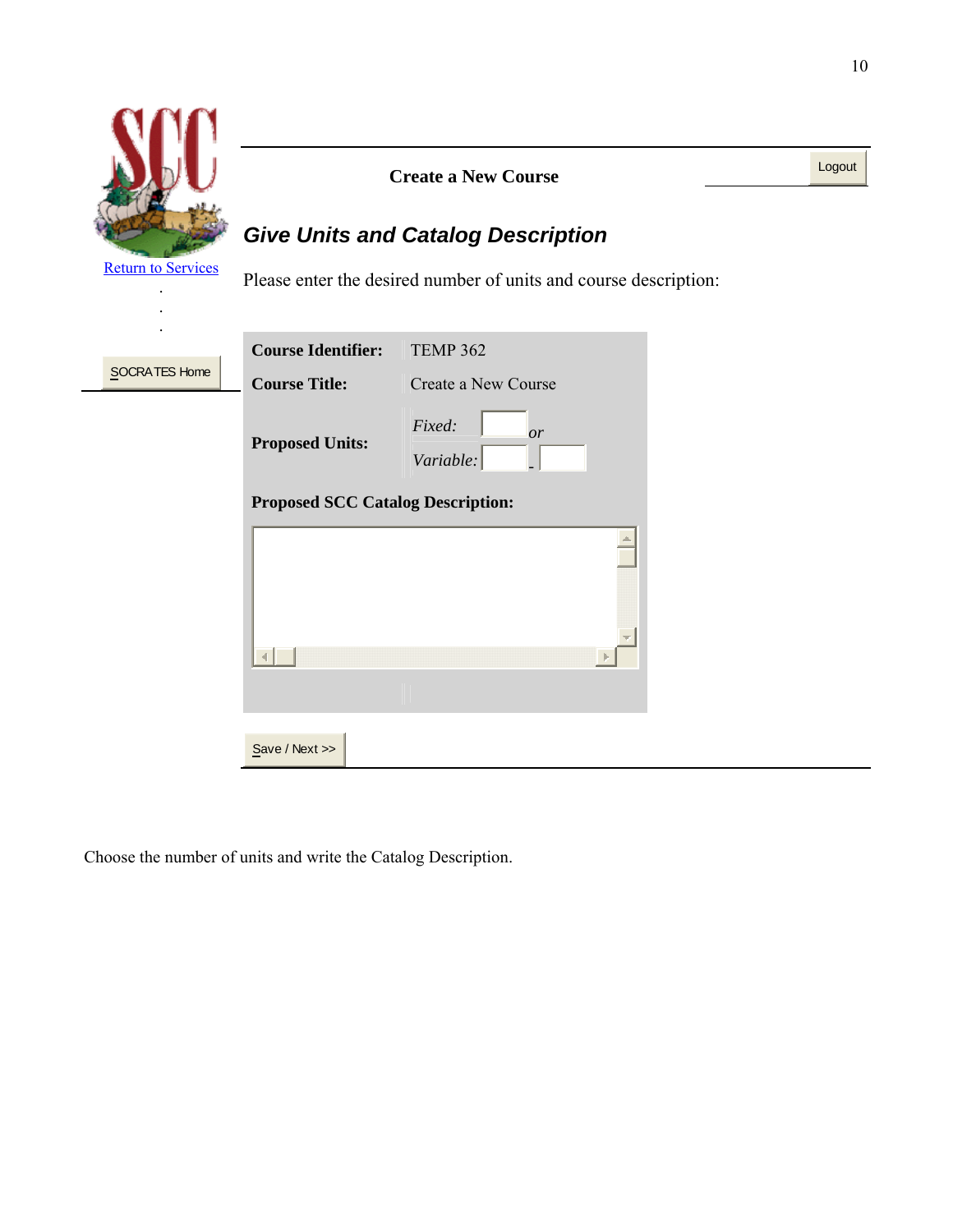

Use the Spell Check, and then click on Save/Next.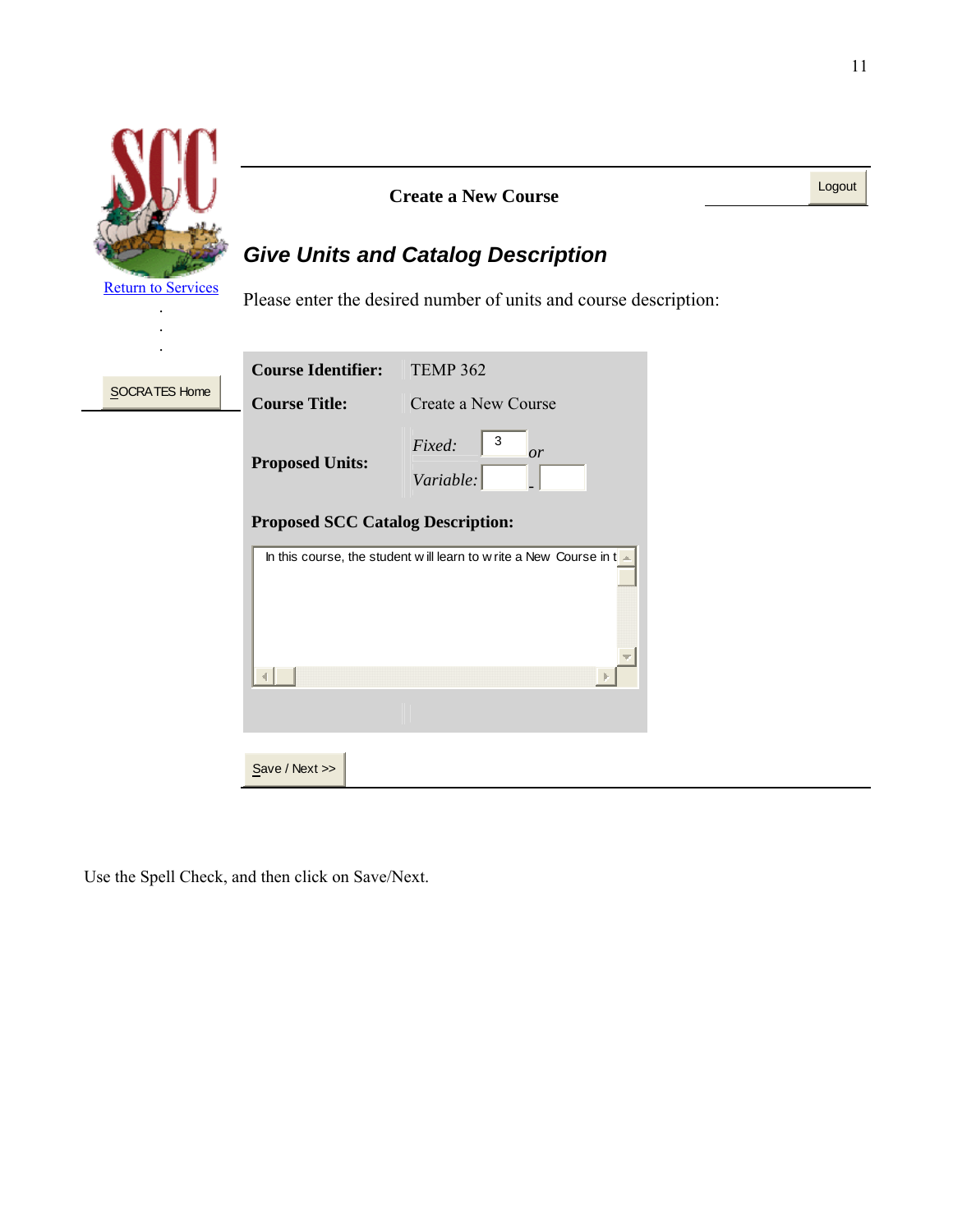

# *Verify New Course Information*

Please verify the course information below:

**Return to Services** 

**SOCRA** 

|                 | <b>Course Identifier:</b>   | <b>TEMP 362</b>                                                   |
|-----------------|-----------------------------|-------------------------------------------------------------------|
| ٠               | <b>Course Title:</b>        | Create a New Course                                               |
| <b>TES Home</b> | <b>Units:</b>               | 3                                                                 |
|                 | <b>Catalog Description:</b> | In this course, the student will learn to write a New Course in t |
|                 | Type:                       | New to District                                                   |
|                 | <b>Status:</b>              | Draft                                                             |
|                 | Save / Next >>              |                                                                   |

If this is what you want, click Save/Next. You will see the screen on the next page.

If this is NOT what you want, click on BACK, and edit. Then click continue. You will be back to the screen on the next page.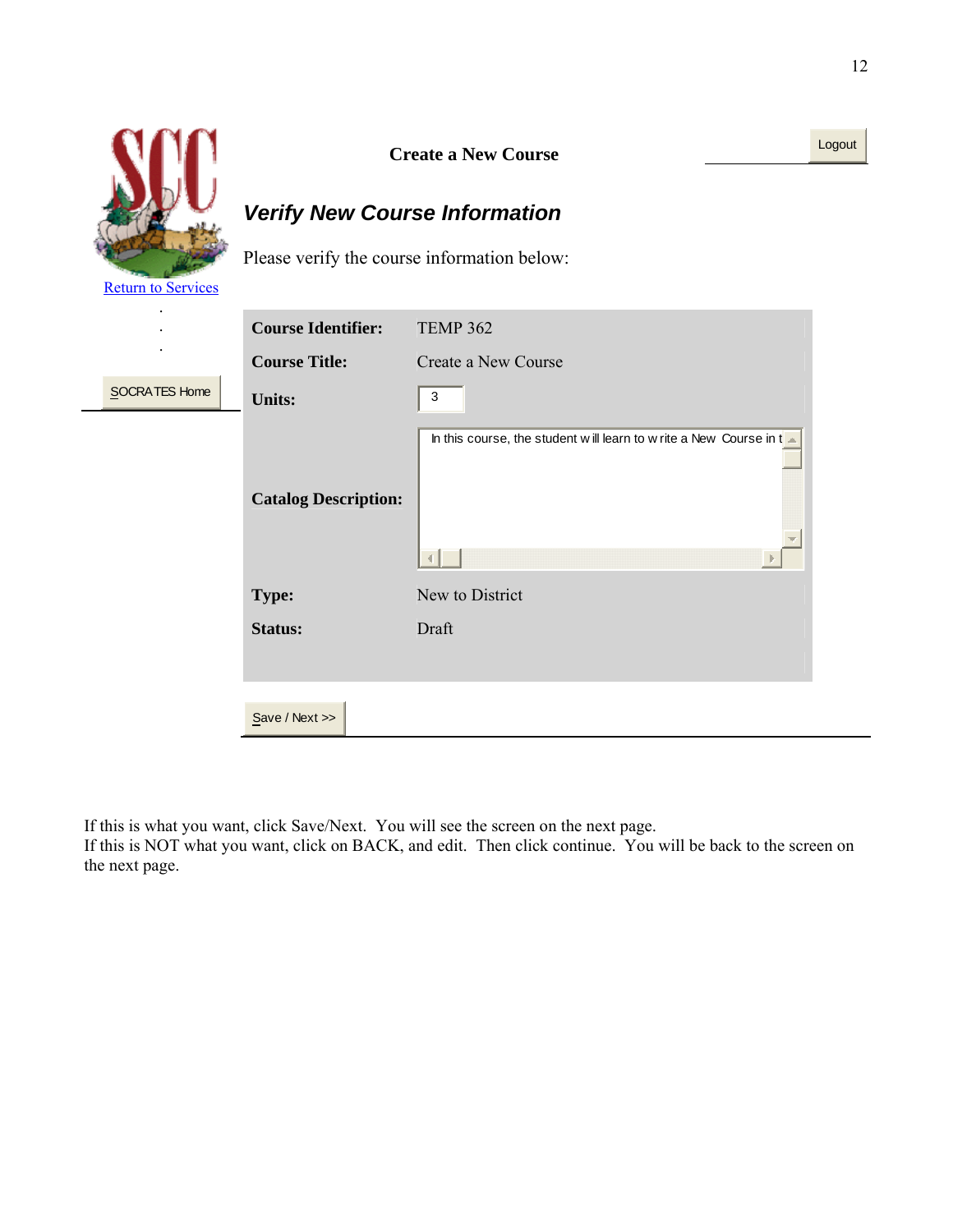|                           |                                     | <b>Create a New Course</b><br><b>New Course Information Submitted</b>                                          | Logout |
|---------------------------|-------------------------------------|----------------------------------------------------------------------------------------------------------------|--------|
|                           | <b>Course</b><br><b>Identifier:</b> | <b>TEMP 362</b>                                                                                                |        |
| <b>Return to Services</b> | <b>Course Title:</b>                | Create a New Course                                                                                            |        |
|                           | <b>Units:</b>                       | 3                                                                                                              |        |
| SOCRATES Home             | Catalog<br><b>Description:</b>      | In this course, the student will learn to write a New Course in the<br>curriculum management system, Socrates. |        |
|                           | Type:                               | New to District                                                                                                |        |
|                           | <b>Status:</b>                      | Draft                                                                                                          |        |
|                           |                                     |                                                                                                                |        |
|                           | Continue Outline >>                 |                                                                                                                |        |

Click on Course Outline. You may click on one of the tabs, if you prefer. It really does not matter. The important thing for you to remember is that you will not ruin anything if you make a mistake.



**TEMP 362: Basic Information Logout Logout** 

**Return to Services** .

> . .

**Identifier:** TEMP 362 **Title:** Create a New Course **Units:** 3.00 **Type:** New to District **Status:** Draft (Sep 19, 2008)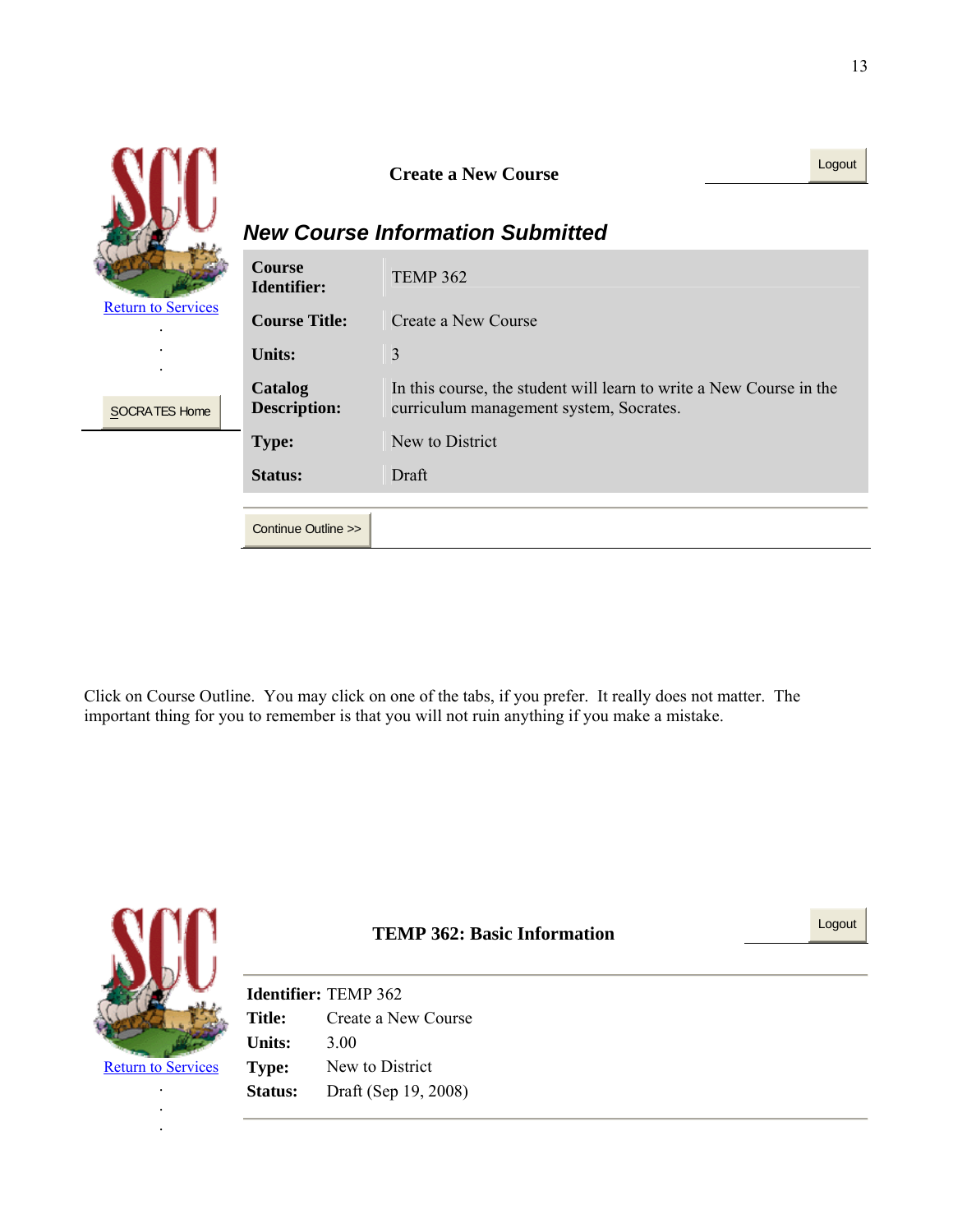# $\frac{\text{Outline}}{\text{Number}}$  | History | Help  $\frac{\text{148}}{\text{148}}$  |  $\frac{\text{148}}{\text{148}}$  |  $\frac{\text{148}}{\text{148}}$  |  $\frac{\text{148}}{\text{148}}$  |  $\frac{\text{148}}{\text{148}}$  |  $\frac{\text{148}}{\text{148}}$  |  $\frac{\text{148}}{\text{148}}$  |  $\frac{\text{148}}{\text{148}}$  |  $\frac{\text{148}}{\text{148}}$  |

SOCRATES Home

| <b>Basic</b><br><b>Requisites</b><br><b>Information</b> | <b>Articulation</b><br><b>Submission</b><br><b>Feasibility</b><br><b>Requests</b><br><b>Options</b> |
|---------------------------------------------------------|-----------------------------------------------------------------------------------------------------|
| О<br>Course Number                                      | Objectives/Learning Outcomes                                                                        |
| Course Title                                            | <b>Delivery Modality</b>                                                                            |
| Units                                                   | <b>Instruction Methods</b>                                                                          |
| <b>Short Title</b>                                      | <b>Typical Homework Assignments</b>                                                                 |
| Hours                                                   | <b>Evaluation Methods</b>                                                                           |
| Credit                                                  | Single or Multiple Topic Groups                                                                     |
| <b>Faculty Discipline</b>                               | $\Box$ Course Topics                                                                                |
| <b>State ID Codes</b>                                   | Textbook Information                                                                                |
| Purpose/Need                                            | Supplementary Requirements (optional)                                                               |
| Catalog Description                                     | $\Box$ Cross-listed Courses (optional)                                                              |
| Complete Section >>                                     |                                                                                                     |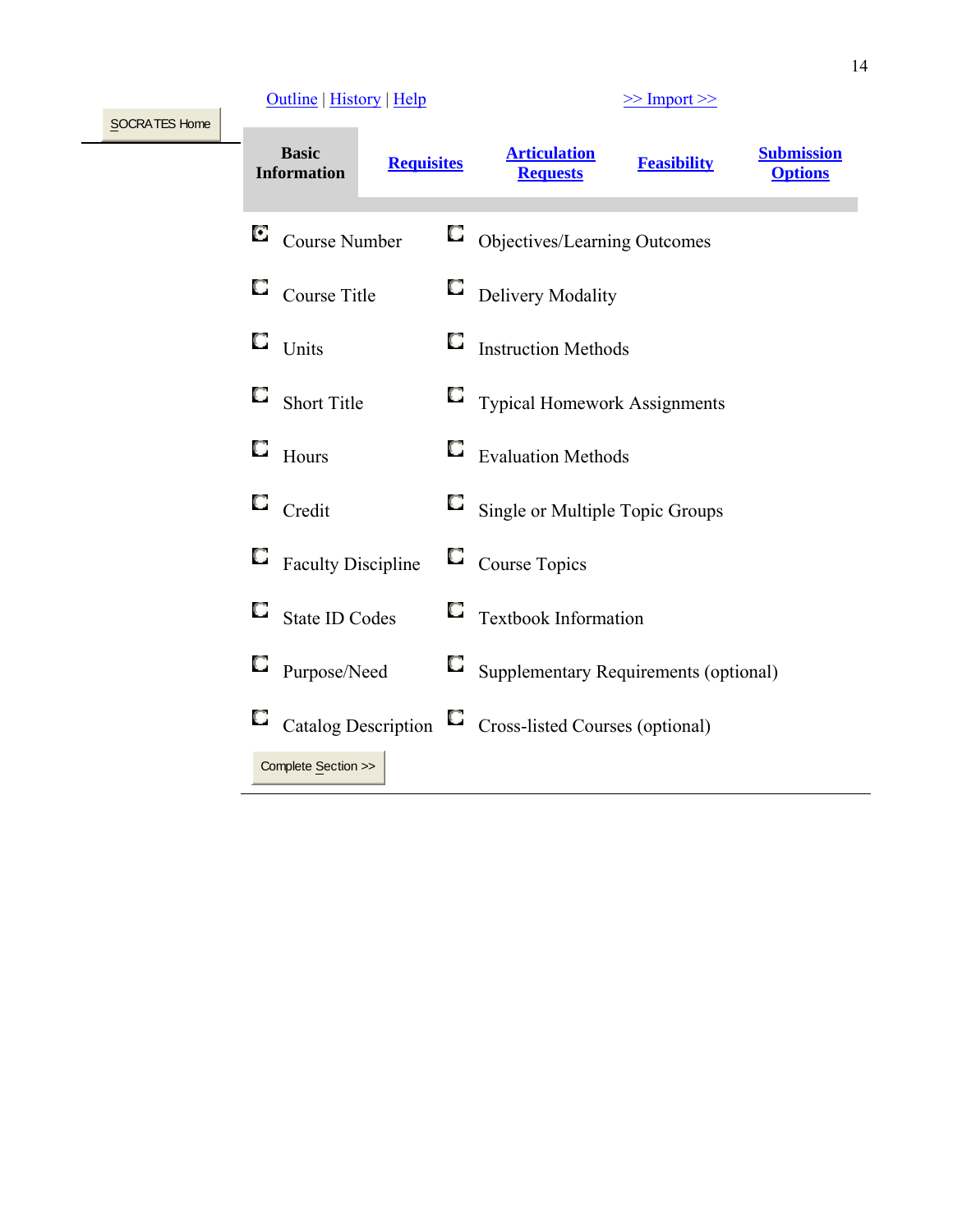If you need to break, it is fine. SOCRATES will make you "sign in again" after 2-hours. Click on SOCRATES, then go to Curriculum Developer. You will see the screen below.

|                           | <b>SOCRATES Home: Developer</b><br>jump to: navigation tabs   continue proposal   begin proposal |                                          |   |                            |  |  |  |  |  |
|---------------------------|--------------------------------------------------------------------------------------------------|------------------------------------------|---|----------------------------|--|--|--|--|--|
| <b>Return to Services</b> | <b>Curriculum</b><br><b>Views</b>                                                                |                                          |   |                            |  |  |  |  |  |
|                           | <b>Continue Working on a Proposal:</b>                                                           |                                          |   |                            |  |  |  |  |  |
|                           | С<br>My Course Proposals <b>C</b> My Program Proposals                                           |                                          |   |                            |  |  |  |  |  |
|                           | Continue >>                                                                                      |                                          |   |                            |  |  |  |  |  |
|                           | <b>Begin a Curriculum Proposal:</b>                                                              |                                          |   |                            |  |  |  |  |  |
|                           | О                                                                                                | Revise an Existing Course                | О | Revise an Existing Program |  |  |  |  |  |
|                           | O<br>Create a New Course                                                                         | Create a New Program                     |   |                            |  |  |  |  |  |
|                           | О<br>Delete an Existing Course<br>Delete an Existing Program                                     |                                          |   |                            |  |  |  |  |  |
|                           | О                                                                                                | Initiate an Experimental Course Offering |   |                            |  |  |  |  |  |
|                           | Continue >>                                                                                      |                                          |   |                            |  |  |  |  |  |

This time, you would click on My Course Proposals and the first Continue box.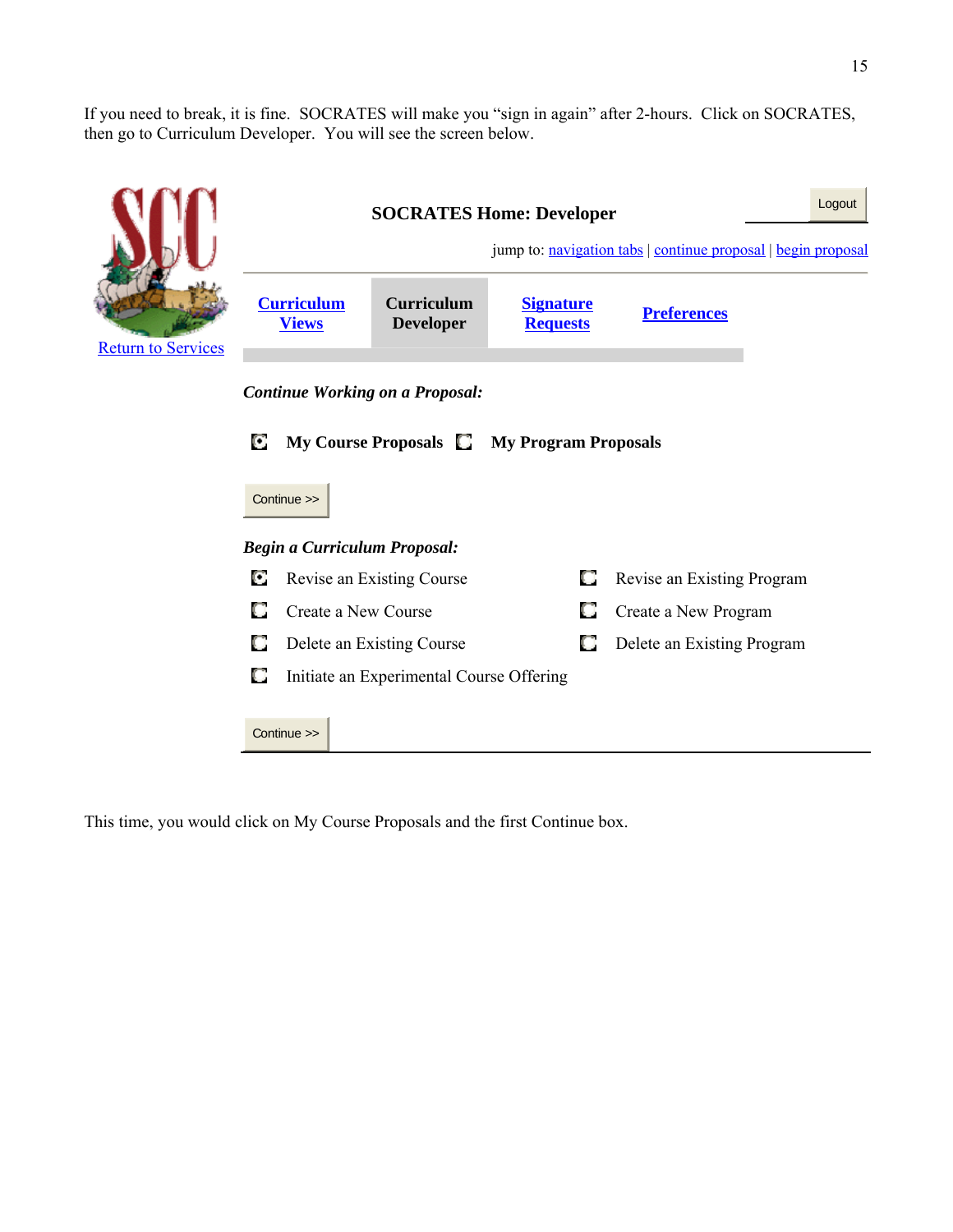|                           |                           |                                   |  | <b>SOCRATES Developer: My Course Proposals</b>             |                                     |                       | Logout<br>jump to: navigation tabs   continue proposal |  |
|---------------------------|---------------------------|-----------------------------------|--|------------------------------------------------------------|-------------------------------------|-----------------------|--------------------------------------------------------|--|
| <b>Return to Services</b> |                           | <b>Curriculum</b><br><b>Views</b> |  | <b>Curriculum</b><br><b>Developer</b>                      | <b>Signature</b><br><b>Requests</b> | <b>Preferences</b>    |                                                        |  |
|                           | <b>My Current Courses</b> |                                   |  |                                                            |                                     |                       |                                                        |  |
| SOCRATES Home             |                           |                                   |  | <b>Continue Development on a Previous Course Proposal:</b> |                                     |                       |                                                        |  |
|                           |                           | <b>Identifier</b>                 |  | <b>Course Title</b>                                        |                                     | <b>Type</b>           | <b>Status</b>                                          |  |
|                           | O                         |                                   |  | MATH 300 Introduction to Mathematical Ideas Revision       |                                     |                       | 2nd Reading                                            |  |
|                           | О                         |                                   |  | MATH 310 Mathematical Discovery                            |                                     | Revision              | <b>Tech Review</b>                                     |  |
|                           | O                         |                                   |  | TEMP 362 Create a New Course                               |                                     | New to District Draft |                                                        |  |
|                           |                           | Open Course Proposal >>           |  |                                                            |                                     |                       |                                                        |  |

Click on TEMP 362, and then Open Course Proposal. Notice that there are two other course proposals at different Status.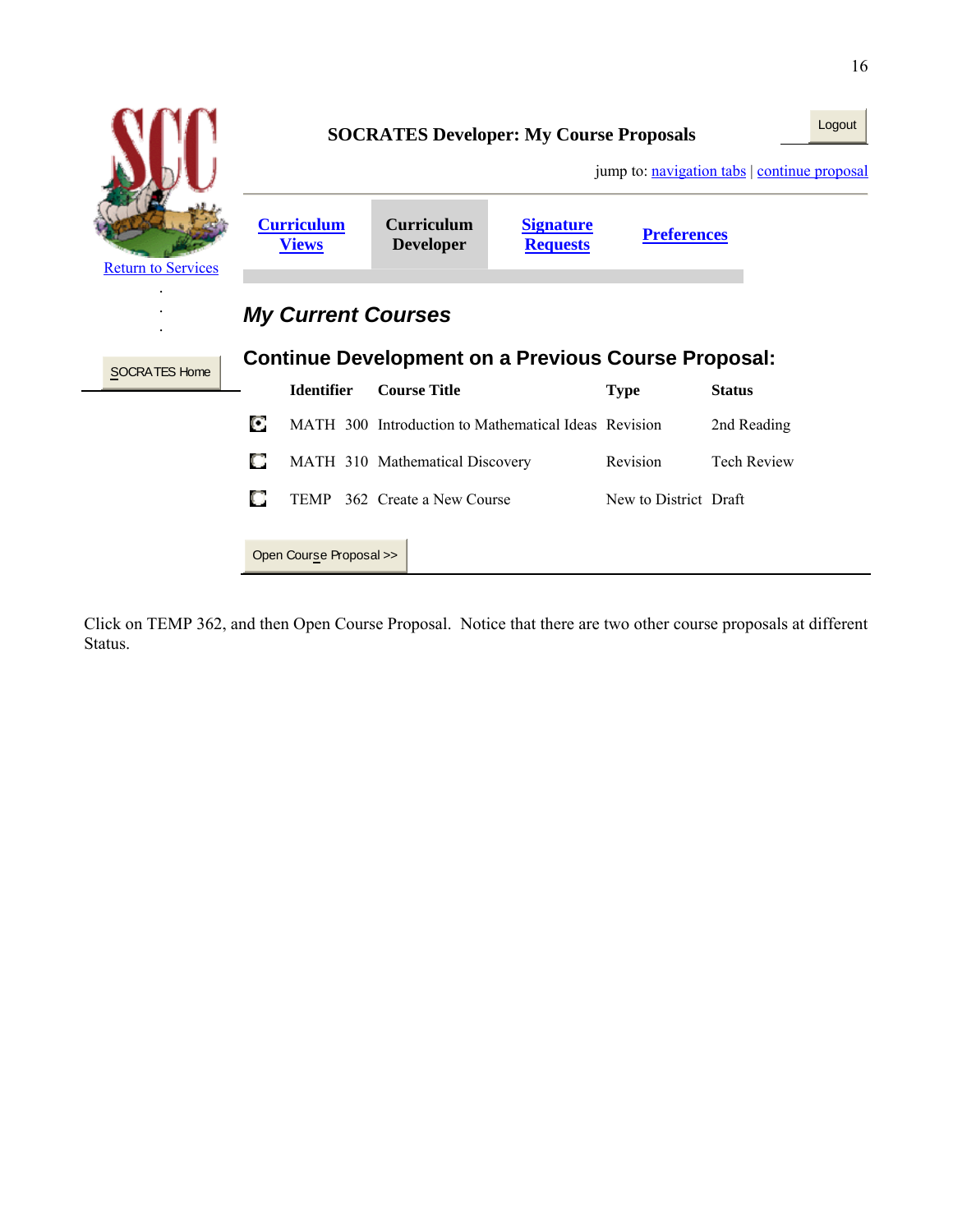# **Identifier:** TEMP 362 **Title:** Create a New Course **Units:** 3.00 **Type:** New to District **Status:** Draft (Sep 19, 2008)  $\frac{\text{Outline}}{\text{Number}}$  | History | Help  $\geq$  |  $\frac{\text{Number}}{\text{Number}}$ **Basic Requisites Requisites Requests Requests Feasibility Submission Options**

**TEMP 362: Basic Information Logout** 

|   | $\blacksquare$ Course Number | Objectives/Learning Outcomes                 |
|---|------------------------------|----------------------------------------------|
|   | $\Box$ Course Title          | $\Box$ Delivery Modality                     |
|   | $\Box$ Units                 | $\Box$ Instruction Methods                   |
|   | $\Box$ Short Title           | $\Box$ Typical Homework Assignments          |
| О | Hours                        | $\Box$ Evaluation Methods                    |
|   | $\Box$ Credit                | $\Box$ Single or Multiple Topic Groups       |
|   | $\Box$ Faculty Discipline    | $\Box$ Course Topics                         |
|   | $\Box$ State ID Codes        | $\Box$ Textbook Information                  |
|   | $\Box$ Purpose/Need          | $\Box$ Supplementary Requirements (optional) |
|   | $\Box$ Catalog Description   | $\Box$ Cross-listed Courses (optional)       |
|   | Complete Section >>          |                                              |

If you are writing a completely new course or revising a course, click on "Outline". If you want to copy a course already in SOCRATES, click on ">>Import>>". At this point, you might be able to figure out how to import a course.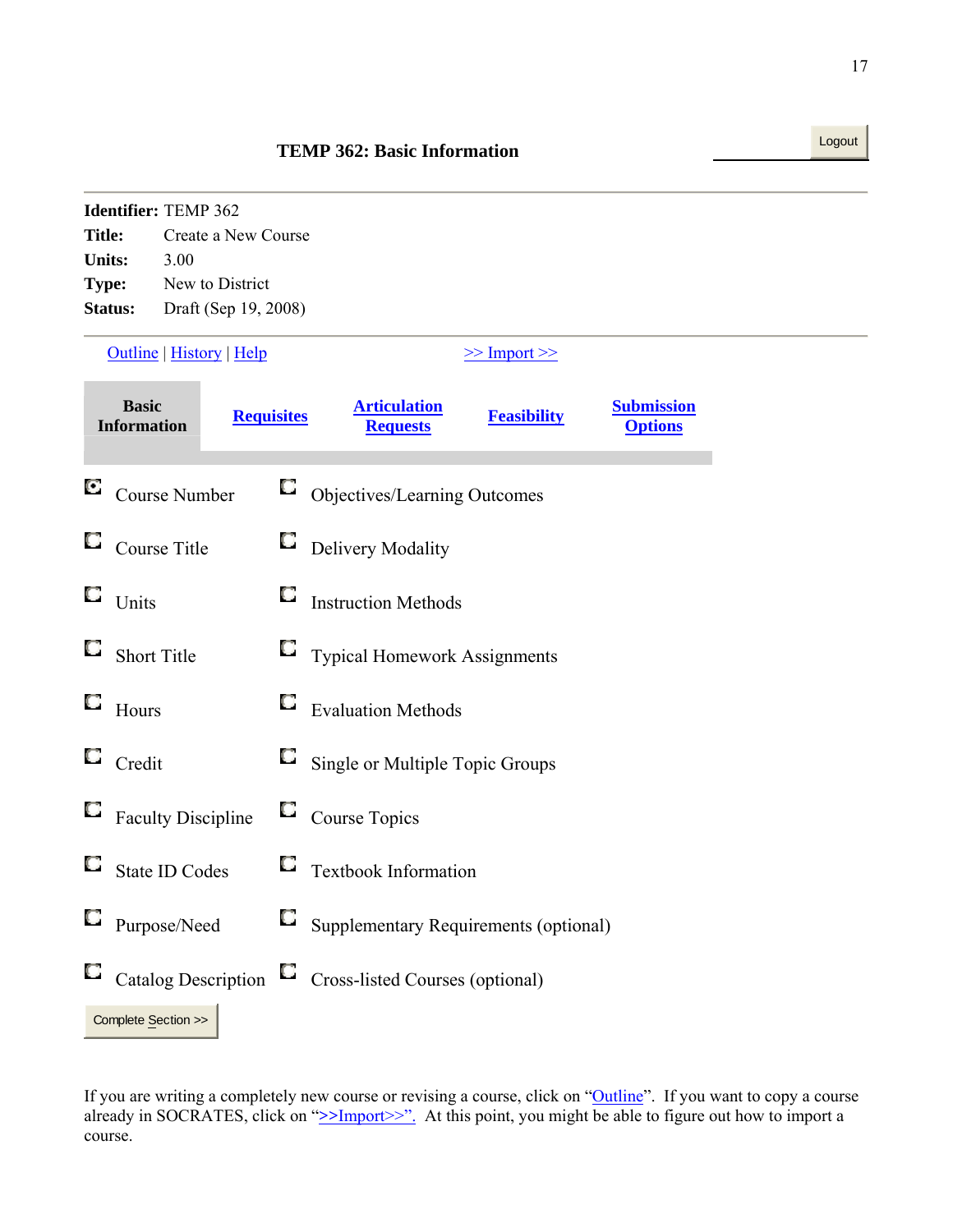So, click on "Outline". You will see the actual Course Outline.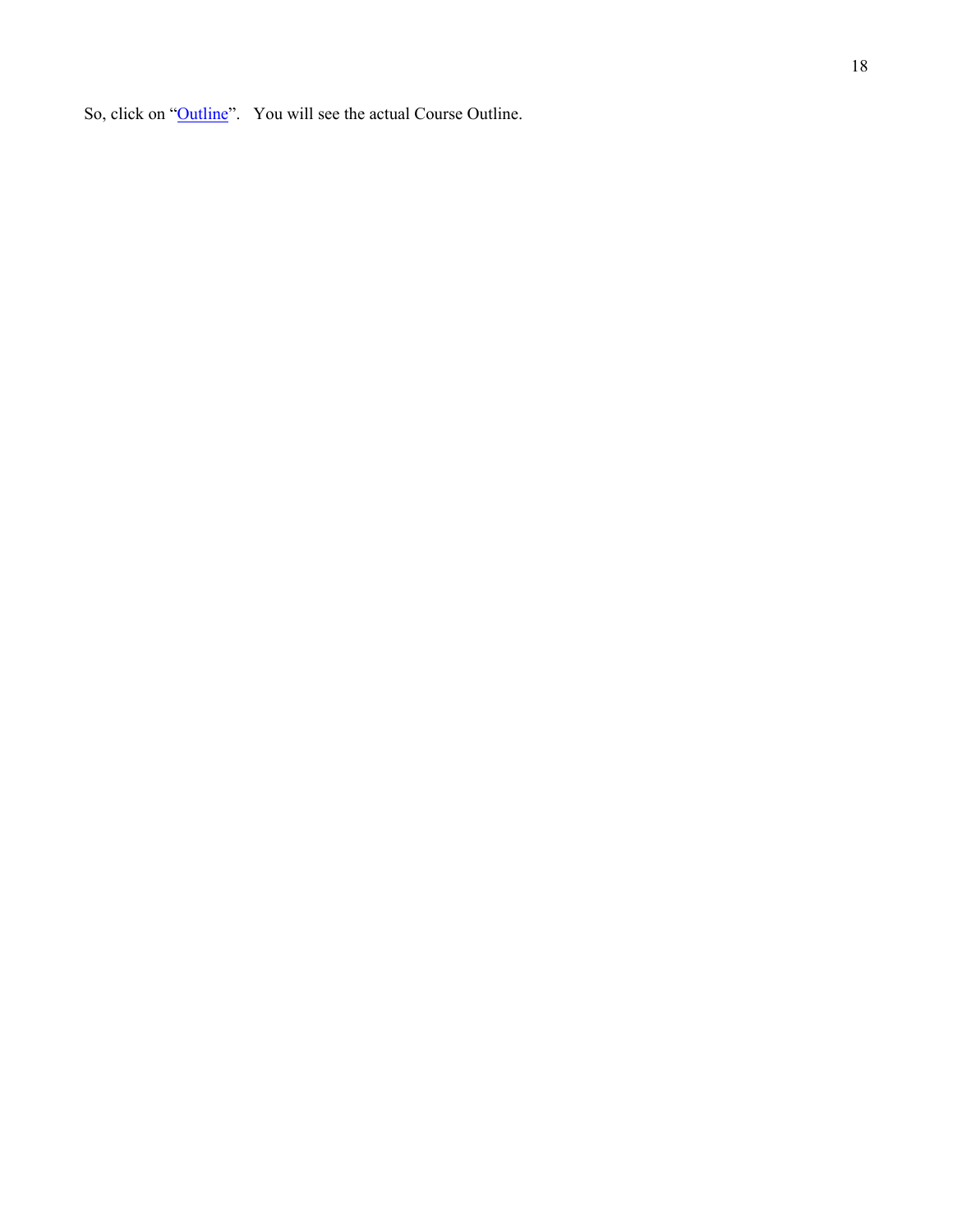# **Section 1: Curriculum Cycle Information**

| <b>Course:</b>                              | TEMP 362: Create a New Course |
|---------------------------------------------|-------------------------------|
| <b>Proposal Type:</b>                       | New to District               |
| <b>Faculty Initiator:</b>                   | Alexander May                 |
| <b>Outline Status:</b>                      | Draft                         |
| <b>Last Full Review:</b>                    |                               |
| <b>Last Curriculum Action:</b> Sep 19, 2008 |                               |
| Official:                                   | No                            |
|                                             |                               |

# **Section 2: Submission Information**

**Proposal:** *To add a course to the SCC catalog that is not currently offered by any Los Rios college.*

**Explanation:**

Shown here are just the first two sections. Notice that the Explanation is blank. Put your cursor over the word, "Explanation:" It will make a "green lantern/highlight" effect. Click on it.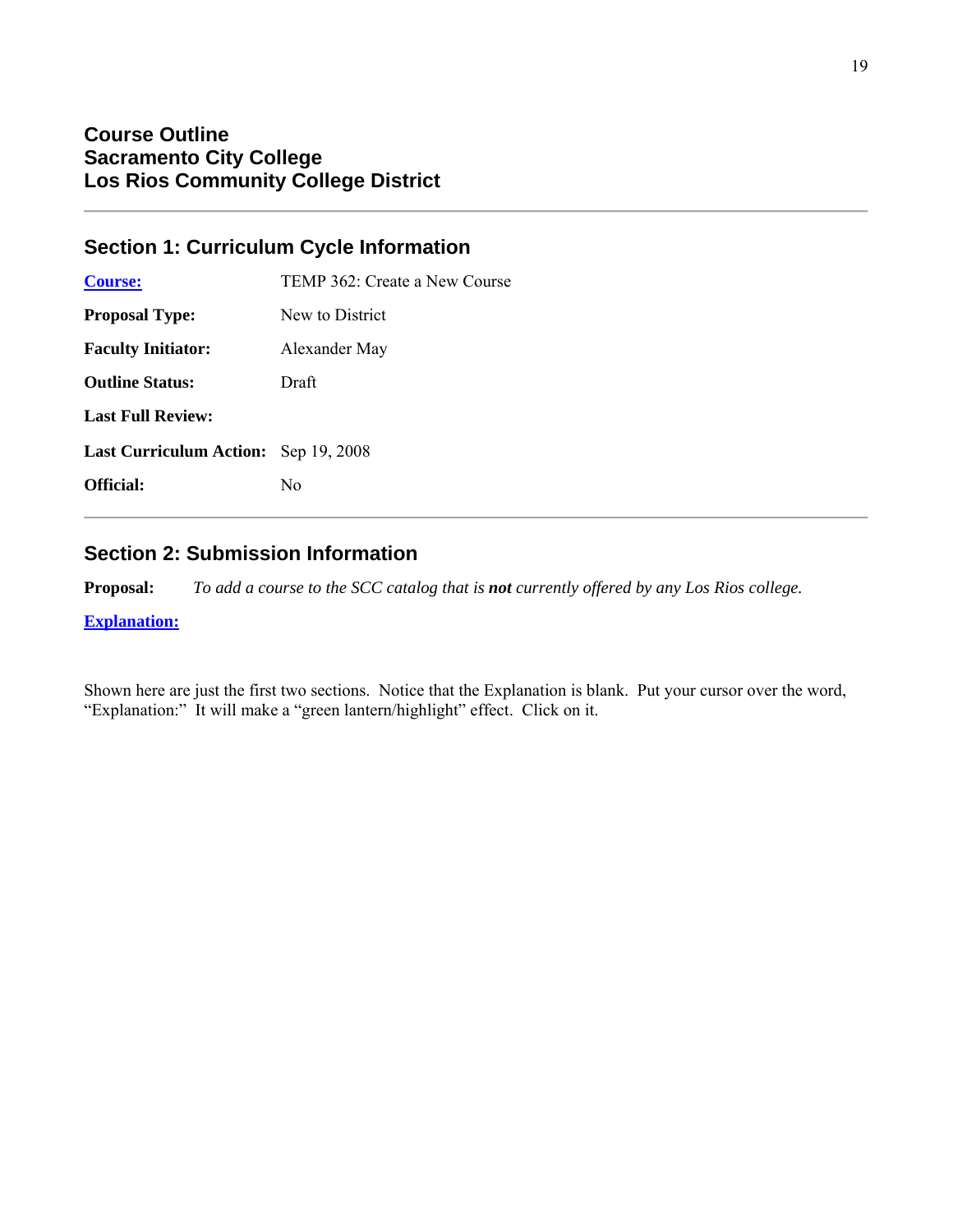Outline | History | Help

# **Proposal**

*To add a course to the catalog that is not currently offered by any Los Rios college.*

# **Explanation**

*Please explain the curriculum proposal described above. This explanation is shared with the department chair/designee, the division dean, curriculum committee members, and subject matter contacts at the other colleges.* 

| $\overline{\mathcal{M}}$<br>$\mathbb{R}$ |  |  |
|------------------------------------------|--|--|
|                                          |  |  |
|                                          |  |  |

Now, type in your explanation.

# **Explanation: Input Form** Logout

**Identifier:** TEMP 362 **Title:** Create a New Course **Units:** 3.00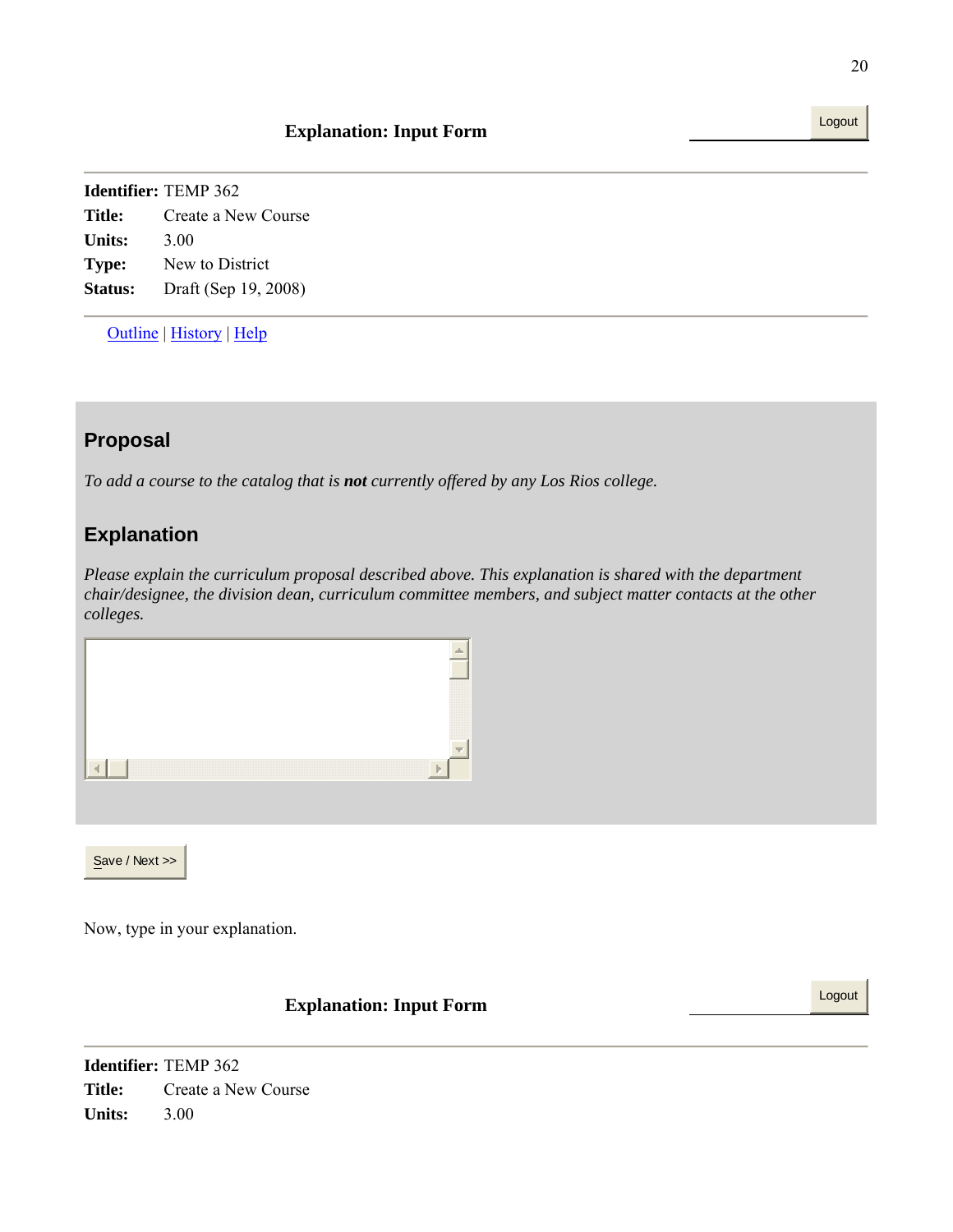Outline | History | Help

# **Proposal**

*To add a course to the catalog that is not currently offered by any Los Rios college.*

# **Explanation**

*Please explain the curriculum proposal described above. This explanation is shared with the department chair/designee, the division dean, curriculum committee members, and subject matter contacts at the other colleges.* 

| This course is being w ritten to provide instruction on how to us $\blacktriangle$ |
|------------------------------------------------------------------------------------|
|                                                                                    |
|                                                                                    |
|                                                                                    |
|                                                                                    |
| w                                                                                  |
|                                                                                    |
|                                                                                    |
|                                                                                    |
|                                                                                    |
| Save / Next >>                                                                     |

Now click on Save/Next.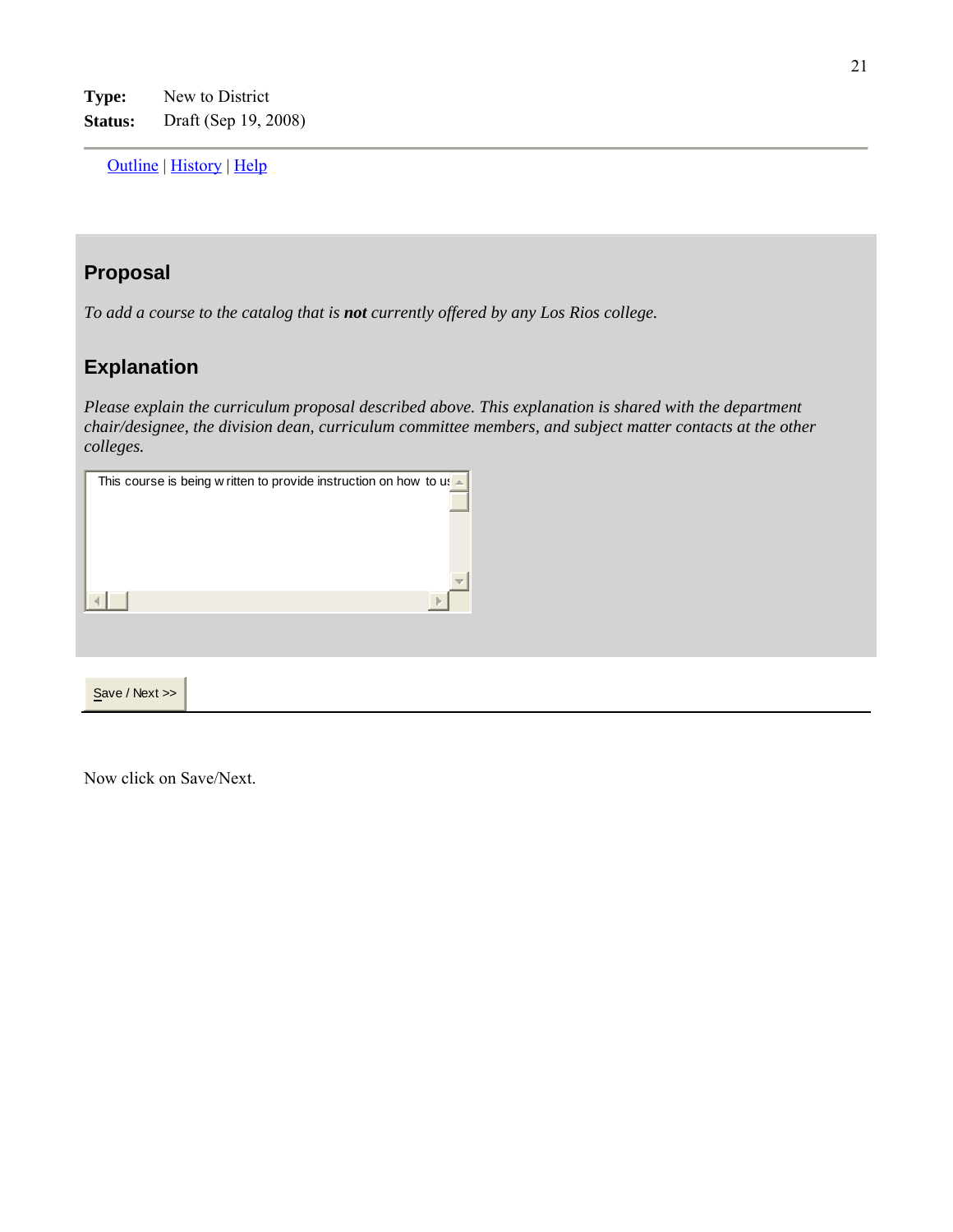Outline | History | Help

#### **Proposal**

*To add a course to the SCC catalog that is not currently offered by any Los Rios college.*

#### **Explanation**

This course is being written to provide instruction on how to use SOCRATES.

<< Back Return to Outline >>

If this is what you want, click on Return to Outline>>. If not, click on <<Back and make desired edits, repeating this process. You can edit this section at any time while the course is in the curriculum process at the college up through 2<sup>nd</sup> Reading Status.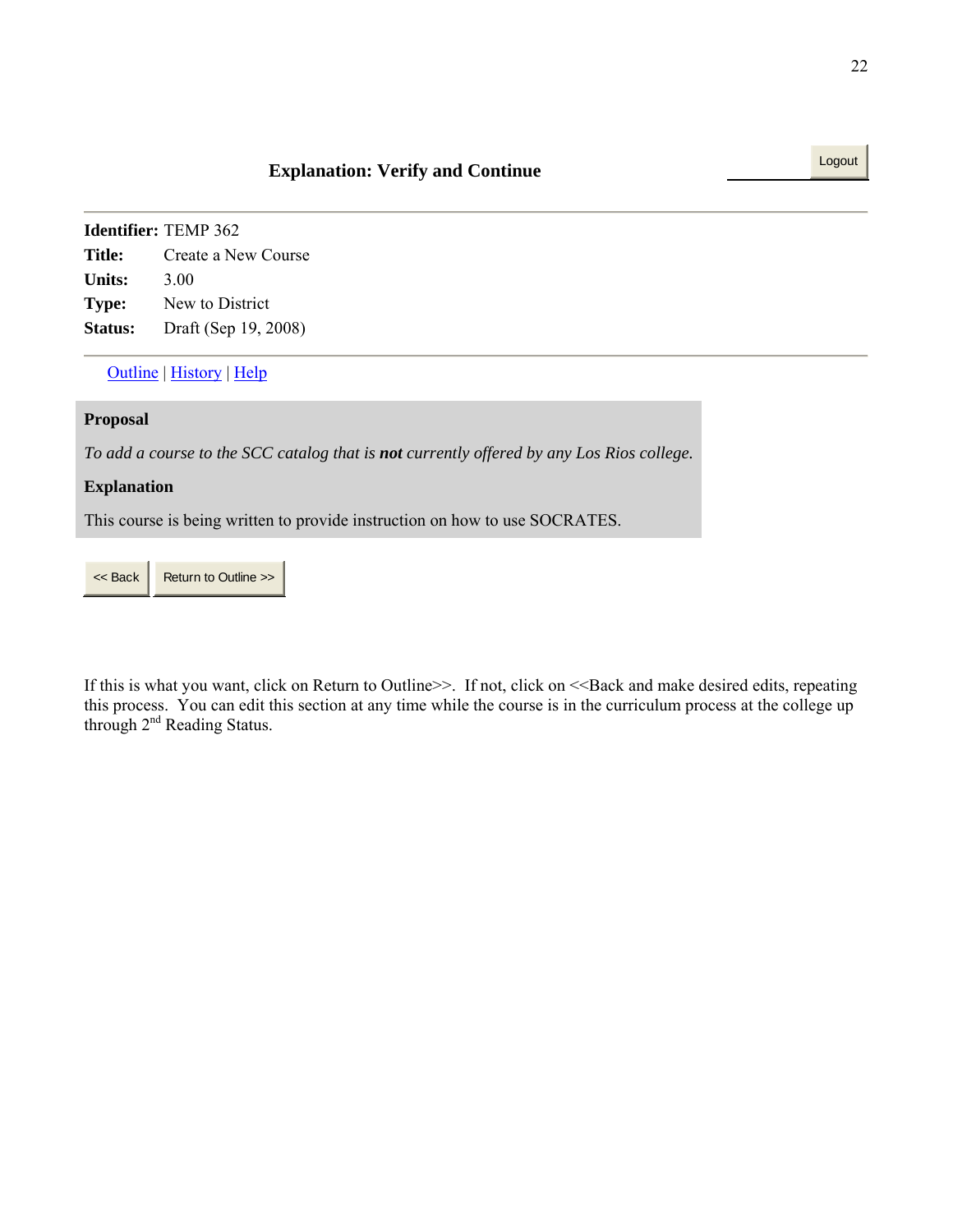# **Section 3: Basic Course Information**

| Identifier:                | <b>TEMP 362</b>                                                                                                |
|----------------------------|----------------------------------------------------------------------------------------------------------------|
| <b>Title:</b>              | Create a New Course                                                                                            |
| <b>Units:</b>              | 3.00                                                                                                           |
| <b>Prerequisite:</b> None. |                                                                                                                |
| <b>Hours:</b>              |                                                                                                                |
| <b>Description:</b>        | In this course, the student will learn to write a New Course in the curriculum management system,<br>Socrates. |
|                            | [ Courses embedded in catalog description: None.]                                                              |

Notice that the Hours are blank. Place your cursor over the word, "Hours:", and click.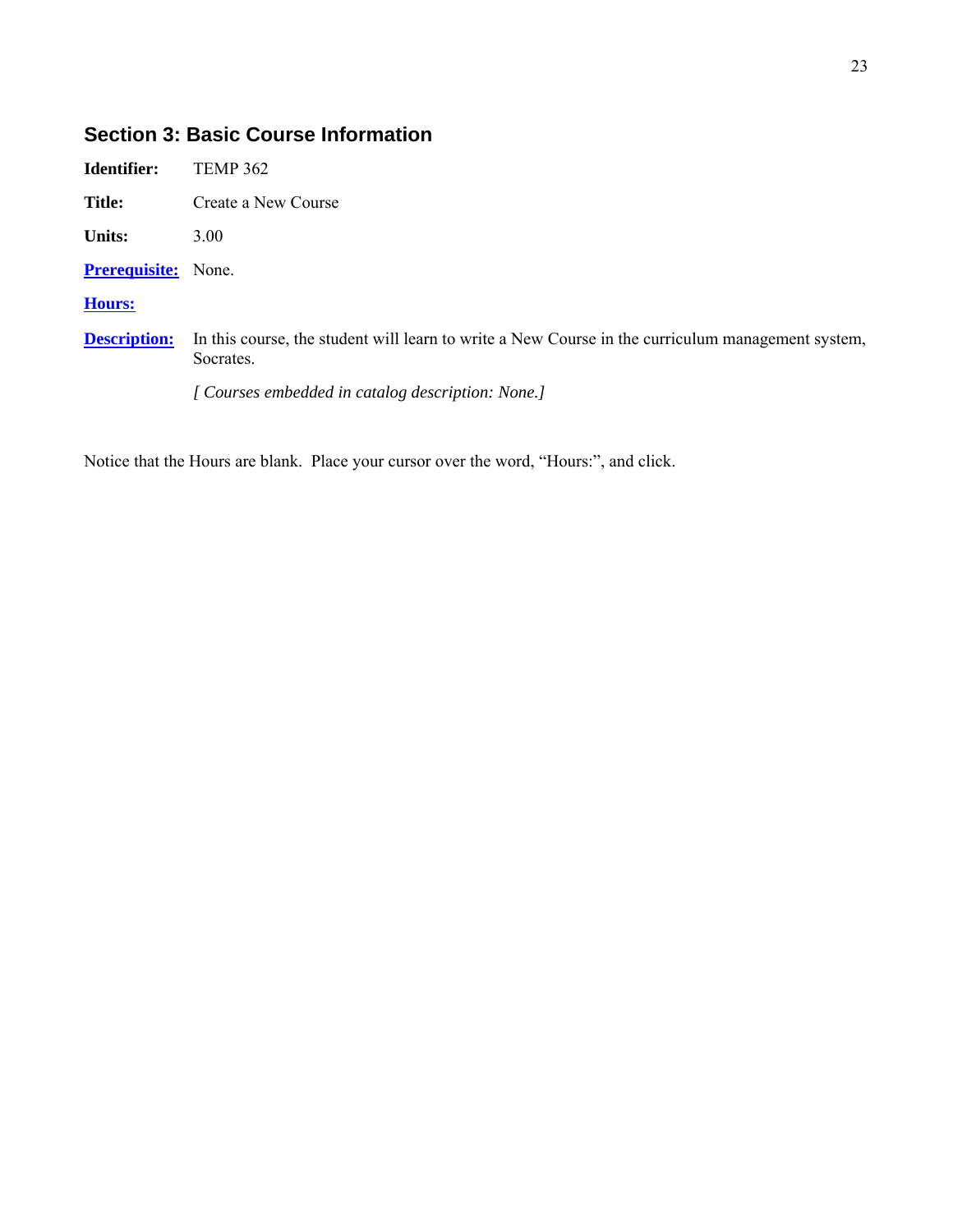Outline | History | Help

Please enter the overall contact hours for the lecture and laboratory. At this time, we are not using the TBA hours.

| <b>Overall Contact Hours</b> |  |  |
|------------------------------|--|--|
| Lecture:                     |  |  |
| Lab:                         |  |  |
| TBA:                         |  |  |
|                              |  |  |
| Save / Next >>               |  |  |

Make note:

 One hour of Lecture must have 18 hours. One hour of Lab must have 54 hours.

That is,

 18 hours = 1 Lecture unit 54 hours = 1 Lab unit

Let's make this course have 2 units of Lecture and 1 unit of Lab.

Enter 36 in Lecture: and 54 in Lab: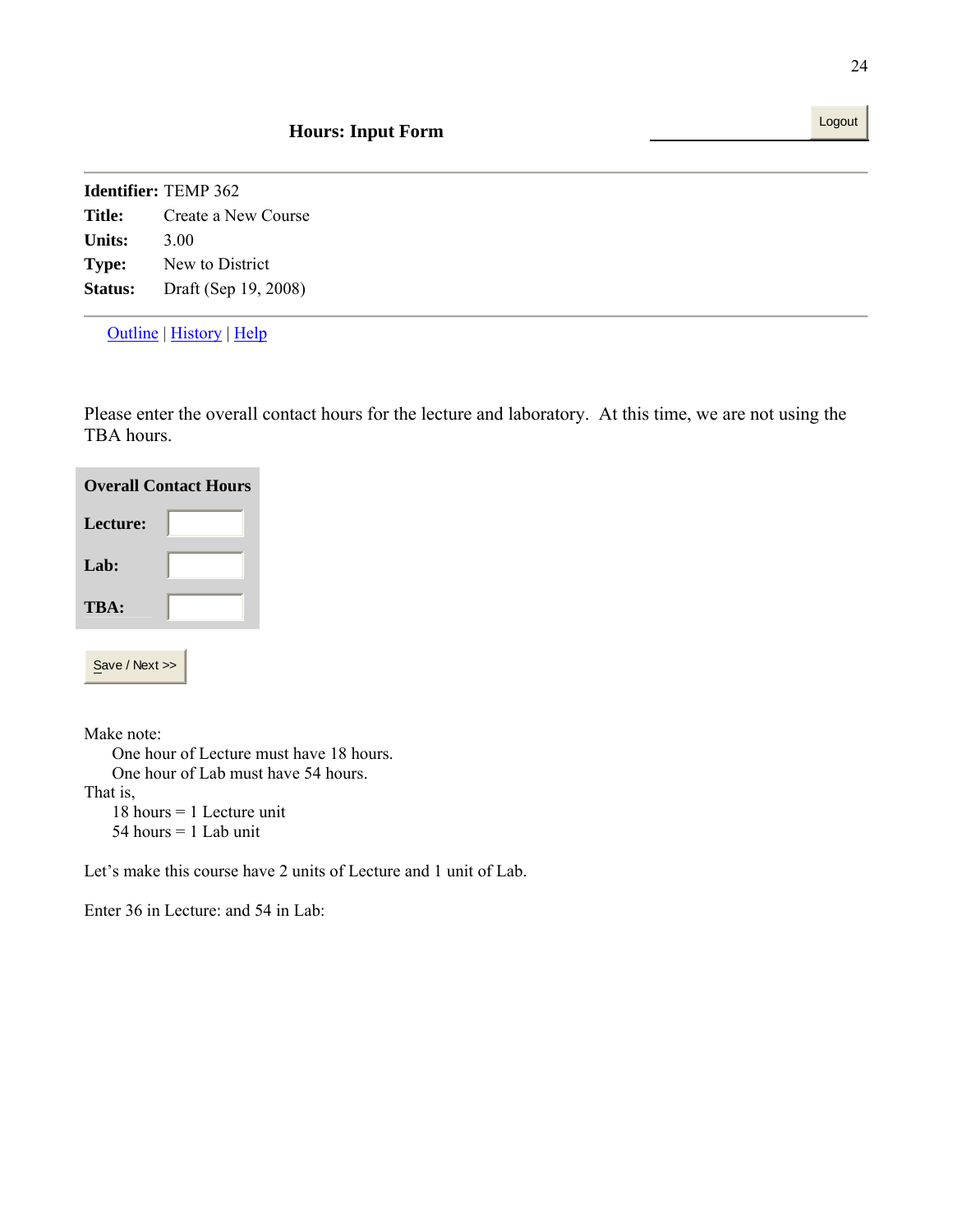Outline | History | Help

Please enter the overall contact hours for the lecture, laboratory and TBA portions of the course.

| <b>Overall Contact Hours</b> |    |
|------------------------------|----|
| Lecture:                     | 36 |
| Lab:                         | 54 |
| TBA:                         |    |
|                              |    |

Save / Next >>

Click on Save/Next.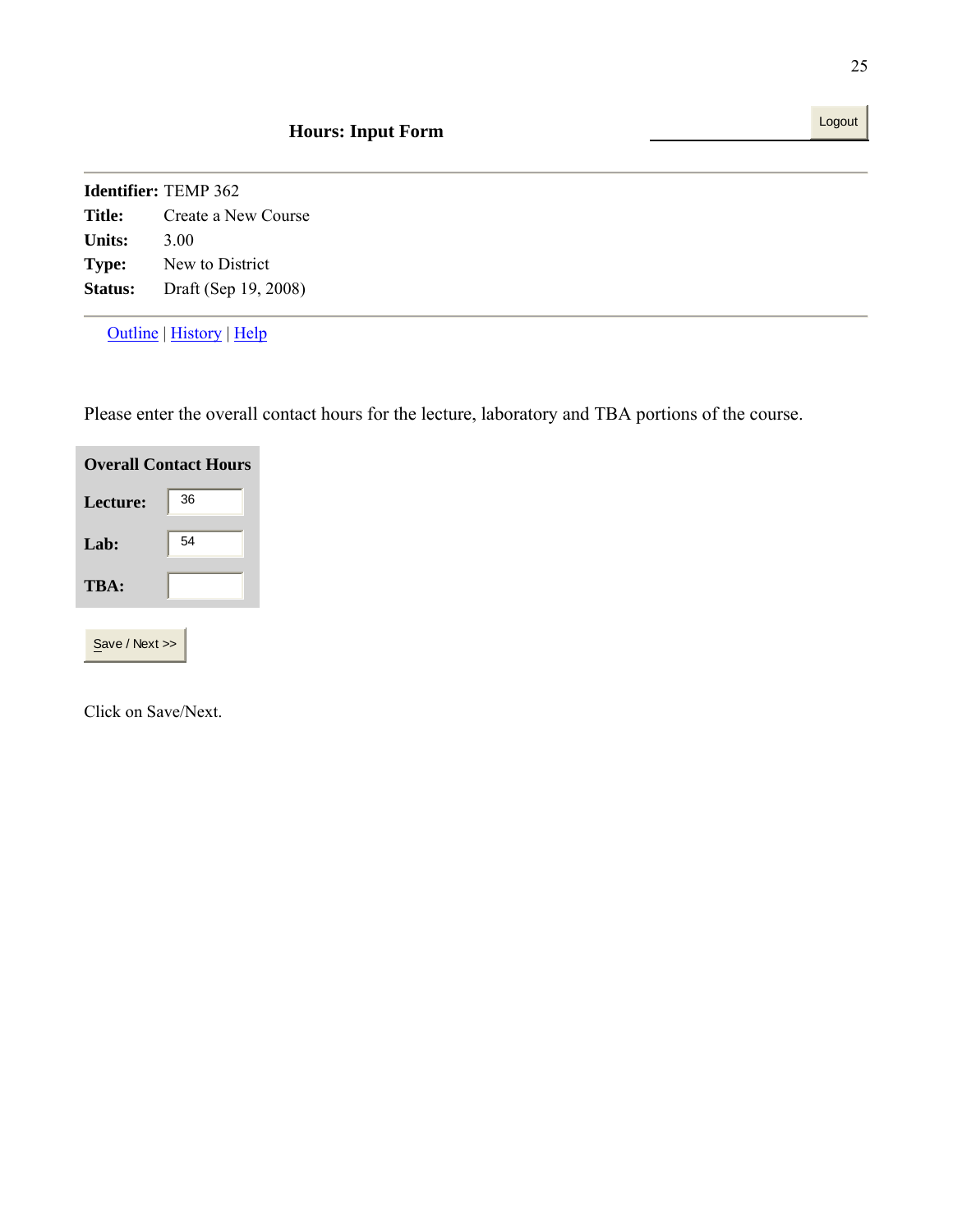#### Outline | History | Help

Please verify the hours of instruction. If incorrect, press the back button to edit them.

| <b>Overall Contact Hours</b> |                |  |
|------------------------------|----------------|--|
| Lecture:                     | 36.00          |  |
| Lab:                         | 54.00          |  |
| TBA:                         | 0.00           |  |
| <b>Total:</b>                | 90.00          |  |
| << Back                      | Save / Next >> |  |

Click on Save/Next, if this is correct.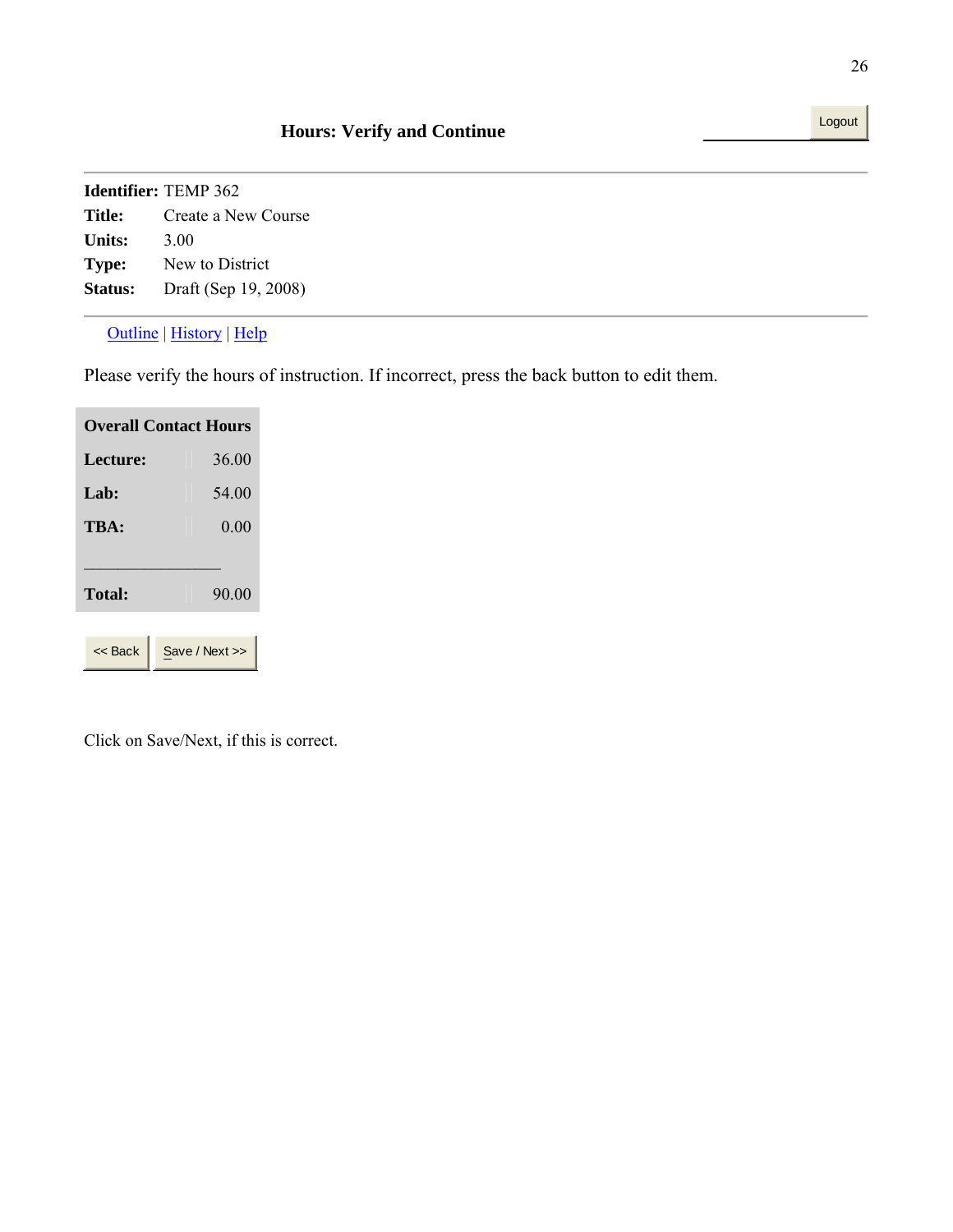|                         | <b>Identifier: TEMP 362</b>     |              |                          |
|-------------------------|---------------------------------|--------------|--------------------------|
| <b>Title:</b>           | Create a New Course             |              |                          |
| <b>Units:</b>           | 3.00                            |              |                          |
| <b>Type:</b>            | New to District                 |              |                          |
| Status:                 | Draft (Sep 19, 2008)            |              |                          |
|                         | <b>Outline</b>   History   Help |              |                          |
| <b>Units of credit:</b> |                                 | 3.00         |                          |
|                         |                                 |              |                          |
|                         | Taken for credit up to:         | 1<br>times   |                          |
| Type of credit:         |                                 | Letter Grade | $\overline{\phantom{a}}$ |

Since this course has a Lecture Component, it may be taken 1 time for credit, unless, we wish to make "Multiple Topics" under the section "Course Topics". Check the Table of Contents in the handbook for "Adding Multiple Topics".

Let's just make this a Pass/No Pass Only Type of Credit.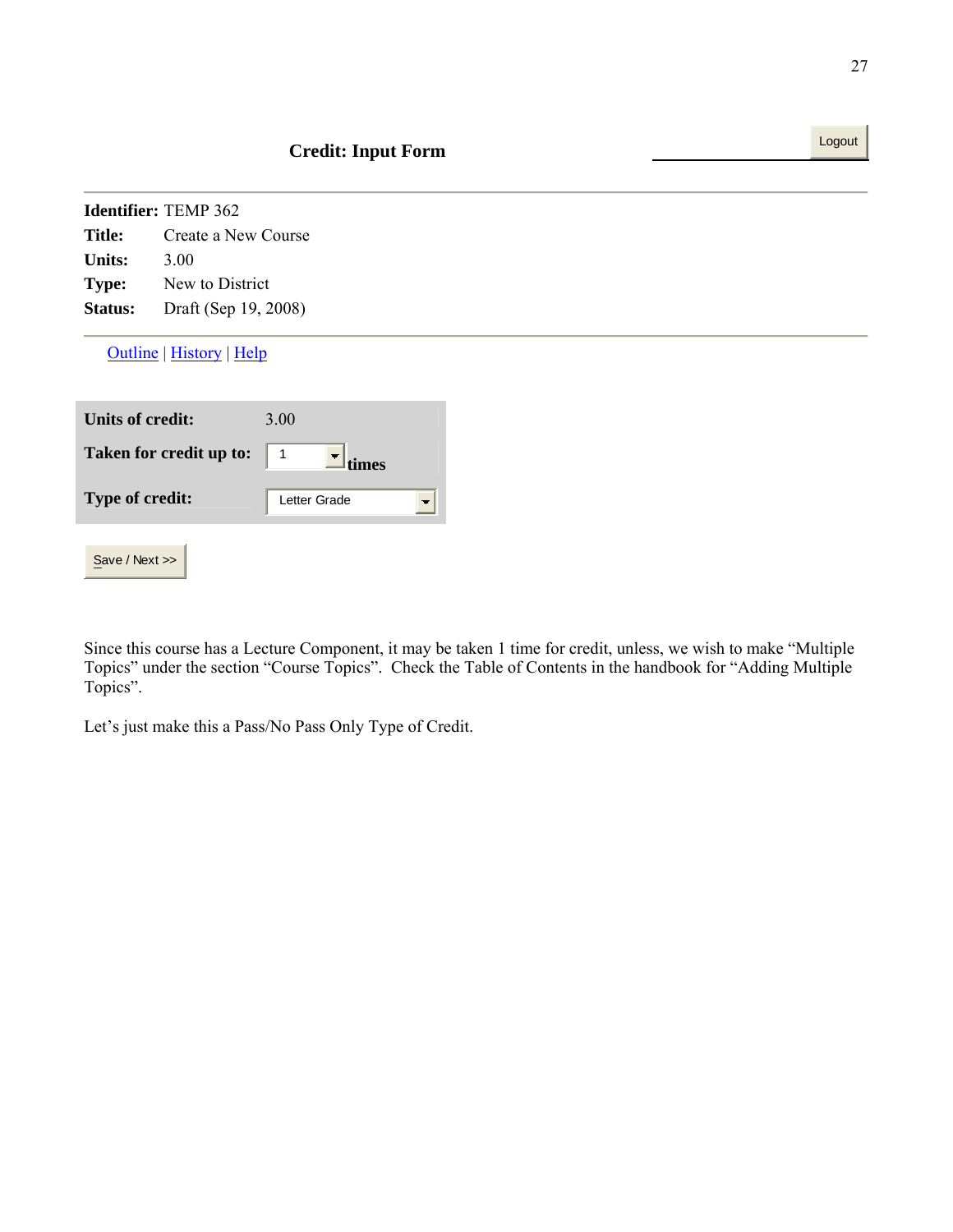| <b>Identifier:</b> TEMP 362 |                      |  |  |  |
|-----------------------------|----------------------|--|--|--|
| Title:                      | Create a New Course  |  |  |  |
| <b>Units:</b>               | 3.00                 |  |  |  |
| Type:                       | New to District      |  |  |  |
| <b>Status:</b>              | Draft (Sep 19, 2008) |  |  |  |

Outline | History | Help

| Units of credit:        | 3.00              |
|-------------------------|-------------------|
| Taken for credit up to: | times             |
| <b>Type of credit:</b>  | Pass/No Pass Only |
|                         |                   |

Save / Next >>

Now click Save/Next.

| <b>Credit: Verify and Continue</b> |                             |  |  |
|------------------------------------|-----------------------------|--|--|
|                                    | <b>Identifier:</b> TEMP 362 |  |  |
| <b>Title:</b>                      | Create a New Course         |  |  |
| <b>Units:</b>                      | 3.00                        |  |  |
| Type:                              | New to District             |  |  |
| <b>Status:</b>                     | Draft (Sep 19, 2008)        |  |  |
|                                    |                             |  |  |

Outline | History | Help

Please verify the credit information for this course. If incorrect, press the back button to edit.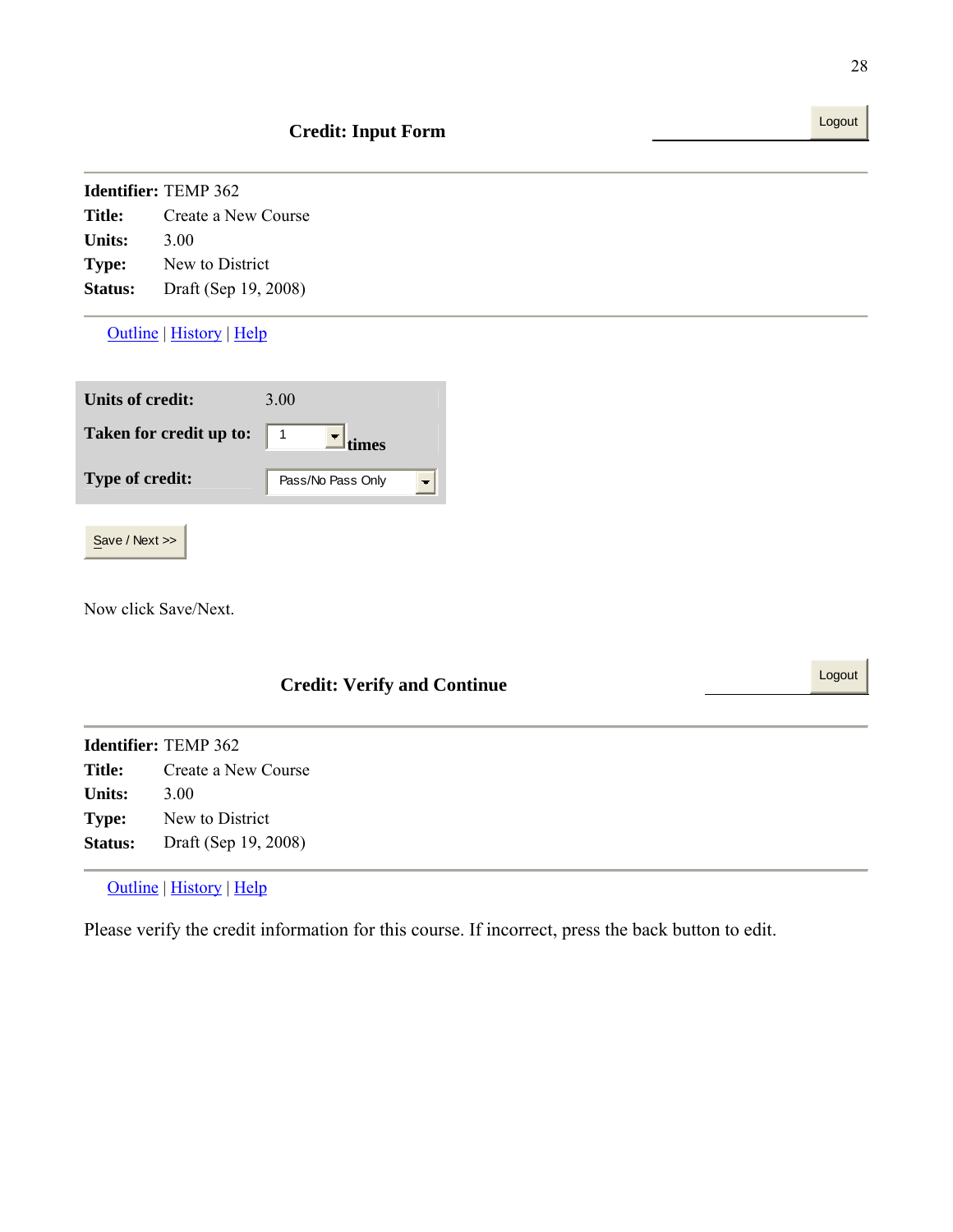**Units of credit:** 3.00 **Taken for credit up to:** 1 **time Type of credit:** Pass/No Pass Only



If this is correct, click Save/Next>>.

# **Faculty Discipline: Input Form** Logout

**Identifier:** TEMP 362 **Title:** Create a New Course **Units:** 3.00 **Type:** New to District **Status:** Draft (Sep 19, 2008)

Outline | History | Help

Select a Faculty Discipline:

Save / Next >>

Bottom of Form

Now, you must select a Faculty Discipline. There are lots of rules regarding which discipline can teach which courses. If you are unsure, check with your division dean.

Please select the appropriate discipline or disciplines for faculty who will teach this course. When finished, select the **DONE** option and press the **Next** button.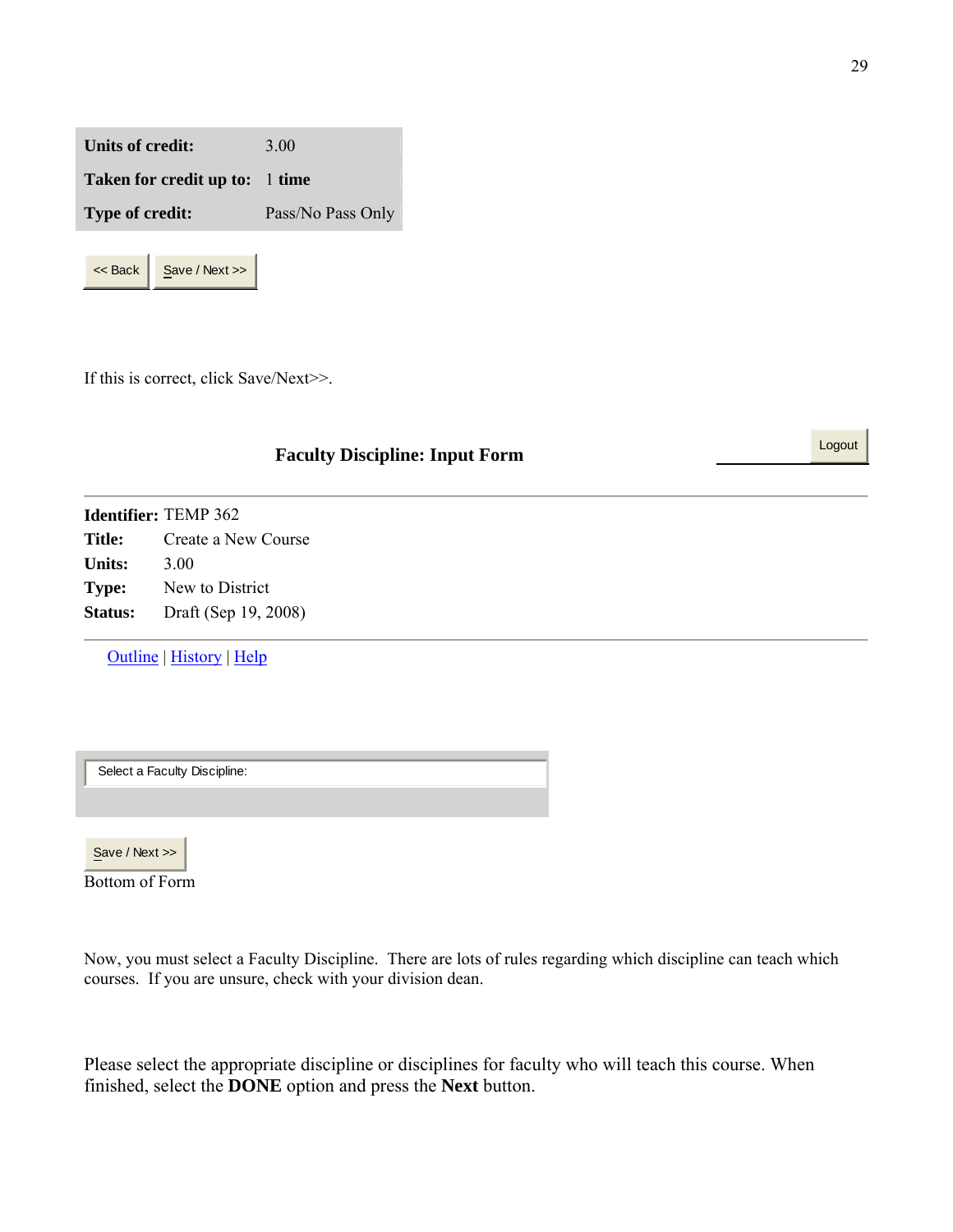I've selected DONE since there is no faculty discipline for curriculum. Later, I may make up something. Click Save/Next.

Please verify the faculty disciplines below. If incorrect, press the back button and edit the list of faculty disciplines.

There are none, which is what I wanted. Remember, when you are writing your course, you MUST select at least one.

Click Save/Next.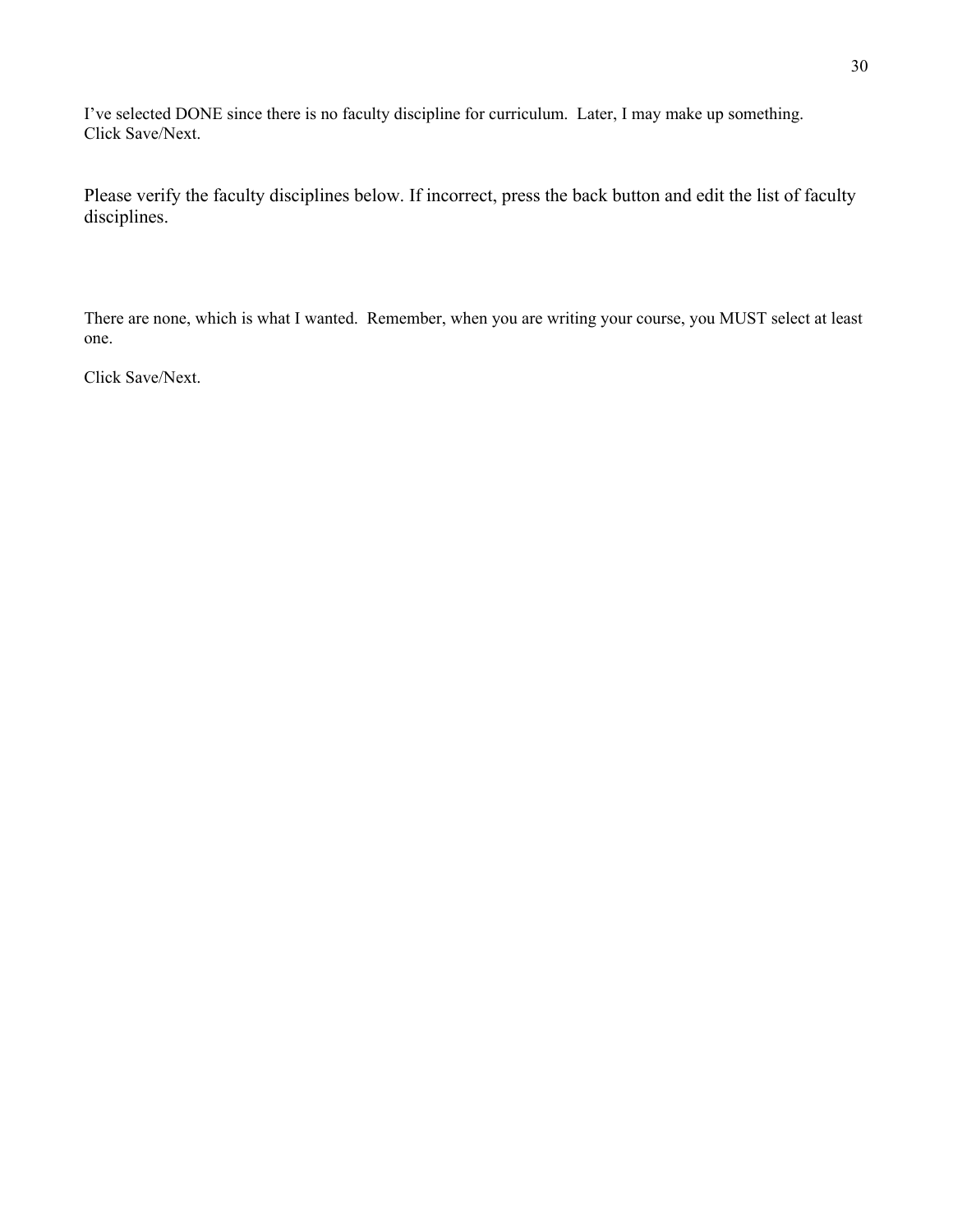Outline | History | Help

Please enter the Taxonomy of Programs (TOP) code and the Student Accountability Model (SAM) code for this course:

| <b>TOP Code:</b>              | Select |
|-------------------------------|--------|
|                               |        |
| <b>SAM Code:</b>              | Select |
| <b>Course Classification:</b> | Select |
|                               |        |
| Enter/Edit State Identifiers  |        |

# *TOP and SAM Codes for Related Courses:*

**Course Title TOP Code SAM Code**

*Search TOP Code Database*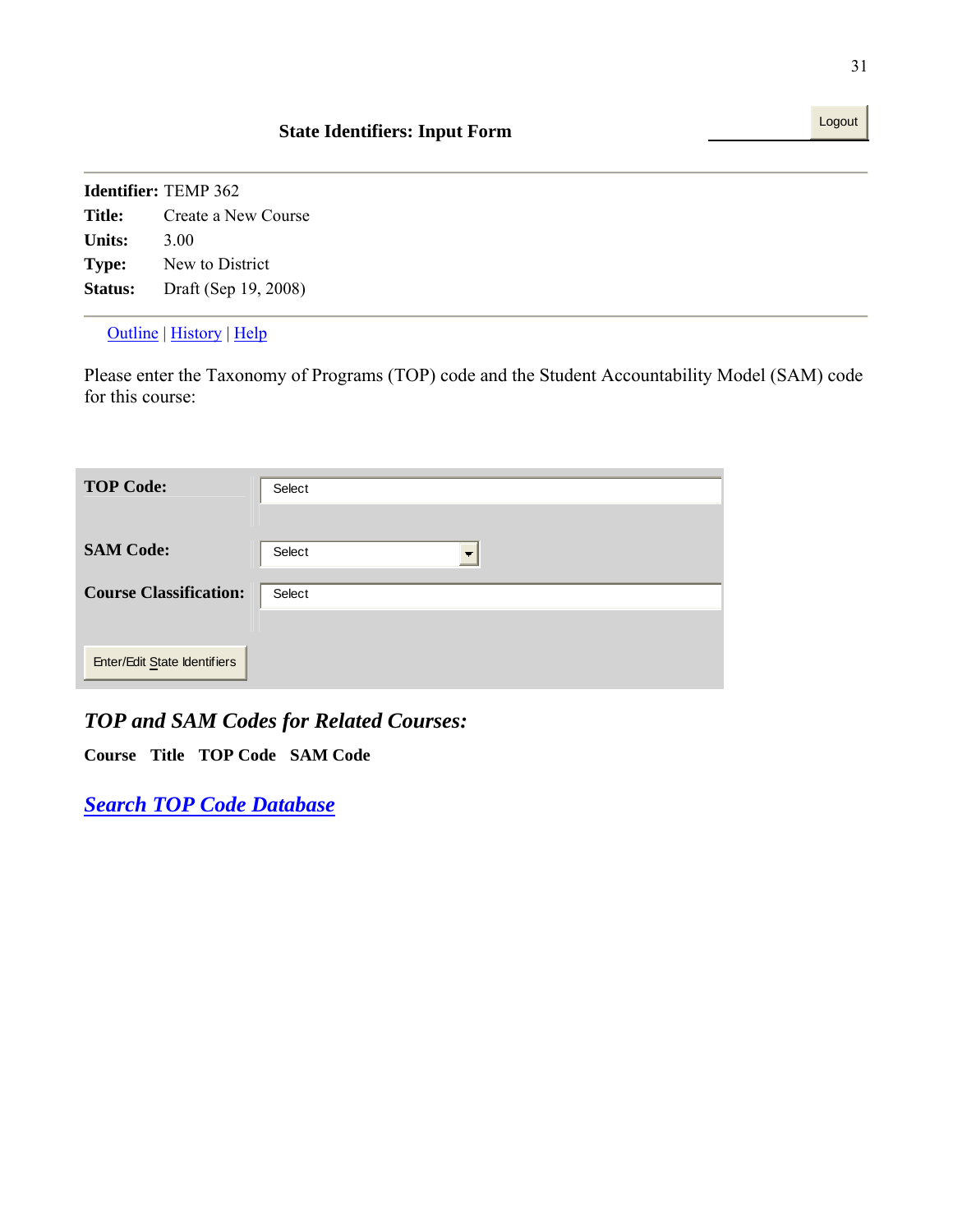You can click on Search TOP Code Database for ideas. You may inquire at the Office of Instruction and complete this part later. So, click on Outline, at the top.

Place your cursor over Section 4: Learning Outcomes and Objectives and click.

# **Section 4: Learning Outcomes and Objectives**

*Upon completion of this course, the student will be able to:*

# **Objectives/Learning Outcomes: Input Form**

**Identifier:** TEMP 362 **Title:** Create a New Course **Units:** 3.00 **Type:** New to District **Status:** Draft (Sep 19, 2008)

Outline | History | Help

Please enter the learning outcomes for this course.

#### *Upon completion of this course, the student will be able to:*

| Order                                    | Objective                            |
|------------------------------------------|--------------------------------------|
| $\mathbf{1}$<br>$\overline{\phantom{a}}$ | $\Delta \omega$<br>$\overline{\psi}$ |
|                                          | $\mathbb{R}$<br>ä                    |
| $\overline{c}$<br>$\blacksquare$         | $\frac{1}{2}$                        |
|                                          | $\mathbb{R}$                         |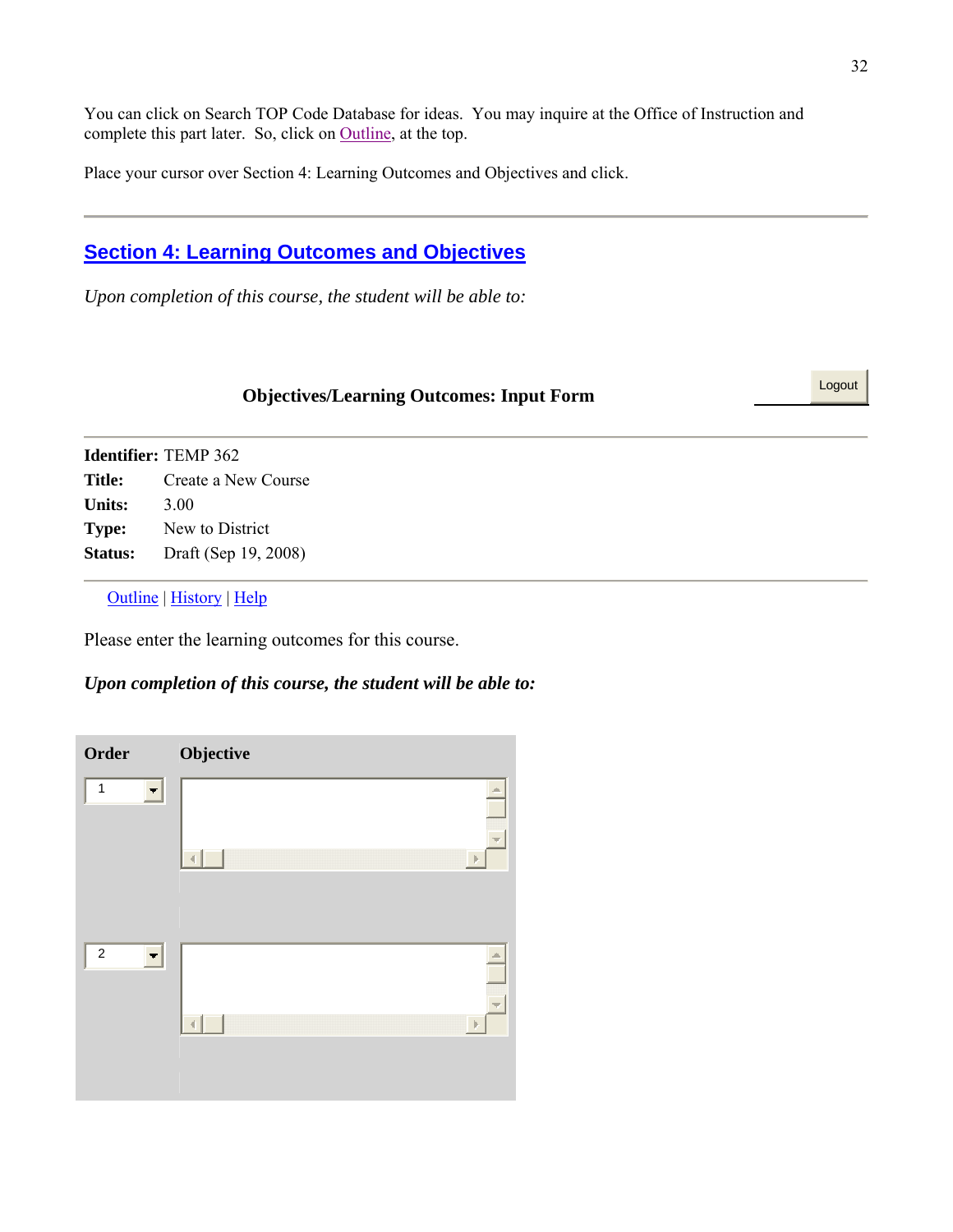

We will write a couple of Student Learning Outcomes. At SCC, we have made it our practice to include only the Student Learning Outcomes here. Remember, that they must be measurable. That is, there is a way to assess whether or not a student has attained the Learning Outcome. You can also click the Help tab, for more information, or refer to the Curriculum Handbook, Bloom's Taxonomy.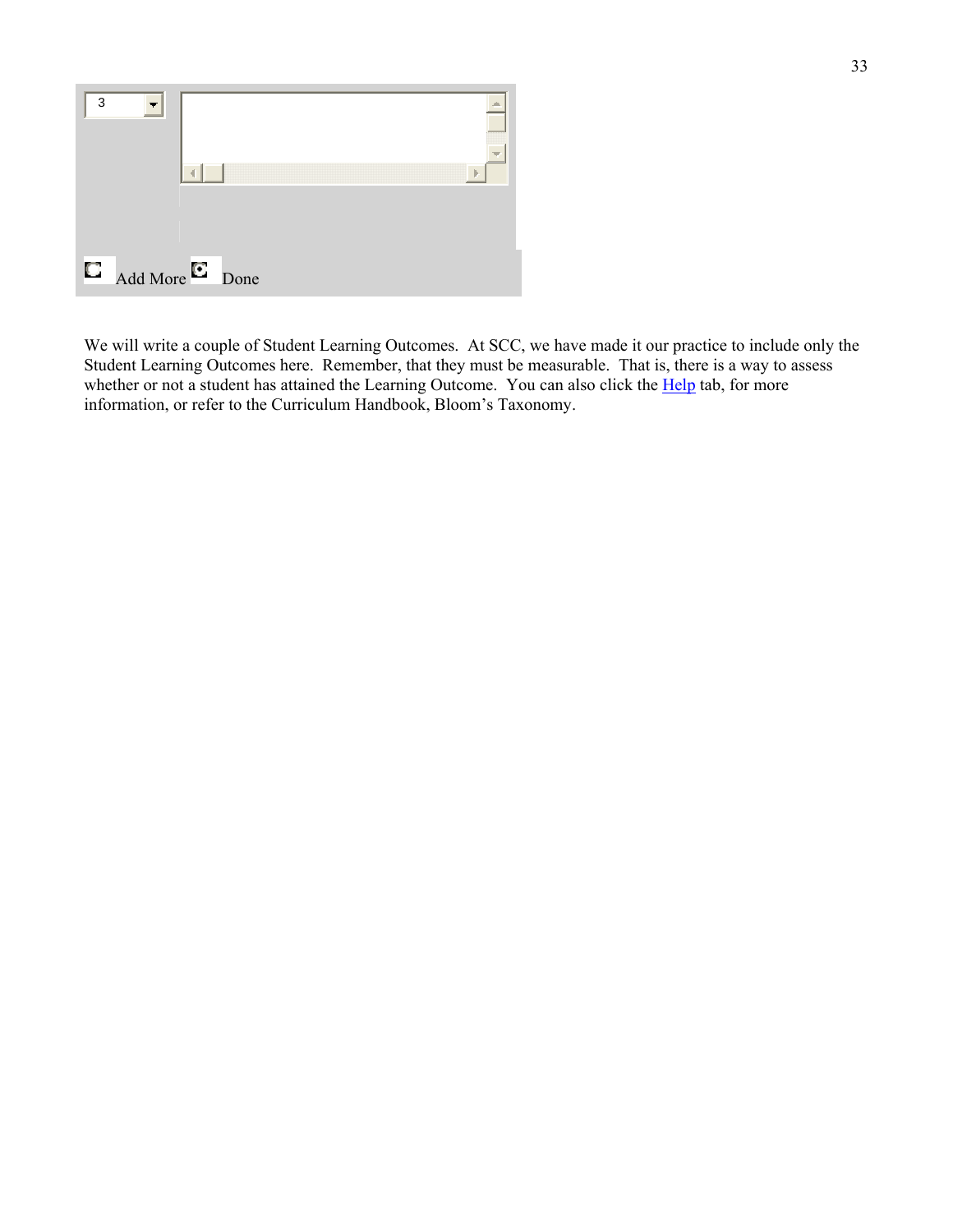|                | <b>Identifier:</b> TEMP 362 |
|----------------|-----------------------------|
| Title:         | Create a New Course         |
| Units:         | 3.00                        |
| Type:          | New to District             |
| <b>Status:</b> | Draft (Sep 19, 2008)        |

Outline | History | Help

Please enter the objectives/learning outcomes for this course.

# *Upon completion of this course, the student will be able to:*

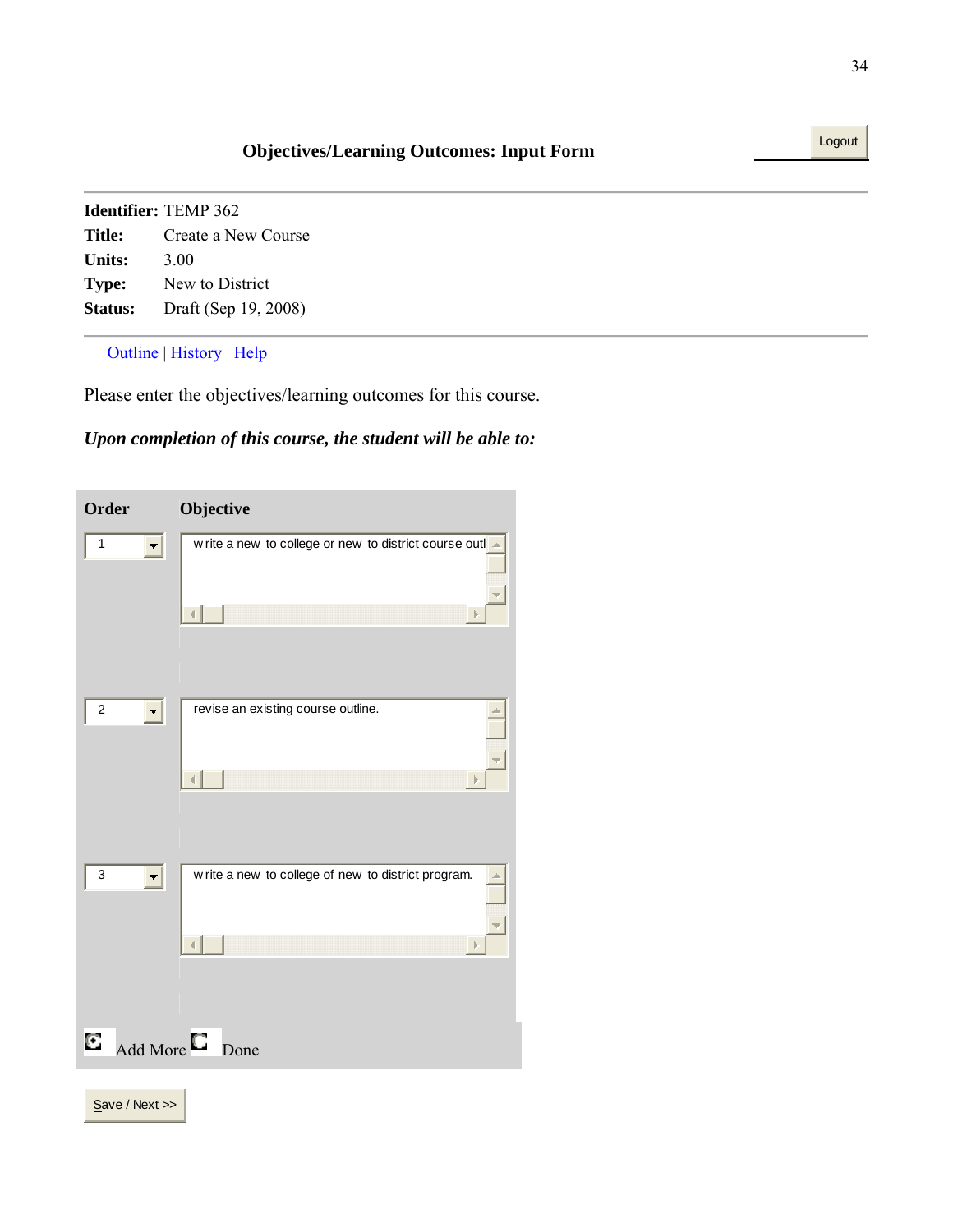I want to add a few more SLOs, so I clicked on Add More, then we click on Save/Next.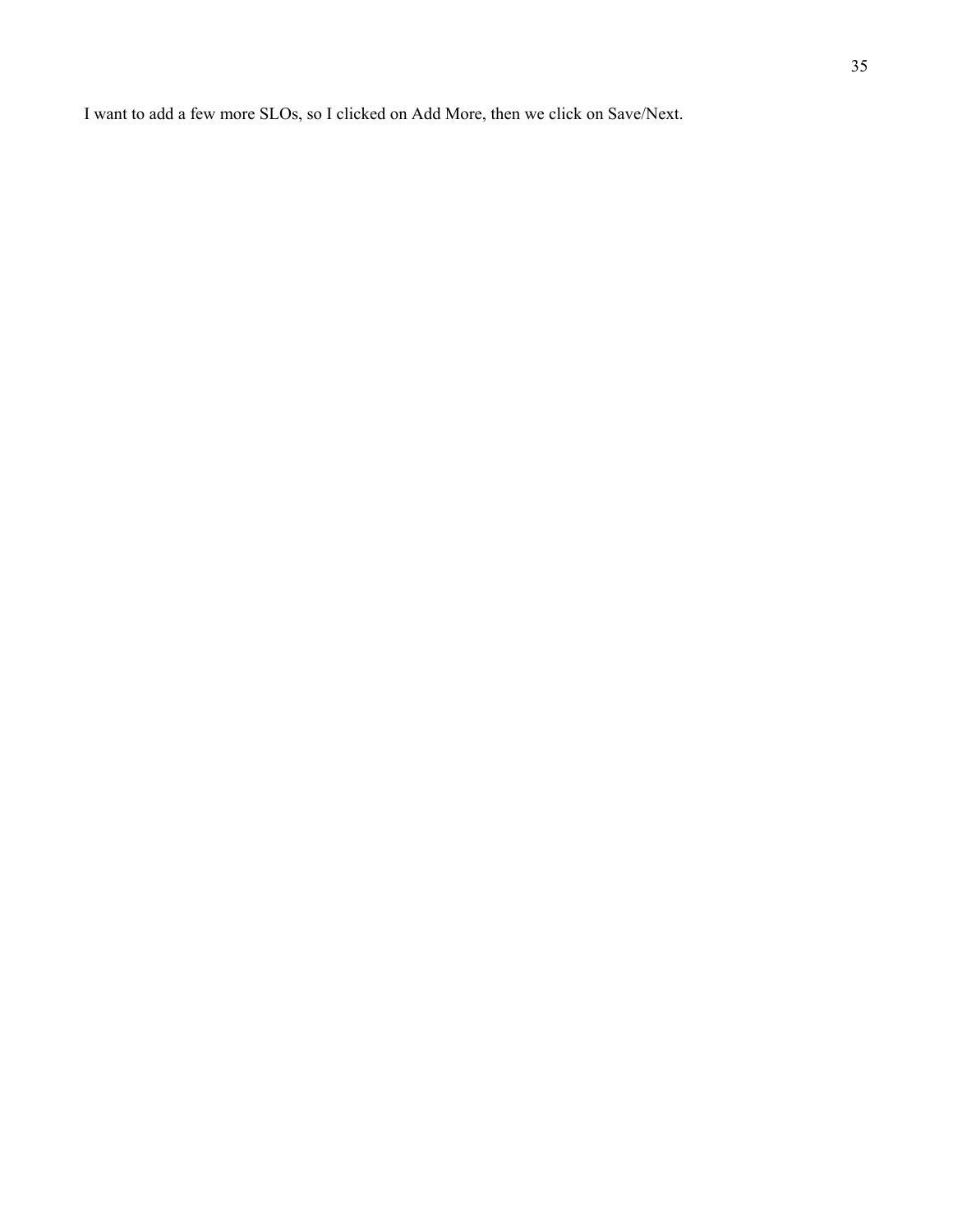Outline | History | Help

## *Upon completion of this course, the student will be able to:*

| Order                   | Objective                                                 |
|-------------------------|-----------------------------------------------------------|
| $\mathbf{1}$            | w rite a new to college or new to district course outli - |
| $\boldsymbol{2}$        | revise an existing course outline.                        |
| 3                       | w rite a new to college of new to district program.<br>Þ  |
| $\overline{\mathbf{4}}$ | revise an existing program.                               |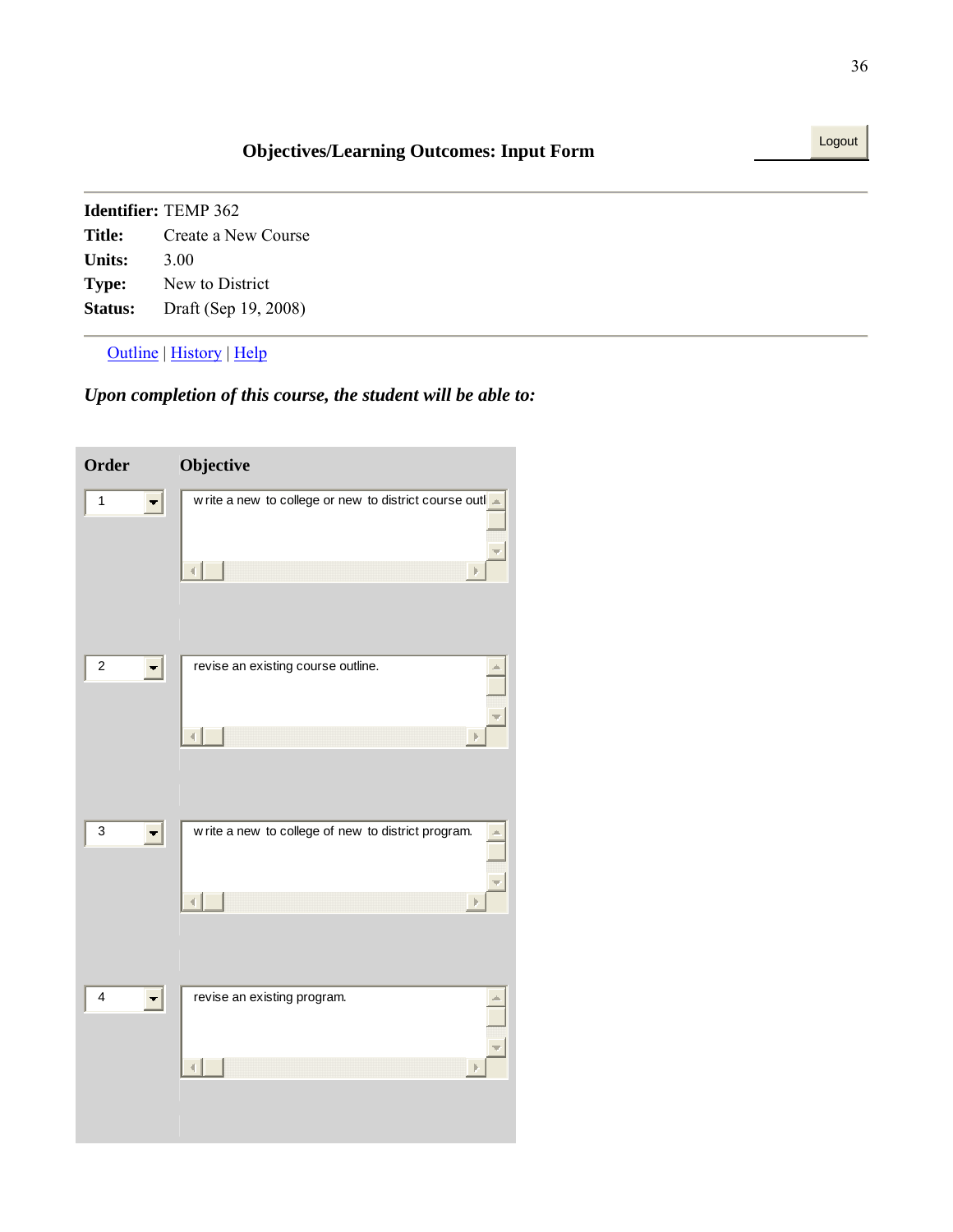| 5<br>. .      | demonstrate an understanding of the curriculum prode |      |
|---------------|------------------------------------------------------|------|
|               |                                                      | - IF |
|               |                                                      |      |
| $\,6$         |                                                      | z.   |
|               |                                                      |      |
|               |                                                      |      |
|               |                                                      | - P  |
|               |                                                      |      |
| О<br>Add More | Done                                                 |      |
|               |                                                      |      |
| Save / Next   |                                                      |      |

That looks good, so let's click on Save/Next. Notice that each outcome is completing a sentence. So, begin each outcome with a lowercase letter, and end each with a period.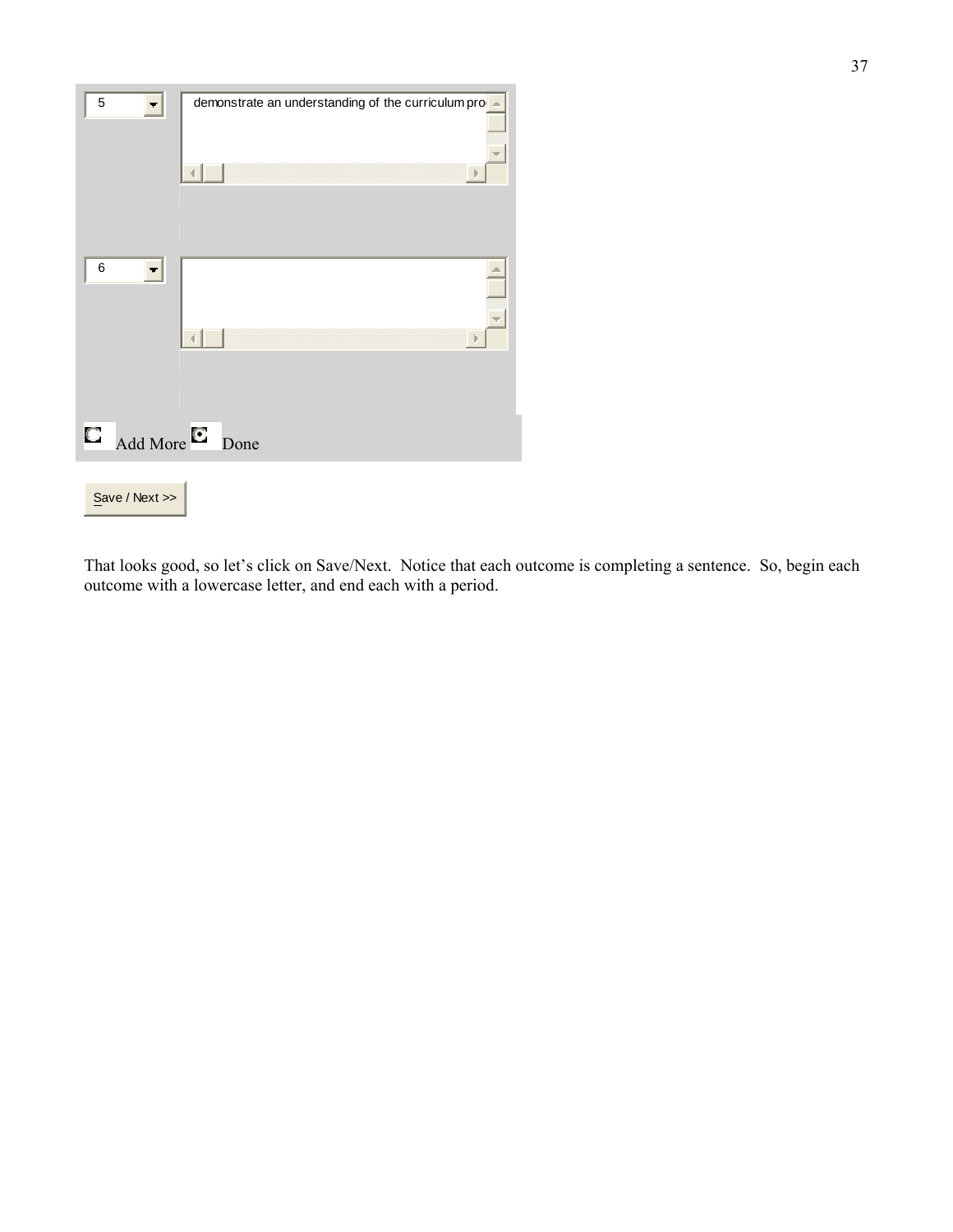# **Objectives/Learning Outcomes: Verify and Continue** Logout

|              | <b>Identifier:</b> TEMP 362 |
|--------------|-----------------------------|
| Title:       | Create a New Course         |
| Units:       | 3.00                        |
| <b>Type:</b> | New to District             |
| Status:      | Draft (Sep 19, 2008)        |

### Outline | History | Help

Please verify the objectives/learning outcomes below. If incorrect, press the back button and edit the list of objectives/learning outcomes.

## *Upon completion of this course, the student will be able to:*

- write a new to college or new to district course outline.
- revise an existing course outline.
- write a new to college of new to district program.
- revise an existing program.
- demonstrate an understanding of the curriculum process at SCC.

| <i>Percentage of Critical Thinking Verbs (Evaluation, Synthesis, Analysis):</i> $ 40.0\% (2/5) $ |  |
|--------------------------------------------------------------------------------------------------|--|
|--------------------------------------------------------------------------------------------------|--|

| <b>Bloom's Taxonomy Scan of Objectives/Learning Outcomes</b> |          |                                                                                                                                                                                                                                                                                                                                                                              |
|--------------------------------------------------------------|----------|------------------------------------------------------------------------------------------------------------------------------------------------------------------------------------------------------------------------------------------------------------------------------------------------------------------------------------------------------------------------------|
| Evaluation                                                   | $40.0\%$ | appraise, approve, assess, choose, conclude, confirm, criticize, critique, deduce,<br>diagnose, estimate, evaluate, judge, justify, measure, prioritize, prove, rank, rate,<br>recommend, research, resolve, revise, score, support, validate                                                                                                                                |
| <b>Synthesis</b>                                             | $0.0\%$  | arrange, assemble, build, collect, combine, compile, compose, conceive, concoct,<br>construct, contrive, create, design, devise, discover, draft, formulate, generalize,<br>generate, hypothesize, incorporate, integrate, invent, make, manage, originate,<br>organize, plan, predict, propose, produce, reorder, reorganize, set up, structure,<br>synthesize, systematize |
| <b>Analysis</b>                                              | $0.0\%$  | analyze, audit, calculate, categorize, certify, classify, compare, contrast, correlate,<br>debate, defend, detect, differentiate, discriminate, distinguish, examine, experiment,<br>infer, inspect, inventory, investigate, question, reason, separate, solve, survey, test,<br>uncover, verify                                                                             |
| <i><b>Application</b></i>                                    | $20.0\%$ | adapt, apply, catalogue, chart, compute, consolidate, <b>demonstrate</b> , develop,<br>dramatize, employ, exhibit, extend, extrapolate, illustrate, infer, interpolate, interpret,<br>interview, manipulate, modify, operate, order, practice, prepare, produce, relate,<br>schedule, show, simulate, sketch, submit, tabulate, transcribe, use, utilize                     |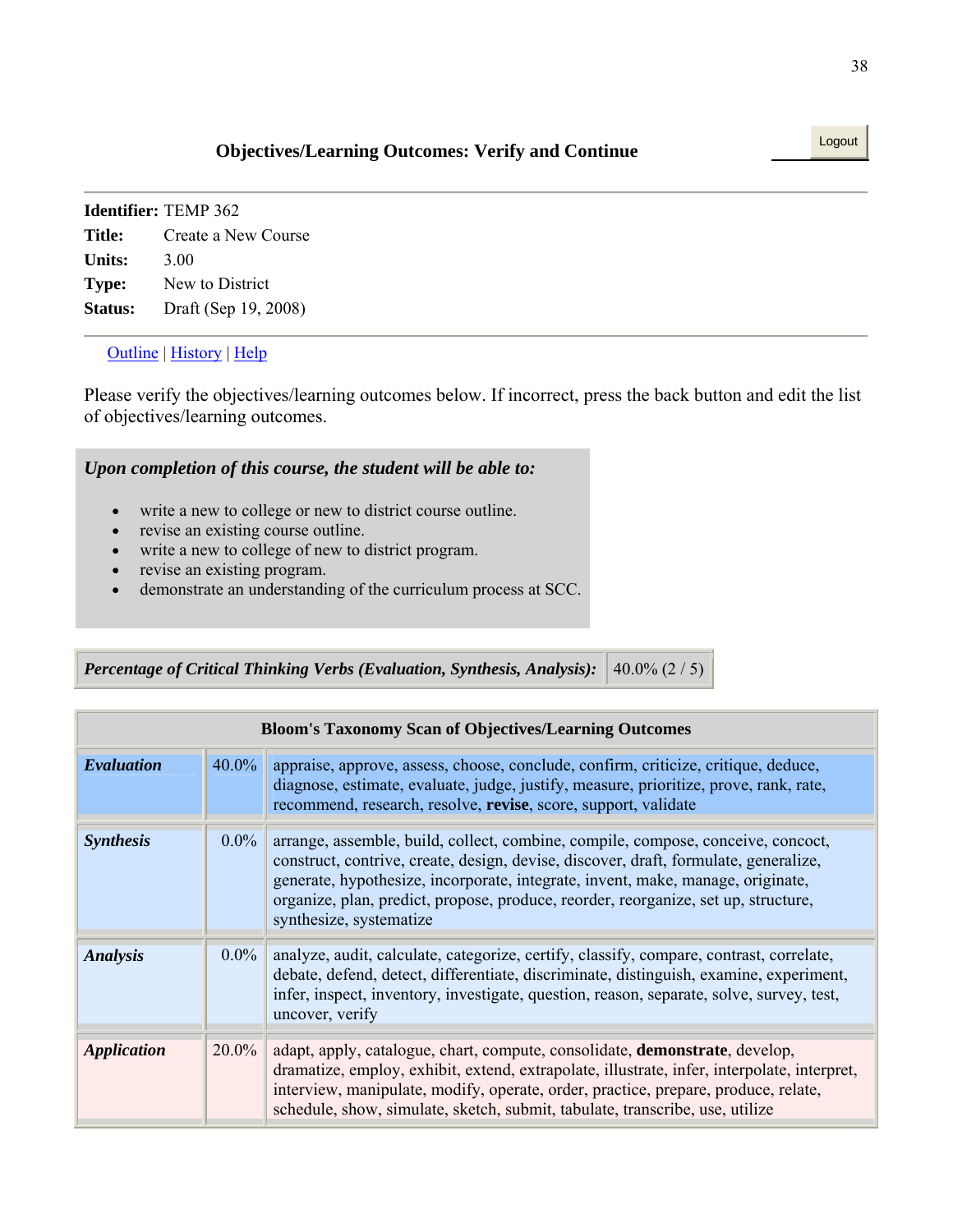| <b>Comprehension</b> | $0.0\%$        | associate, clarify, convert, describe, diagram, draw, discuss, explain, express, identify,<br>locate, outline, paraphrase, recognize, report, restate, review, specify, sort, summarize,<br>tell, transfer, translate |
|----------------------|----------------|-----------------------------------------------------------------------------------------------------------------------------------------------------------------------------------------------------------------------|
| Knowledge            | $40.0\%$       | cite, define, enumerate, label, list, match, name, recall, record, recount, repeat, select,                                                                                                                           |
|                      |                | state, write                                                                                                                                                                                                          |
|                      |                |                                                                                                                                                                                                                       |
| << Back              | Save / Next >> |                                                                                                                                                                                                                       |

If this is what you want, click on Save/Next. Remember, that you can always go back and edit while the outline is in the curriculum process at the college.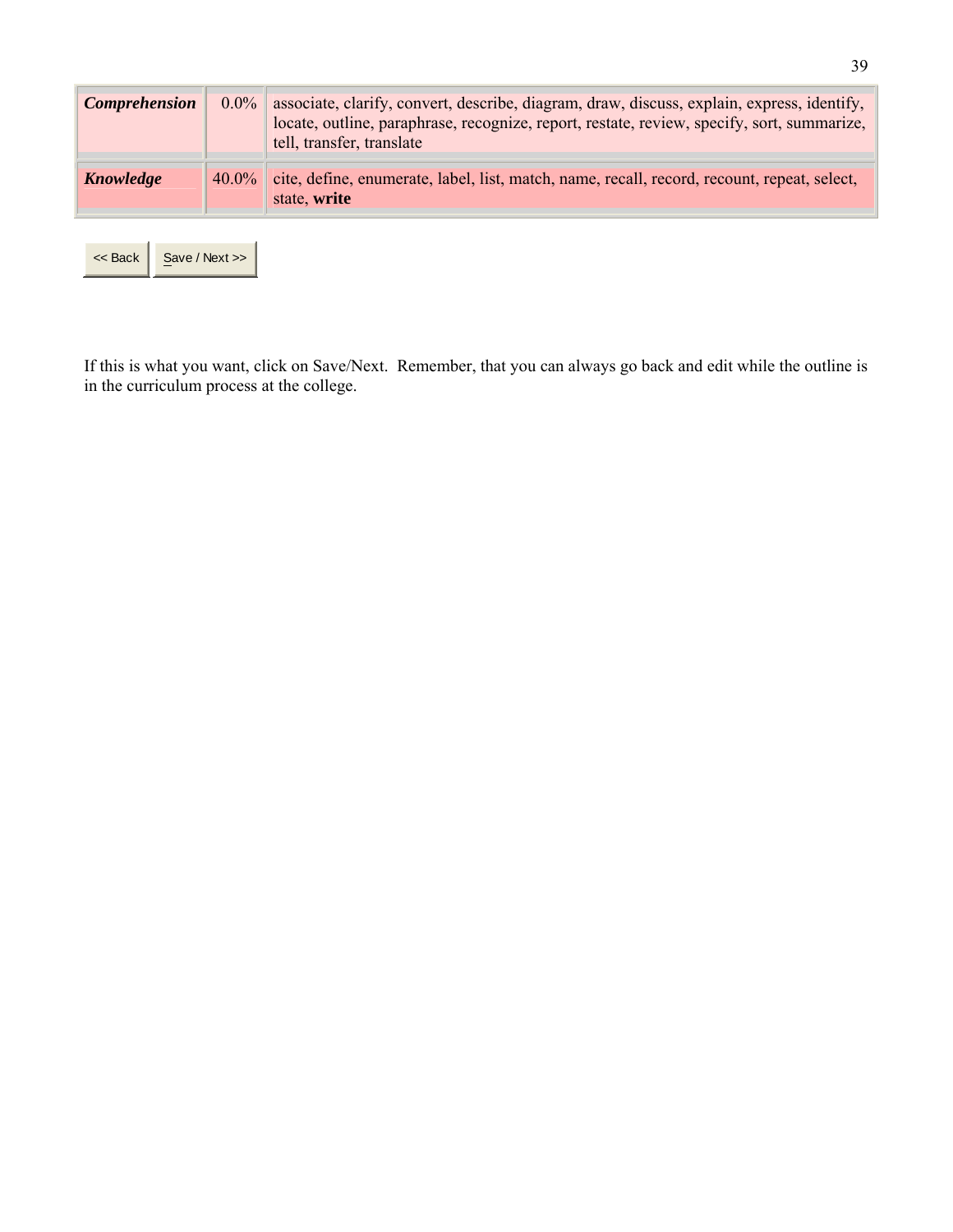|                | <b>Identifier:</b> TEMP 362 |
|----------------|-----------------------------|
| Title:         | Create a New Course         |
| <b>Units:</b>  | 3.00                        |
| Type:          | New to District             |
| <b>Status:</b> | Draft (Sep 19, 2008)        |
|                |                             |

### Outline | History | Help

Please indicate if the distance education delivery modality may also be used for this course.

| <b>In-Person</b><br><b>Modality:</b>                                      | Students and professors meet together <i>in person</i> in classrooms and labs.                                                                                                                            |
|---------------------------------------------------------------------------|-----------------------------------------------------------------------------------------------------------------------------------------------------------------------------------------------------------|
| <b>Distance</b><br><b>Education</b><br><b>Modality:</b><br>Save / Next >> | Students and professors interact regularly with one another <i>at a distance</i> .<br>Communication occurs via the Internet, television, video conferencing, or other<br>distance education technologies. |

Do you want to add a Distance Education Modality? Let's not, right now. But, go to the Table of Contents in this handbook and look up "Adding Distance Education."

Click Save/Next.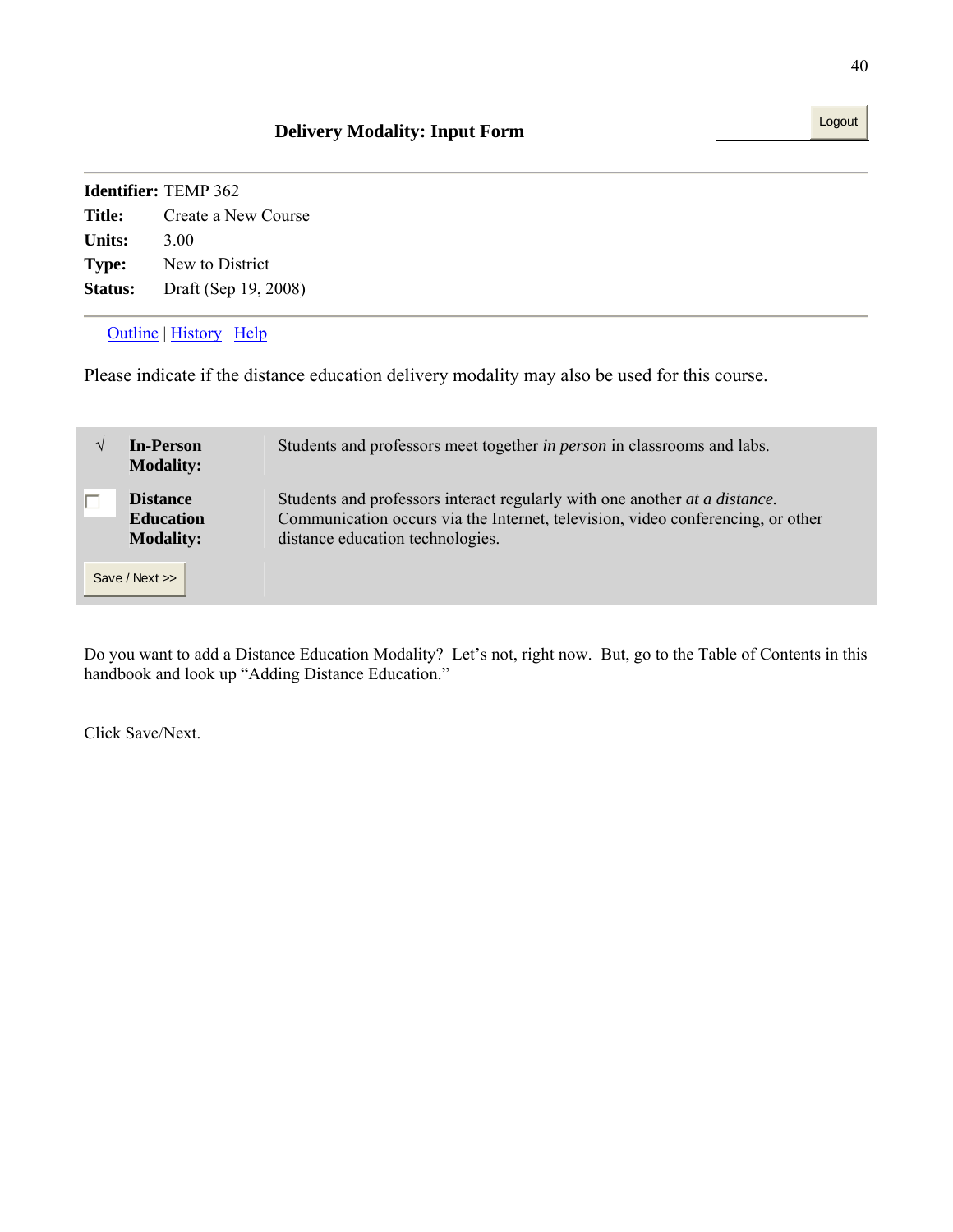#### Outline | History | Help

Please verify the delivery modalities listed below. If the list is incorrect, press the back button to edit it.

#### **DELIVERY MODALITY SUMMARY**

*This course may be taught with the following delivery modality(ies):*

**In-Person Modality:** Students and professors meet together in person in classrooms and labs.

 $<<$  Back  $\Big|\Big|$  Save / Next >>

And, click Save/Next again!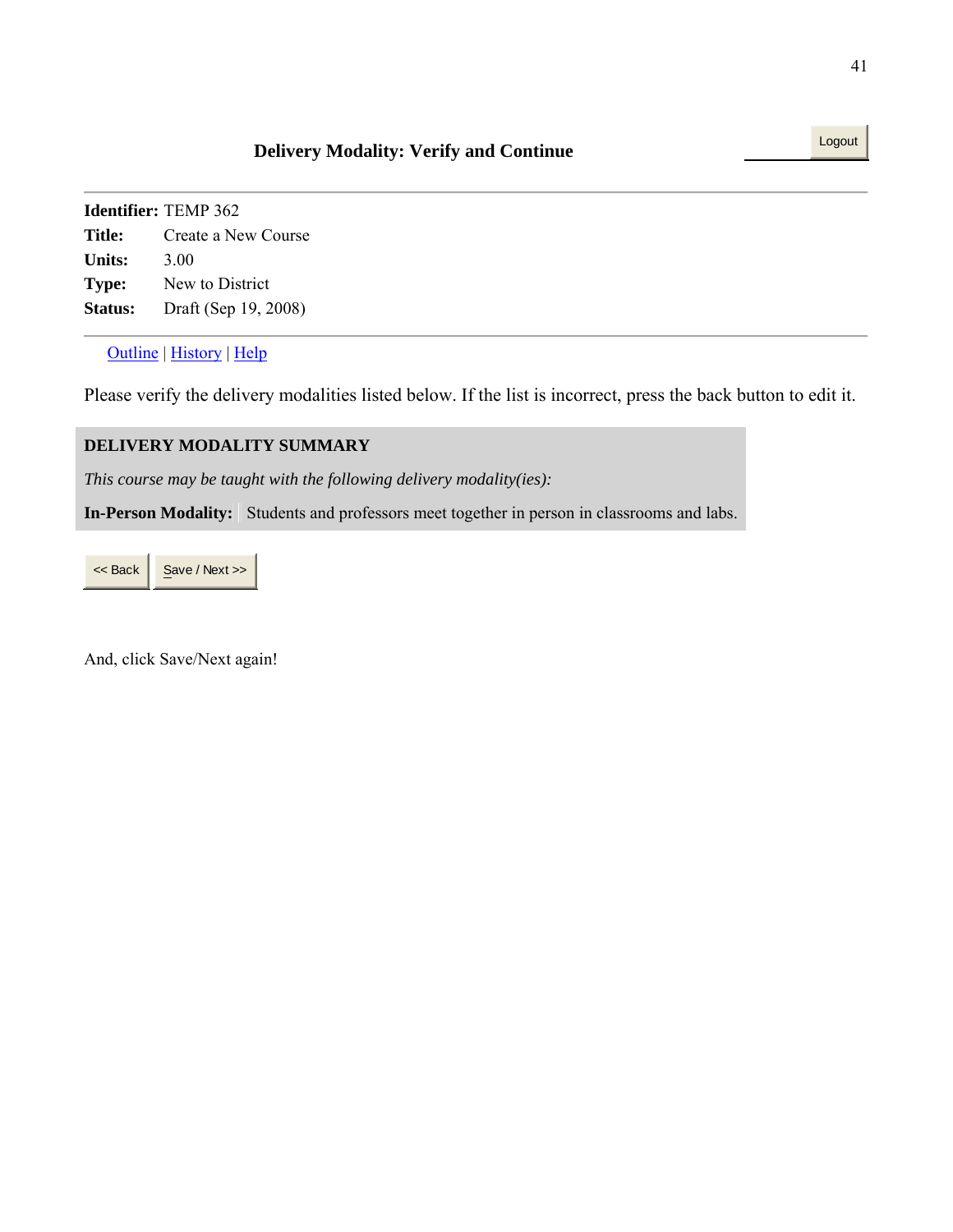|              | <b>Identifier: TEMP 362</b> |
|--------------|-----------------------------|
| Title:       | Create a New Course         |
| Units:       | 3.00                        |
| <b>Type:</b> | New to District             |
| Status:      | Draft (Sep 19, 2008)        |

Outline | History | Help

| <b>Instruction Methods and Inclass Activities:</b> |  |  |
|----------------------------------------------------|--|--|
|                                                    |  |  |
|                                                    |  |  |
|                                                    |  |  |
|                                                    |  |  |
| Save / Next                                        |  |  |

This section must work for all instructors of the course, according to departmental agreements on how the course should be taught.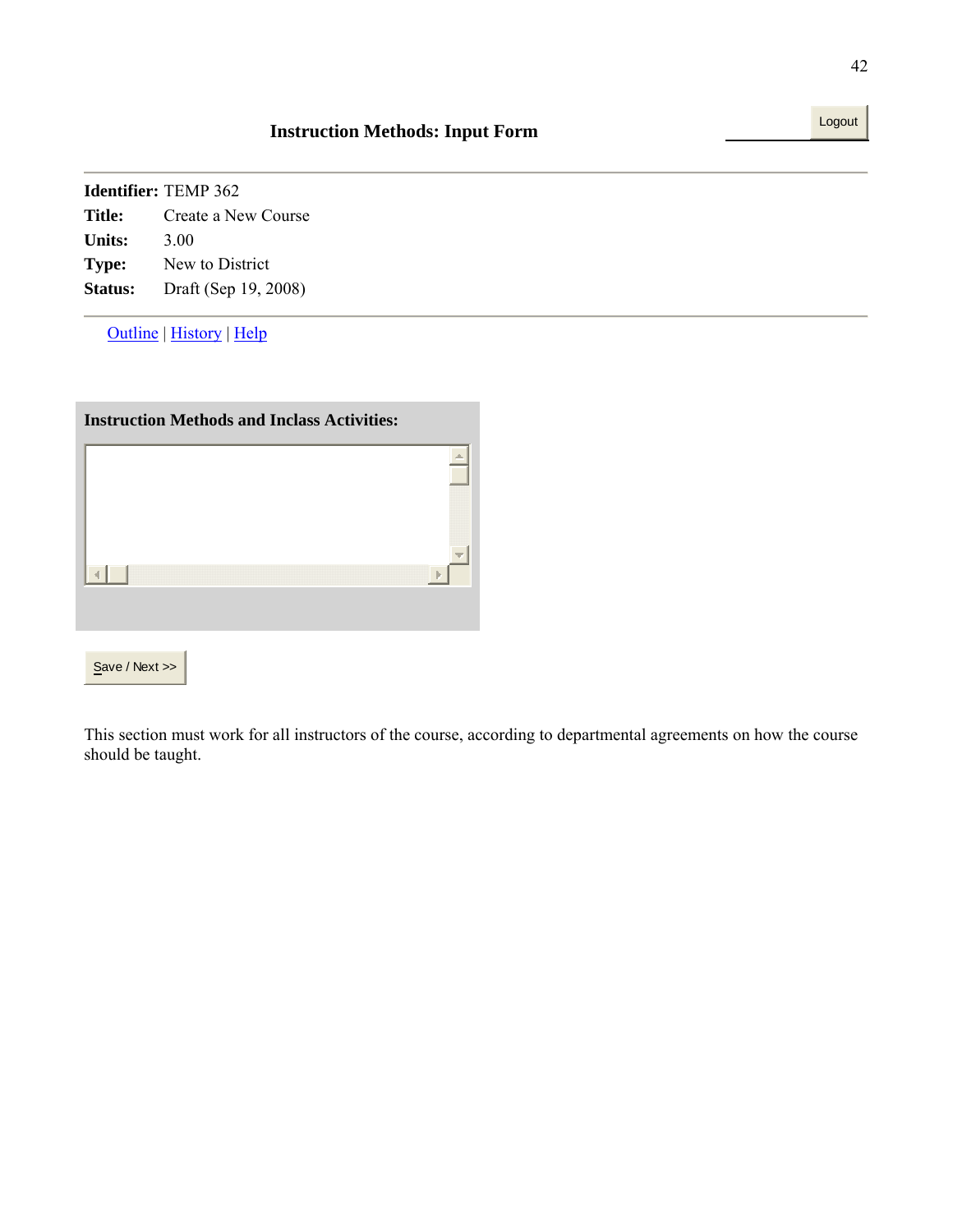Outline | History | Help

| <b>Instruction Methods and Inclass Activities:</b>              |
|-----------------------------------------------------------------|
| Lecture, discussion, group w ork, exams, quizzes, class prese - |
|                                                                 |
|                                                                 |
|                                                                 |
|                                                                 |
|                                                                 |
|                                                                 |

Save / Next >>

Click Save/Next.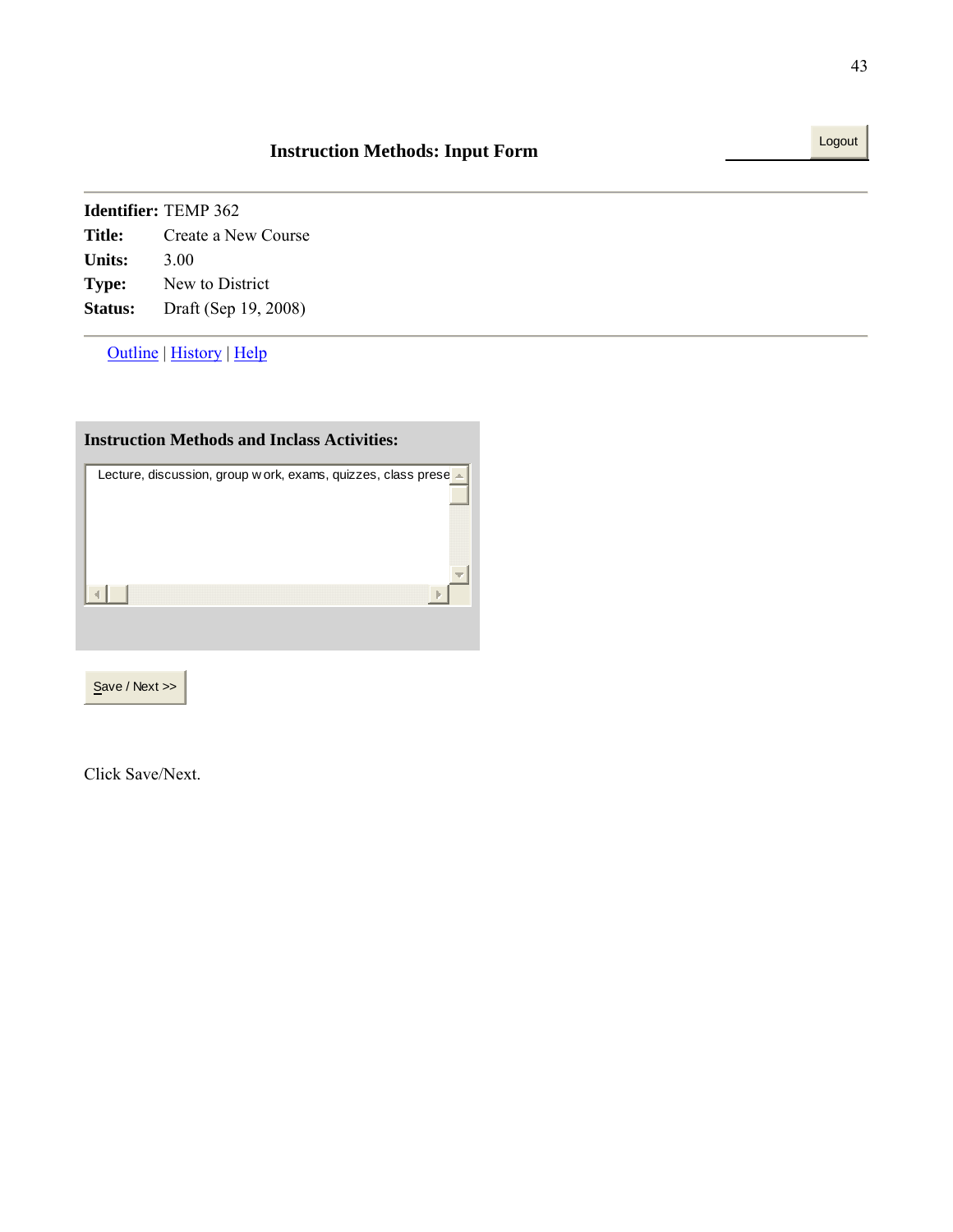# **Instruction Methods: Verify and Continue**

**Identifier:** TEMP 362 **Title:** Create a New Course **Units:** 3.00 **Type:** New to District **Status:** Draft (Sep 19, 2008)

Outline | History | Help

Please verify the methods of instruction. If incorrect, press the back button to edit them.

#### **Instruction Methods and Inclass Activities:**

Lecture, discussion, group work, exams, quizzes, class presentations, and demonstrations

 $<<$  Back  $\parallel$  Save / Next >>

I did not put a "period" at the end, because this is not a complete sentence. I could make it a complete sentence and then include the "period". The only reason why it matters is that other institutions (especially transfer institutions) may read this course outline. Complete sentences are generally nicer, but not necessary.

Click Save/Next.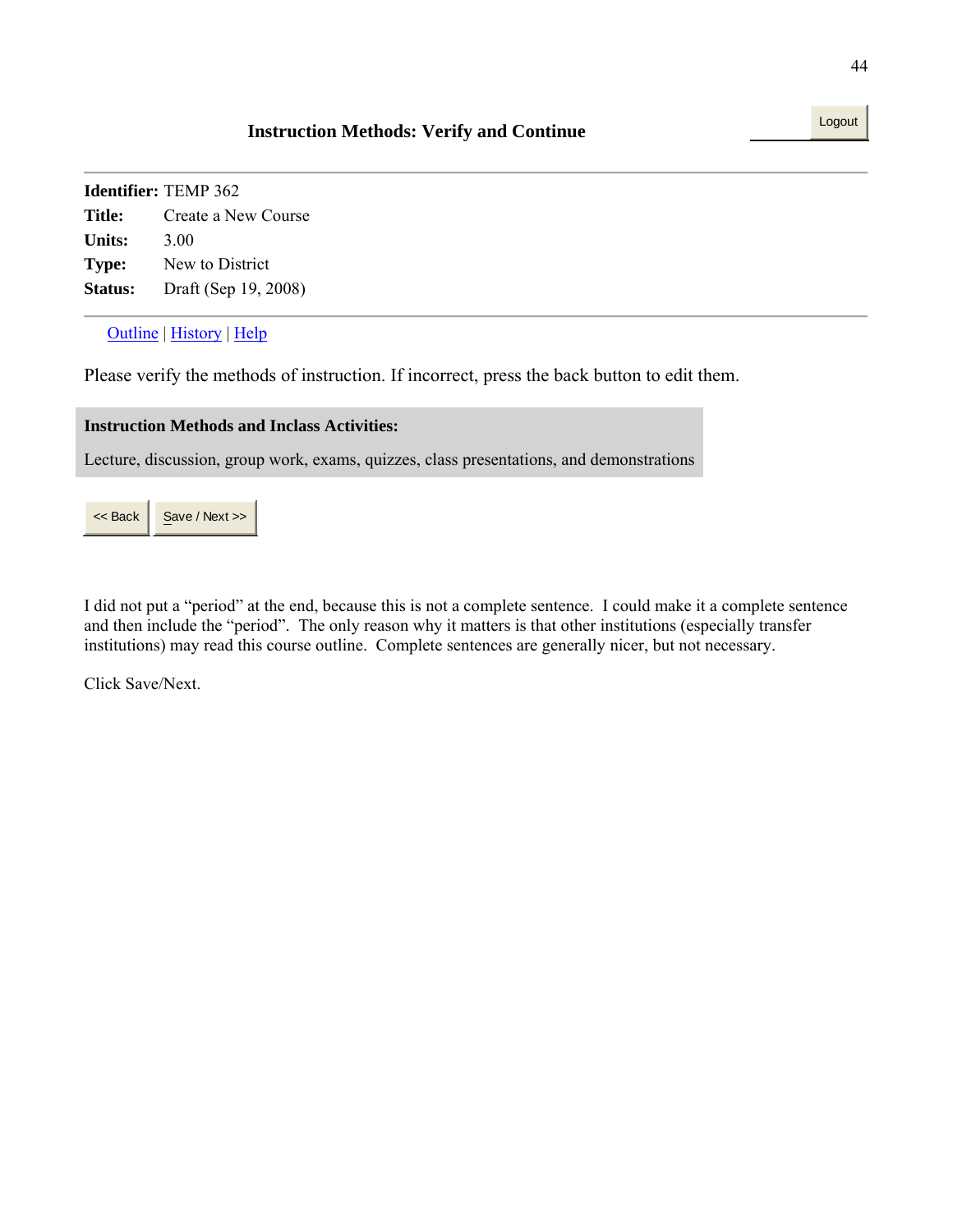# **Typical Homework Assignments: Input Form** Logout

| <b>Identifier:</b> TEMP 362 |                      |  |
|-----------------------------|----------------------|--|
| <b>Title:</b>               | Create a New Course  |  |
| Units:                      | 3.00                 |  |
| <b>Type:</b>                | New to District      |  |
| Status:                     | Draft (Sep 19, 2008) |  |

Outline | History | Help

| <b>Typical Homework Assignments:</b> |    |
|--------------------------------------|----|
|                                      |    |
|                                      |    |
|                                      | r. |
|                                      |    |
|                                      |    |

Save / Next >>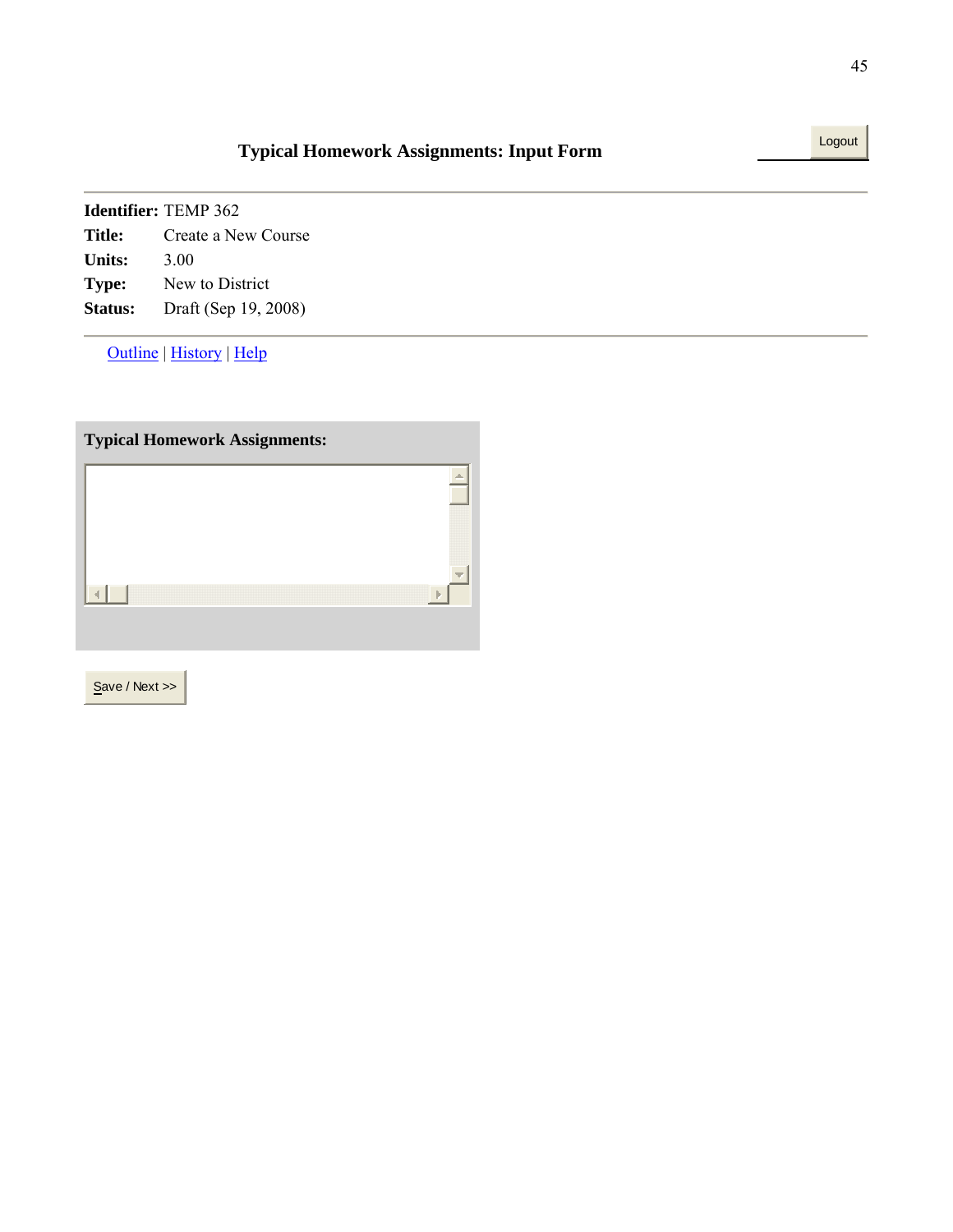Describe typical homework assignments. If possible, give an example. If your class is a lab class with no lecture component, there may not be homework. A Lecture unit is 1 classroom hour and 2 out-of-classroom hours. A Lab unit is 3 classroom hours.

|                | <b>Typical Homework Assignments: Input Form</b> |  |
|----------------|-------------------------------------------------|--|
|                | Identifier: TEMP 362                            |  |
| <b>Title:</b>  | Create a New Course                             |  |
| <b>Units:</b>  | 3.00                                            |  |
| Type:          | New to District                                 |  |
| <b>Status:</b> | Draft (Sep 19, 2008)                            |  |
|                |                                                 |  |

Outline | History | Help

| <b>Typical Homework Assignments:</b>                                    |
|-------------------------------------------------------------------------|
| <b>Example: Add Distance Education Modalities to an existing coul =</b> |
|                                                                         |
|                                                                         |
|                                                                         |
|                                                                         |
|                                                                         |

Save / Next >>

Click Save/Next.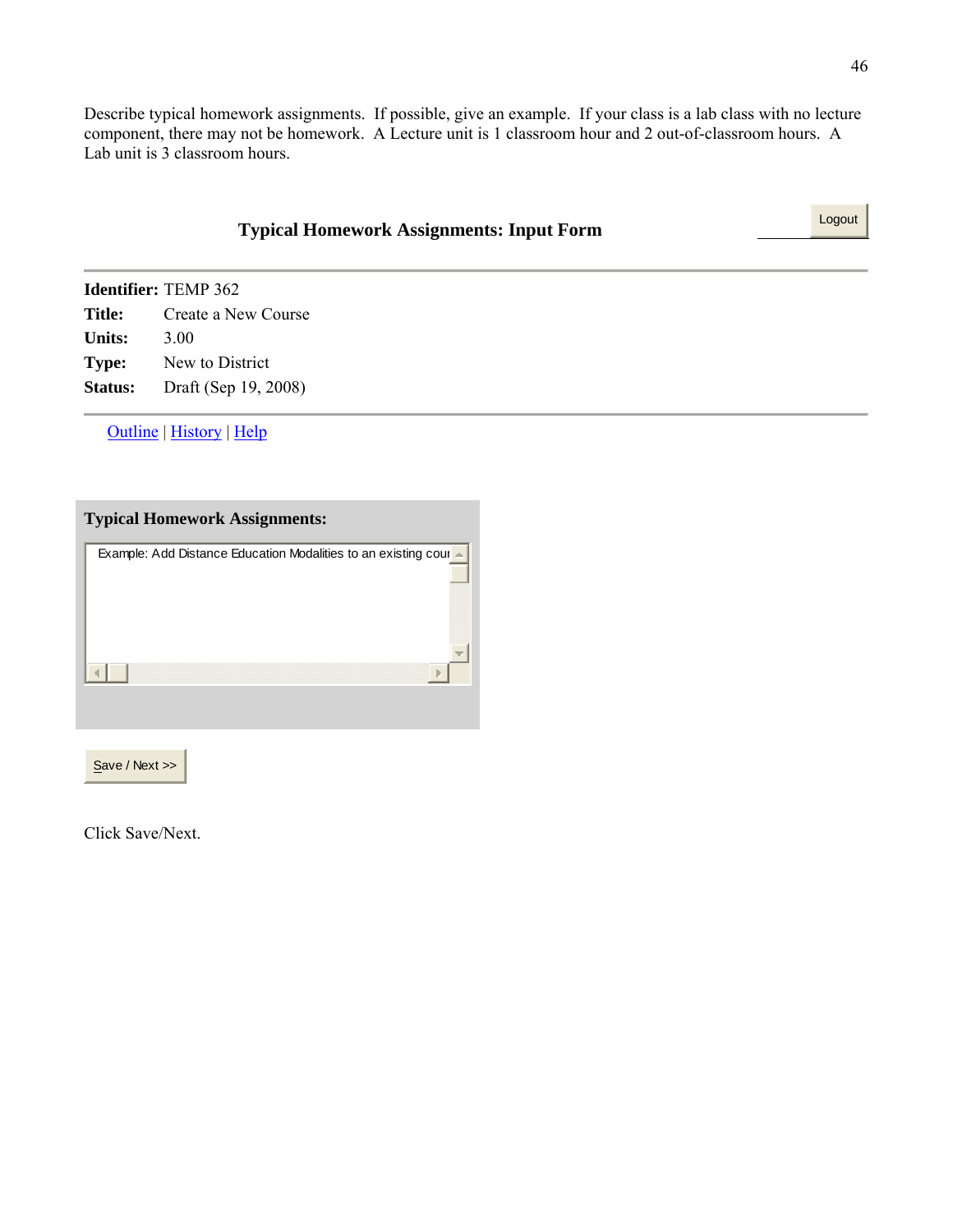# **Typical Homework Assignments: Verify and Continue** Logout

**Identifier:** TEMP 362 **Title:** Create a New Course **Units:** 3.00 **Type:** New to District **Status:** Draft (Sep 19, 2008)

#### Outline | History | Help

Please verify the description of typical homework assignments. If incorrect, press the back button to edit.

#### **Typical Homework Assignments:**

Example: Add Distance Education Modalities to an existing course outline.

If this is what you want, click Save/Next. You can always edit later while the course proposal in the college curriculum process.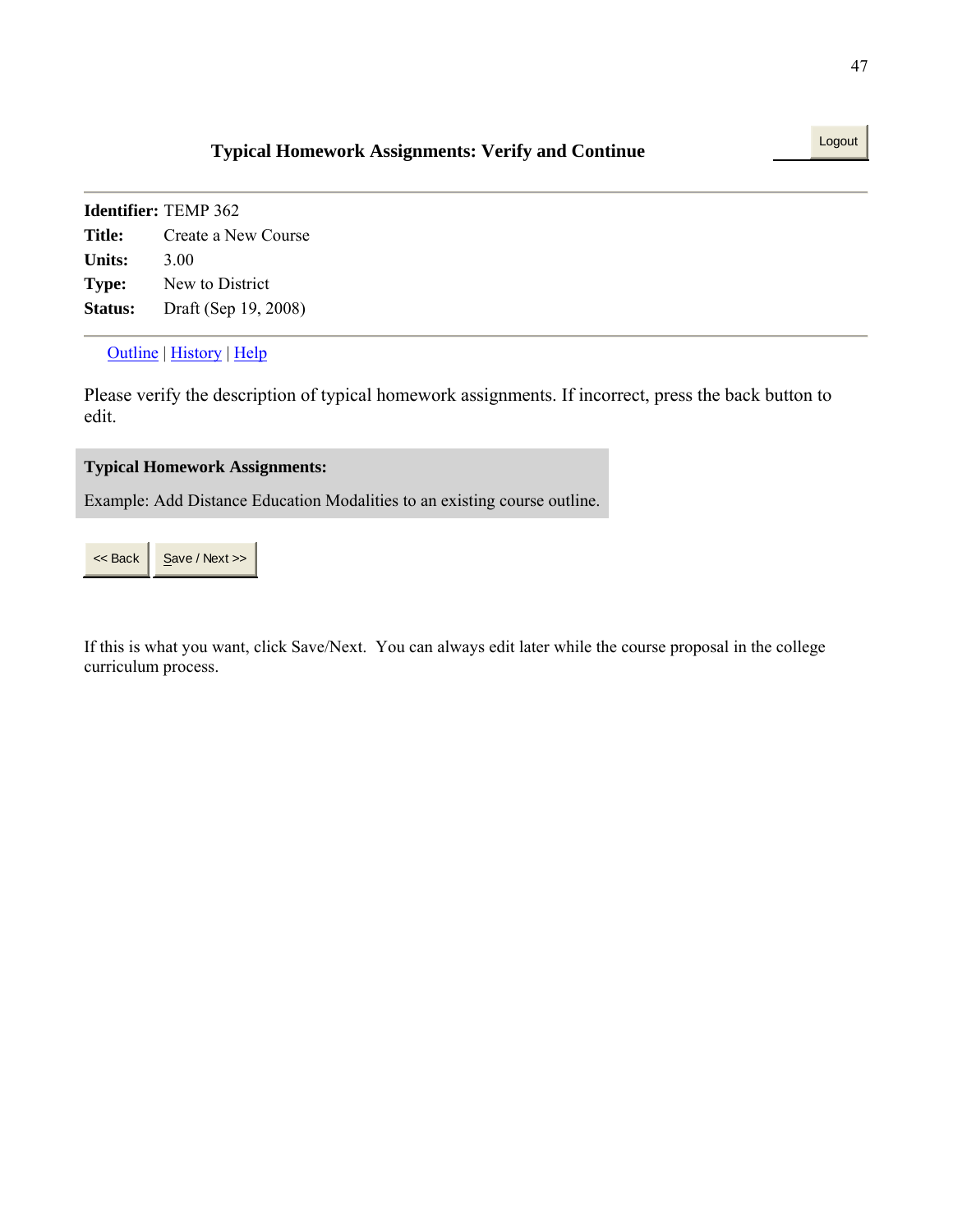| <b>Identifier:</b> TEMP 362 |                      |  |
|-----------------------------|----------------------|--|
| Title:                      | Create a New Course  |  |
| Units:                      | 3.00                 |  |
| <b>Type:</b>                | New to District      |  |
| Status:                     | Draft (Sep 19, 2008) |  |

Outline | History | Help

| <b>Typical Evaluation and Assessment Methods:</b> |  |  |  |  |
|---------------------------------------------------|--|--|--|--|
|                                                   |  |  |  |  |
|                                                   |  |  |  |  |
|                                                   |  |  |  |  |
|                                                   |  |  |  |  |
| Save / Next >>                                    |  |  |  |  |

Remember, this area must work for all instructors, according to departmental agreements.

Clicking on Outline again, I can scroll down and see the part below. Put the cursor over the label of "Section 9: Evaluation and Assessment Methods". You will see a green lantern effect, and click!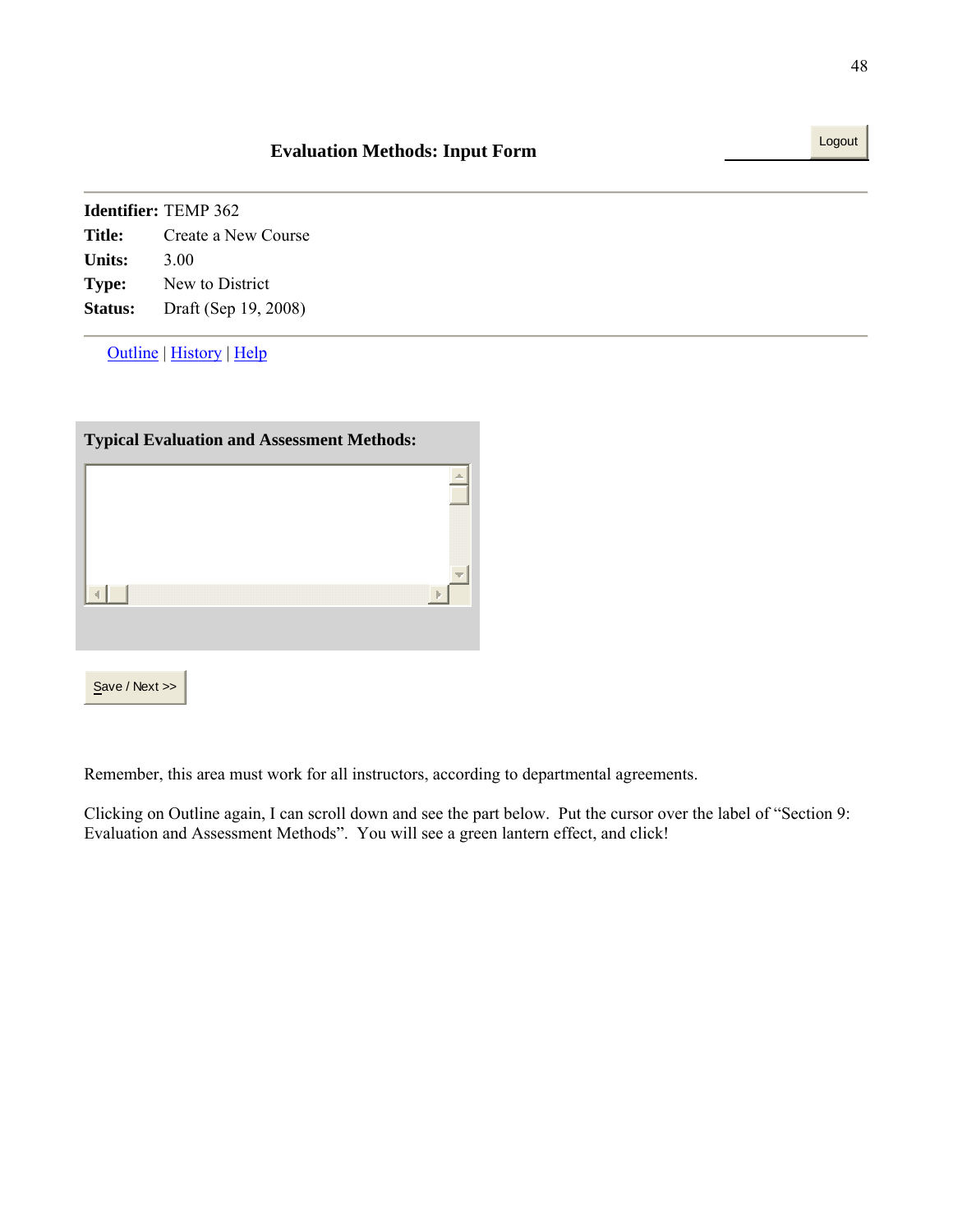# **Section 9: Evaluation and Assessment Methods**

You will see the screen below:

|                                    |                      | <b>Evaluation Methods: Input Form</b>                                         | Logout |
|------------------------------------|----------------------|-------------------------------------------------------------------------------|--------|
|                                    | Identifier: TEMP 362 |                                                                               |        |
| <b>Return to Services</b>          | <b>Title:</b>        | Create a New Course                                                           |        |
|                                    | <b>Units:</b>        | 3.00                                                                          |        |
|                                    | <b>Type:</b>         | New to District                                                               |        |
|                                    | Status:              | Draft (Sep 19, 2008)                                                          |        |
| SOCRATES Home<br>Basic Information |                      | Outline   History   Help<br><b>Typical Evaluation and Assessment Methods:</b> |        |
|                                    | Save / Next          |                                                                               |        |

Now add typical Evaluation and Assessment Methods as seen below.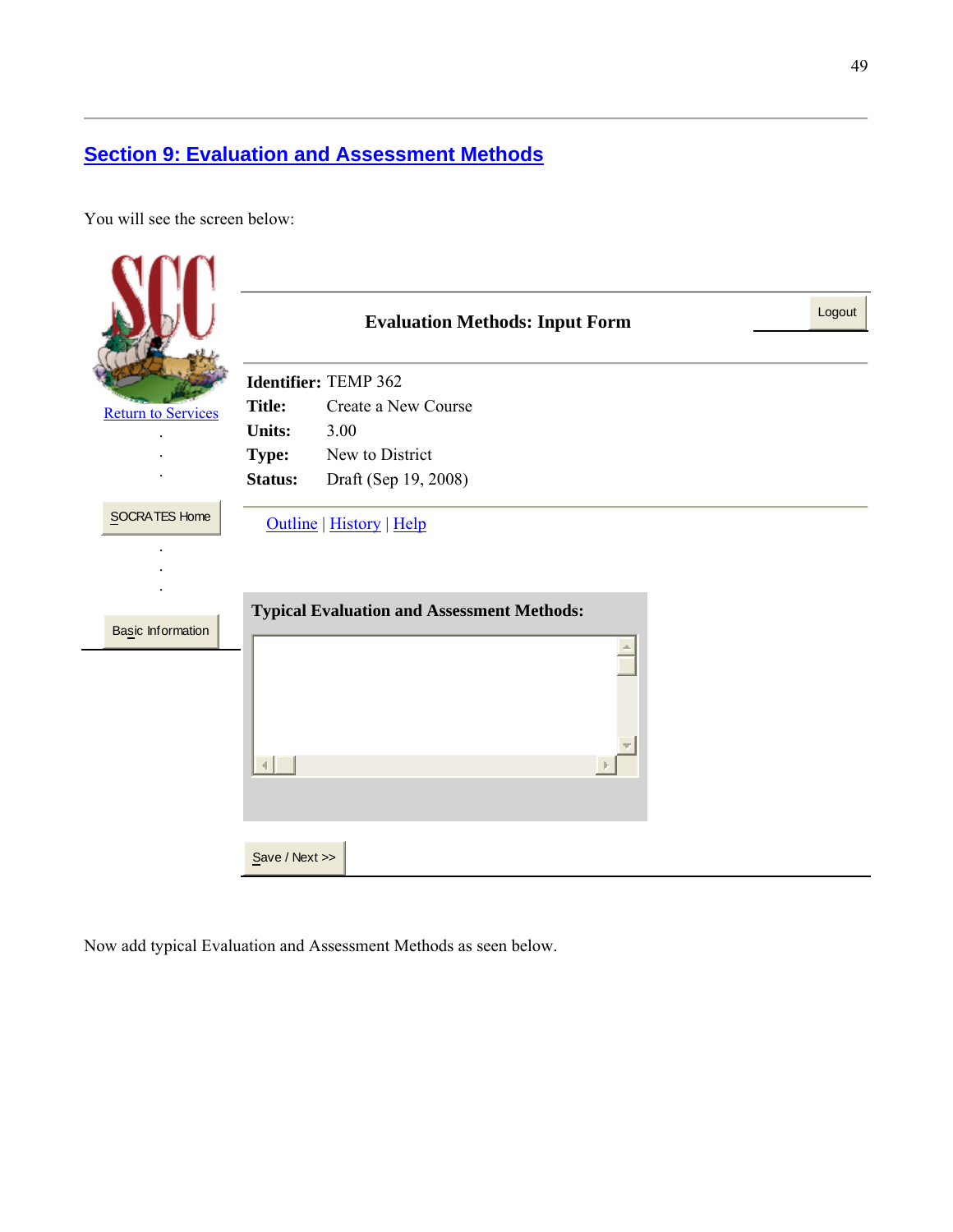|                                           |               | <b>Evaluation Methods: Input Form</b>                                                                                                         | Logout |
|-------------------------------------------|---------------|-----------------------------------------------------------------------------------------------------------------------------------------------|--------|
|                                           |               | Identifier: TEMP 362                                                                                                                          |        |
| <b>Return to Services</b>                 | <b>Title:</b> | Create a New Course                                                                                                                           |        |
|                                           | <b>Units:</b> | 3.00                                                                                                                                          |        |
|                                           | <b>Type:</b>  | New to District                                                                                                                               |        |
|                                           | Status:       | Draft (Sep 19, 2008)                                                                                                                          |        |
| SOCRATES Home<br><b>Basic Information</b> |               | Outline   History   Help<br><b>Typical Evaluation and Assessment Methods:</b><br>Typical evaluation and assessment methods should include, bu |        |
|                                           | Save / Next   |                                                                                                                                               |        |

Use the "Spell Check". When you are done, click on "Save/Next".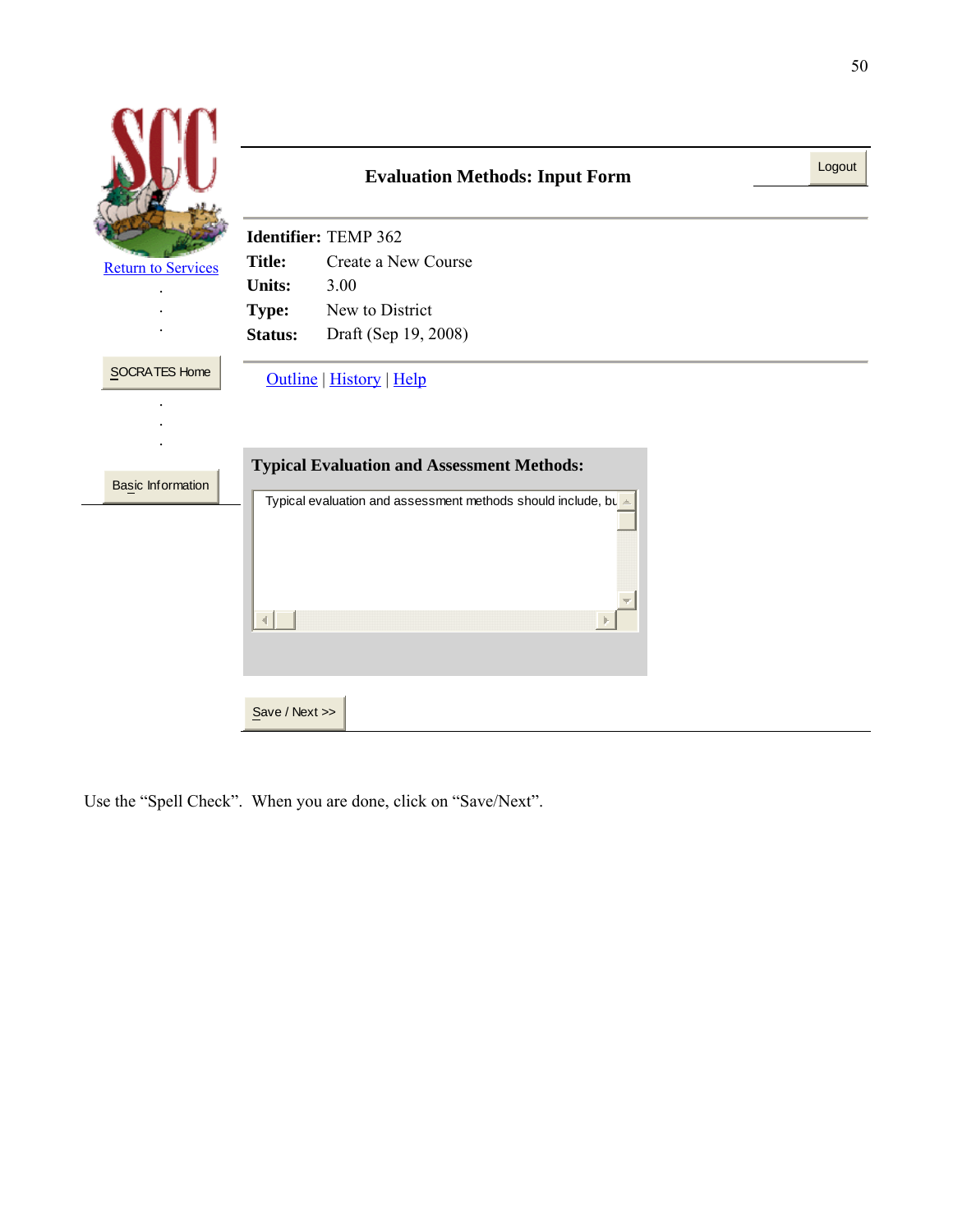|                           |                                                                                                                                           | Logout<br><b>Evaluation Methods: Verify and Continue</b> |  |
|---------------------------|-------------------------------------------------------------------------------------------------------------------------------------------|----------------------------------------------------------|--|
|                           | <b>Identifier:</b> TEMP 362                                                                                                               |                                                          |  |
|                           | <b>Title:</b>                                                                                                                             | Create a New Course                                      |  |
|                           | <b>Units:</b>                                                                                                                             | 3.00                                                     |  |
| <b>Return to Services</b> | <b>Type:</b>                                                                                                                              | New to District                                          |  |
|                           | Status:                                                                                                                                   | Draft (Sep 19, 2008)                                     |  |
| <b>SOCRATES Home</b>      | Outline   History   Help<br>Please verify the methods of evaluation. If incorrect, press the back button to edit                          |                                                          |  |
|                           | them.                                                                                                                                     |                                                          |  |
|                           | <b>Typical Evaluation and Assessment Methods:</b>                                                                                         |                                                          |  |
| <b>Basic Information</b>  | Typical evaluation and assessment methods should include, but are not limited to<br>homework, quizzes, exams, projects, and a final exam. |                                                          |  |
|                           | $<<$ Back                                                                                                                                 | Save / Next >>                                           |  |

If this is what you want, click "Save/Next" again.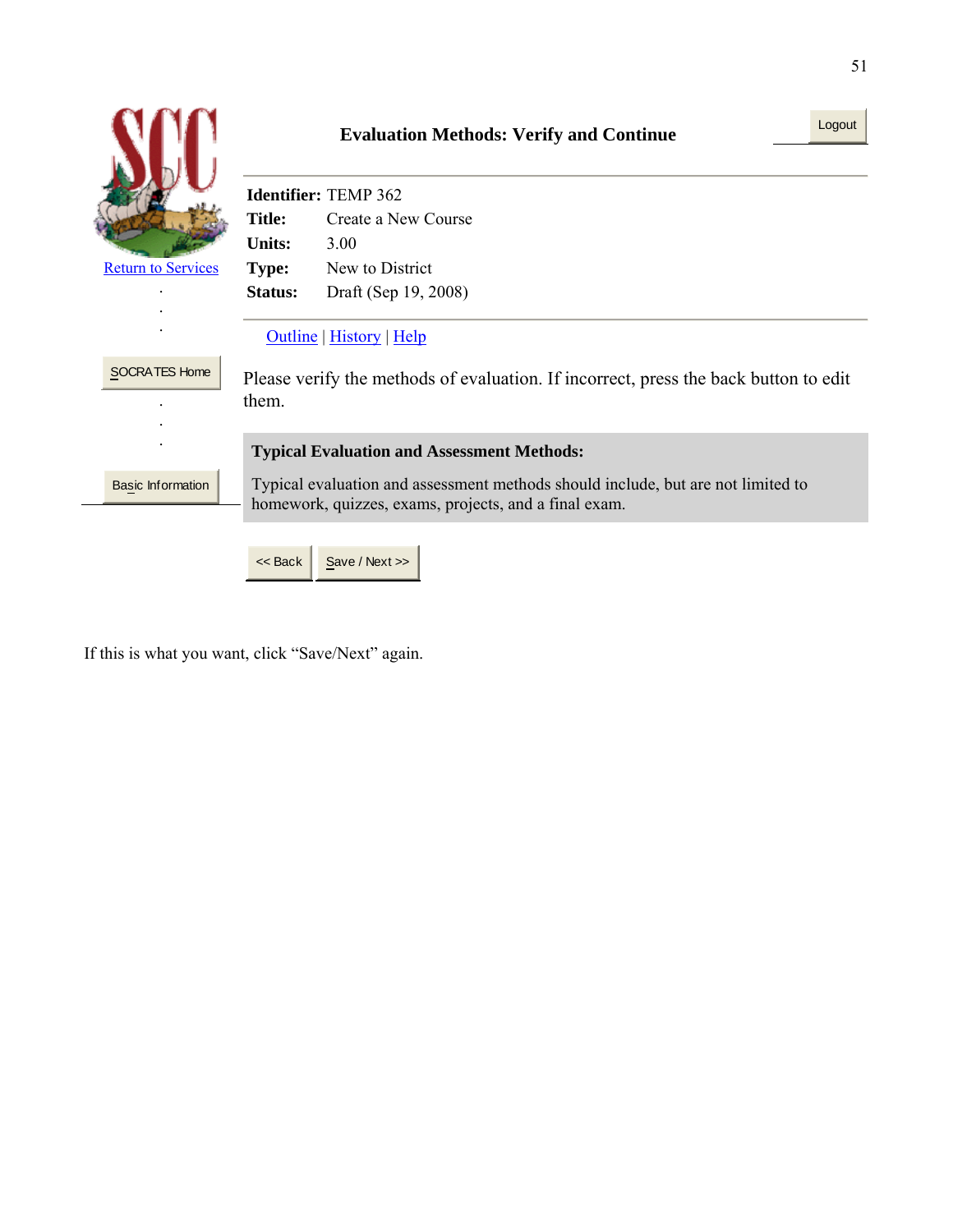You will come to the screen below. Most courses are single topic.



. .

SOCRATES Home . . .

# **Single or Multiple Topic Groups: Input Form**

|                | <b>Identifier: TEMP 362</b> |
|----------------|-----------------------------|
| Title:         | Create a New Course         |
| <b>Units:</b>  | 3.00                        |
| <b>Type:</b>   | New to District             |
| <b>Status:</b> | Draft (Sep 19, 2008)        |

#### Outline | History | Help

Please indicate if this course consists of a single topic group or has multiple topic groups.

Basic Information

#### **Single Topic Group or Multiple Topic Groups:**

Most Sacramento City College courses require only a single topic group. A small number of courses such as *Topics in (294/494)* courses share a common catalog description and a common set of course objectives but may be offered with two or more different topic groups.

Here are some examples of courses that may have multiple topic groups:

- The History department may use *HIST 494, Topics in History,* for current events courses. One year, the HIST 494 course might be *Topics in History: September 11th and Its Impact on American Institutions.* In another year, the HIST 494 course might be *Topics in History: The Growth of the European Union;* and in the following year, *Topics in History: Recent U.S.-China Relations.* Each of these *Topics in* courses is a separate topic group offered under the same HIST 494 "umbrella."
- The Physical Education department offers golf (PACT 350) at the levels of beginning, intermediate, and advanced. Each of the activity levels is a separate topic group under the common number PACT 350.
- The Computer Information Science department offers Web Page Creation course using one of two software packages, Frontpage or Dreamweaver. The computer programs are substantially different but the objectives of the course are the same. Separate topic groups describe how the course is taught using Frontpage and how it is taught using DreamWeaver.

*(Please note that the use of multiple topic groups is rare. Contact your curriculum chair for specific instructions if you are unsure about the following options.)*

C Single Topic Group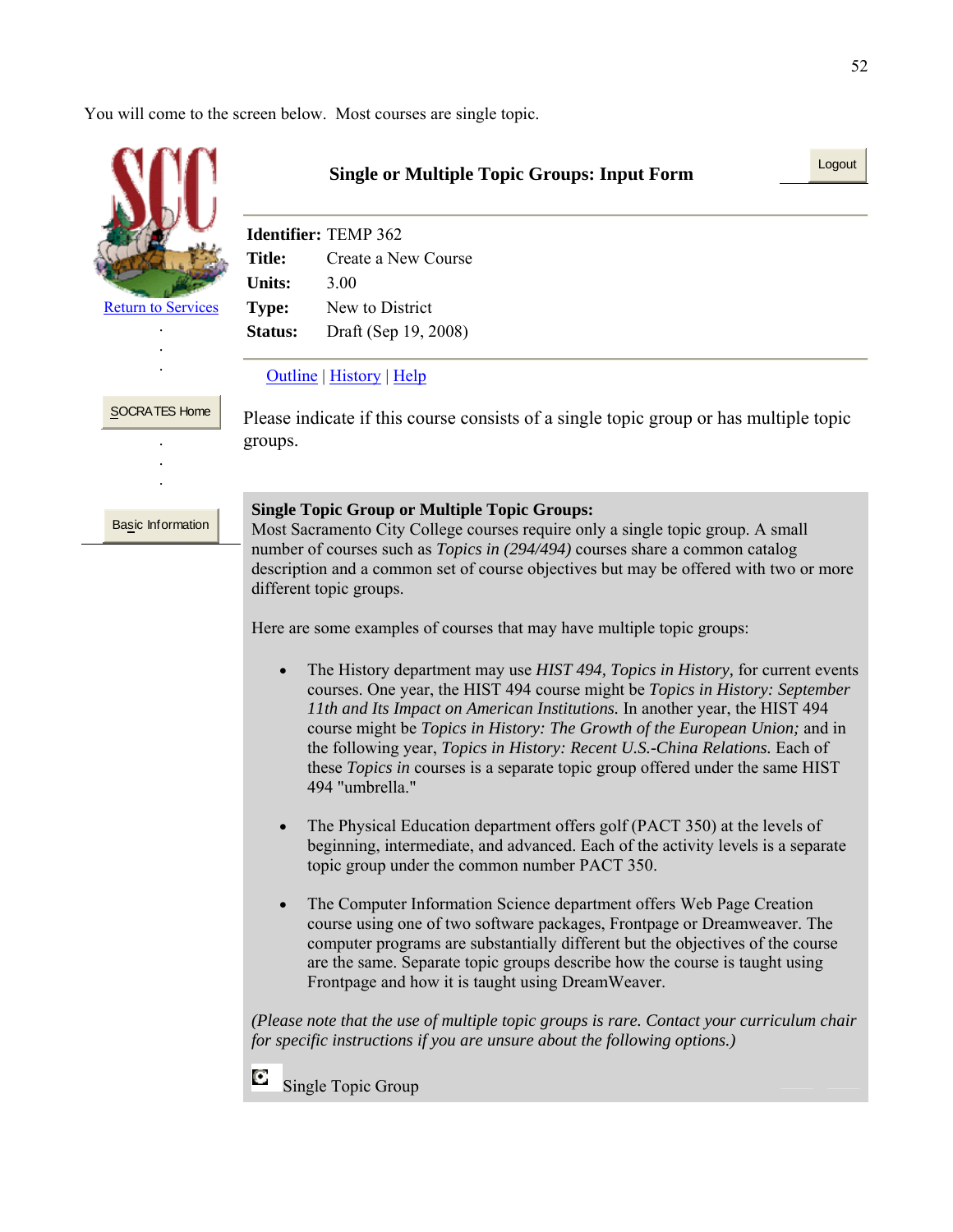| D<br><b>Multiple Topic Groups</b> |  |
|-----------------------------------|--|
| Save / Next >>                    |  |

Click "Save/Next".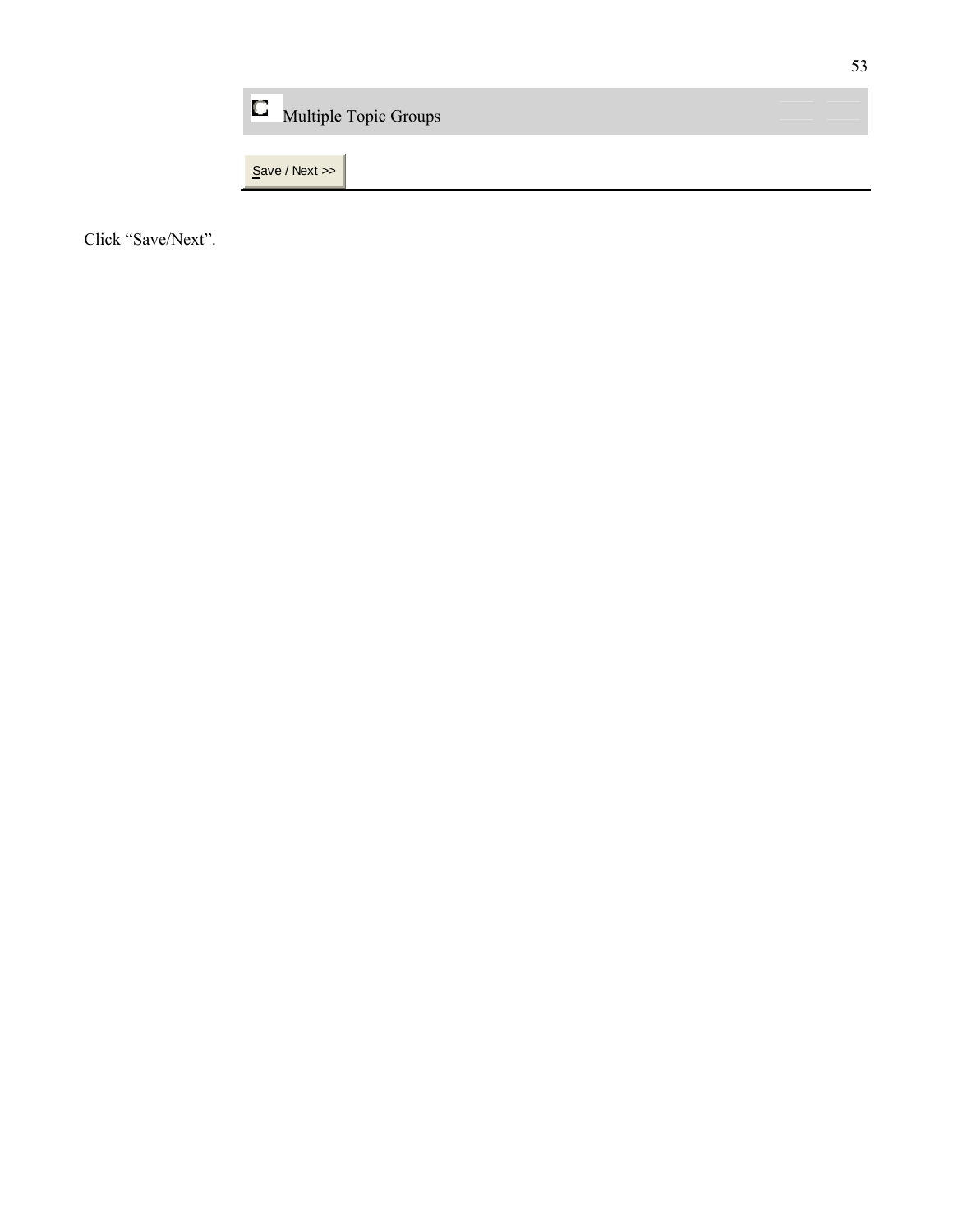|                           | <b>Single or Multiple Topic Groups: Verify and Continue</b> |                                                                                                                                                                                                           |
|---------------------------|-------------------------------------------------------------|-----------------------------------------------------------------------------------------------------------------------------------------------------------------------------------------------------------|
|                           |                                                             | <b>Identifier: TEMP 362</b>                                                                                                                                                                               |
|                           | <b>Title:</b>                                               | Create a New Course                                                                                                                                                                                       |
|                           | <b>Units:</b>                                               | 3.00                                                                                                                                                                                                      |
| <b>Return to Services</b> | Type:                                                       | New to District                                                                                                                                                                                           |
|                           | <b>Status:</b>                                              | Draft (Sep 19, 2008)                                                                                                                                                                                      |
|                           |                                                             | Outline   History   Help                                                                                                                                                                                  |
| <b>SOCRATES Home</b>      |                                                             | Please verify whether the course below may be taught with a single topic group or<br>with multiple topic groups as indicated below. If incorrect, press the back button<br>and select the correct option. |
| <b>Basic Information</b>  |                                                             | This course has only a single topic group.                                                                                                                                                                |
|                           | $<<$ Back                                                   | Save / Next >>                                                                                                                                                                                            |

Click "Save/Next" again.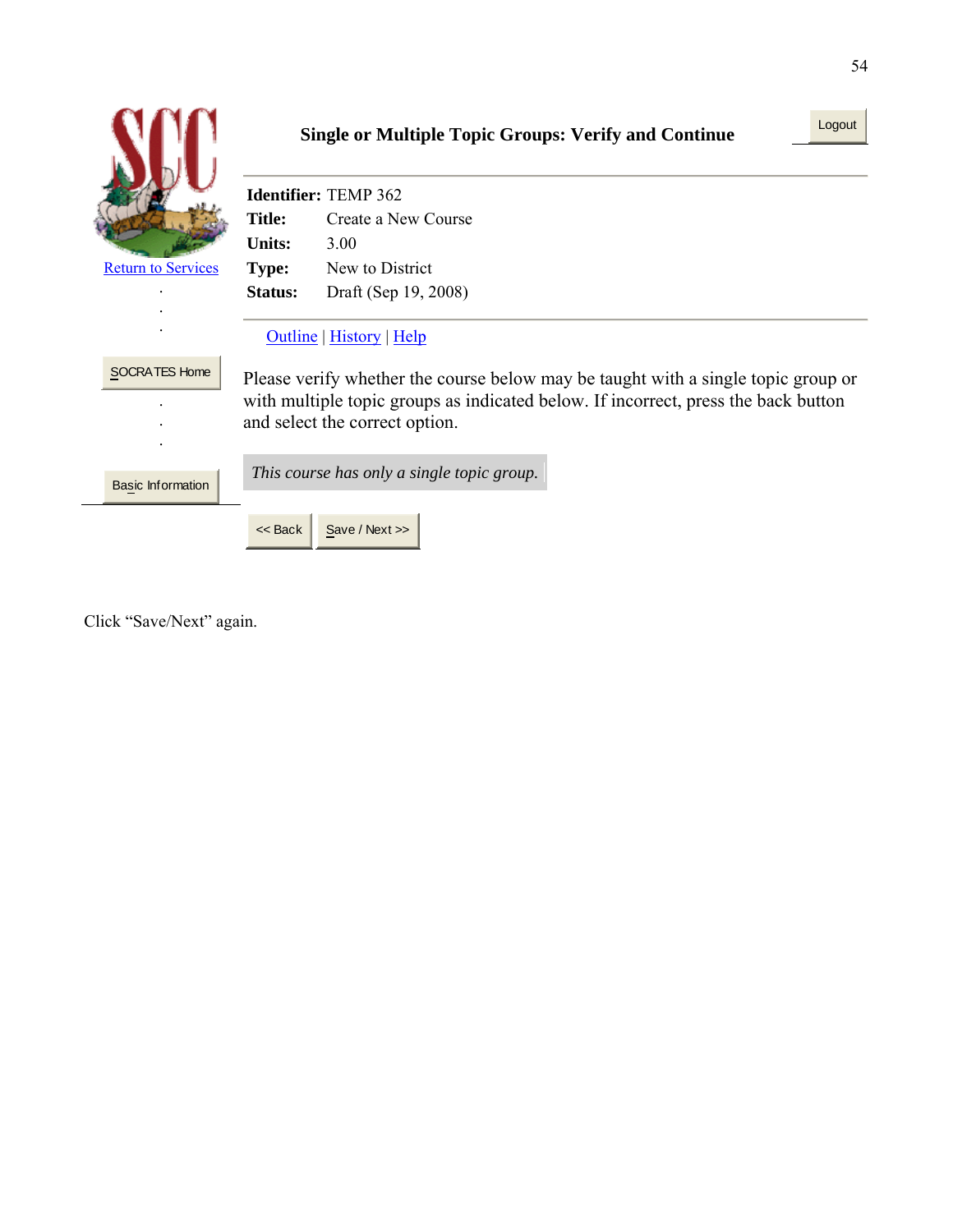You will see the Screen below.

|                           | <b>Course Topics: Input Form</b>                                                                                   | Logout |
|---------------------------|--------------------------------------------------------------------------------------------------------------------|--------|
|                           | Identifier: TEMP 362<br><b>Title:</b><br>Create a New Course<br><b>Units:</b><br>3.00                              |        |
| <b>Return to Services</b> | New to District<br>Type:<br>Draft (Sep 19, 2008)<br>Status:                                                        |        |
| SOCRATES Home             | Outline   History   Help<br>Please enter the topics of instruction for this course and the time allotted for each. |        |
| Basic Information         | Order<br>Lab<br><b>TBA</b><br><b>Topic</b><br>Lec<br><b>Hrs</b><br><b>Hrs</b><br><b>Hrs</b>                        |        |
|                           | $\mathbf{1}$<br>$\overline{\phantom{a}}$<br>4                                                                      |        |
|                           | $\overline{\mathbf{c}}$<br>$\blacktriangledown$                                                                    |        |
|                           | $\ensuremath{\mathsf{3}}$                                                                                          |        |
|                           | Add More <sup>E</sup> Done<br>C                                                                                    |        |
|                           | Save / Next                                                                                                        |        |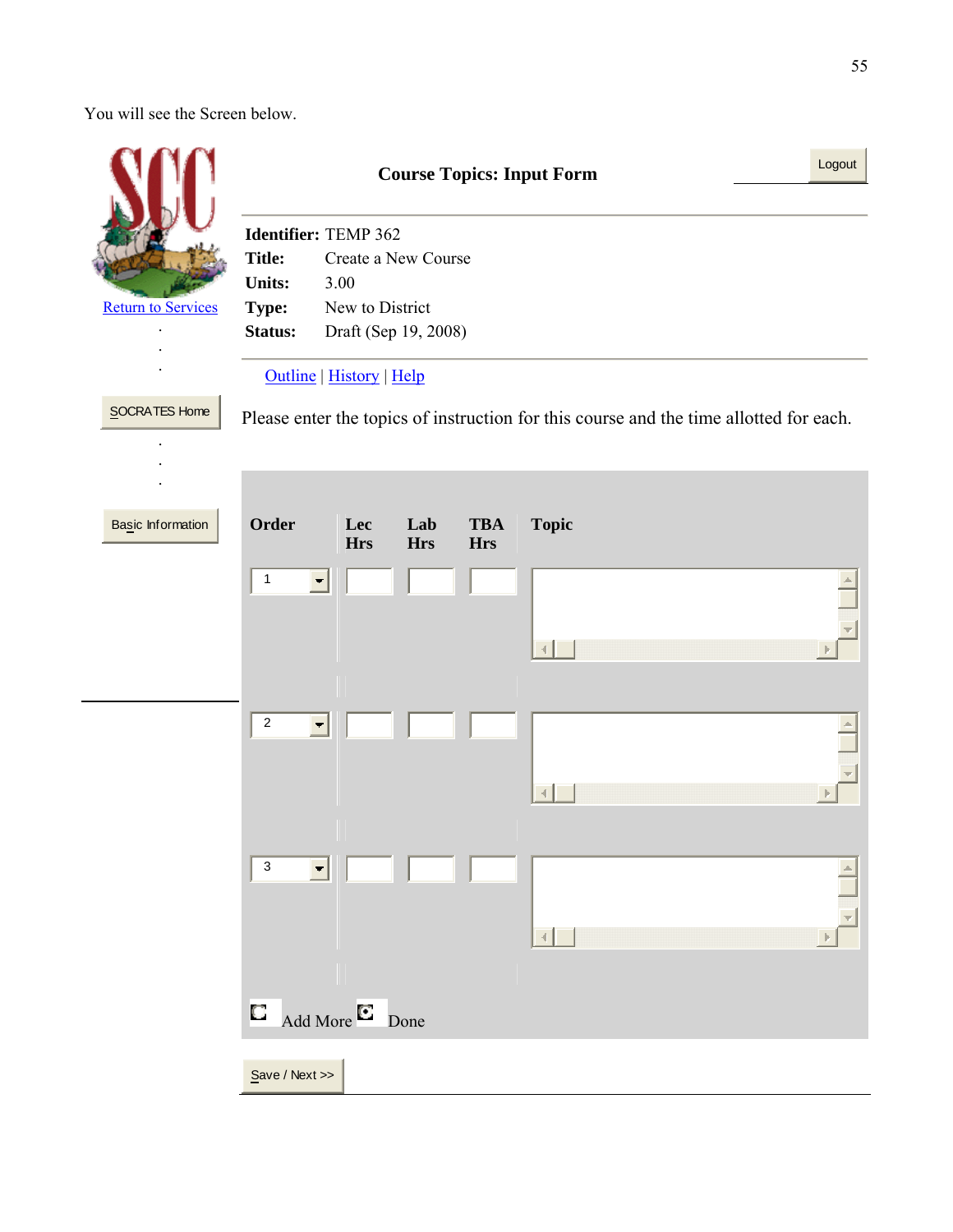We need 36 hours of lecture, and 54 hours of lab. You should allot time for new material, review, exams, and the final exam. The UC system is looking for lecture and lab topics to be listed explicitly and clearly. By now, you can probably figure out how to complete this section, so I will now show you the completed section. Remember, that the topics must complement the SLOs and the Description. As I look back on the Course Description and the SLOs, I notice a few mistakes and problems. The Course Description needs to include more to coincide with the SLOs. I will fix those as well.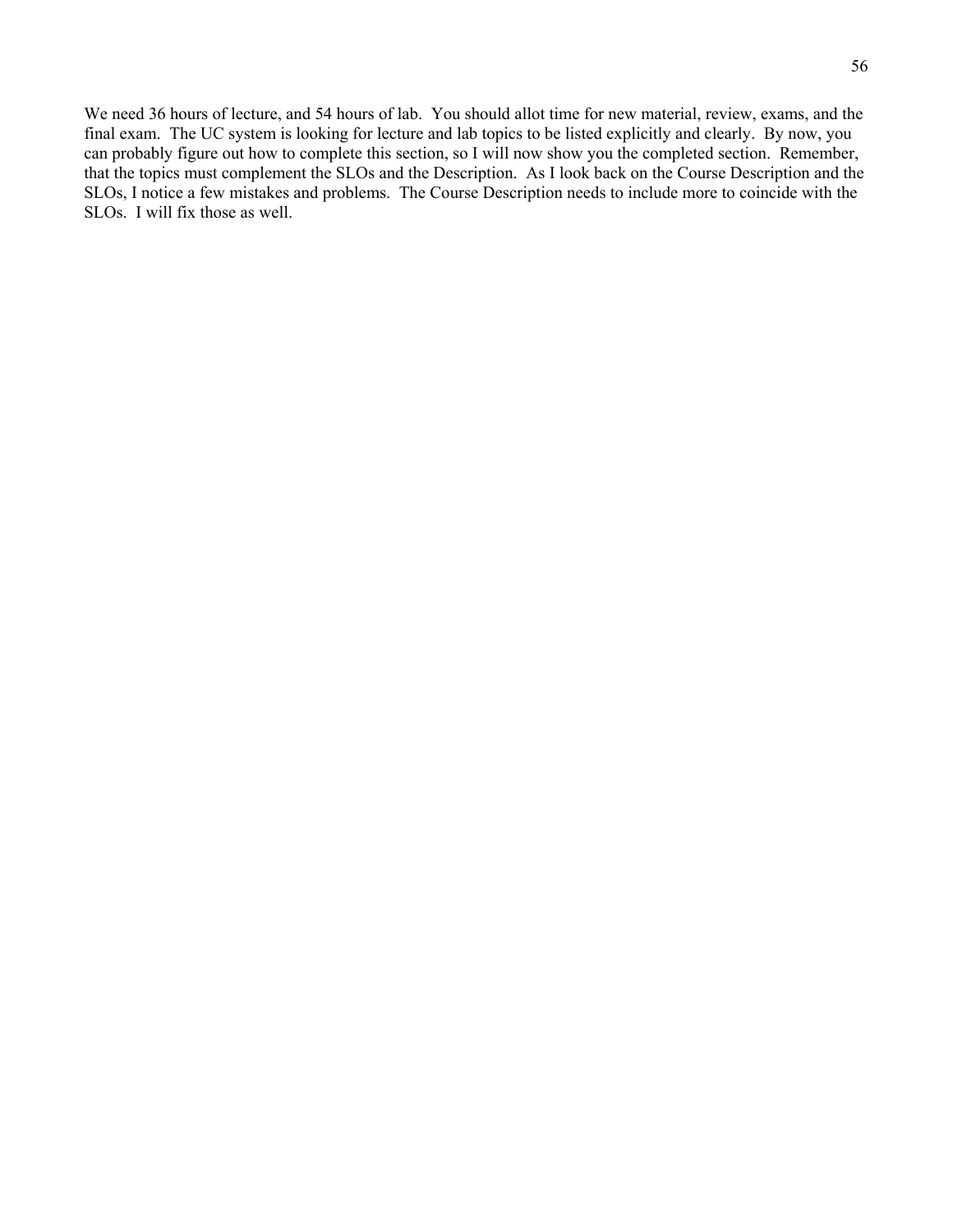I also notice that the Course Title is too limited. So, this is how to change it. See below.

|                           |                                                                                                                                                                                                | Logout<br><b>TEMP 362: Basic Information</b> |                                                                                                     |
|---------------------------|------------------------------------------------------------------------------------------------------------------------------------------------------------------------------------------------|----------------------------------------------|-----------------------------------------------------------------------------------------------------|
| <b>Return to Services</b> | Identifier: TEMP 362<br><b>Title:</b><br>Create a New Course<br><b>Units:</b><br>3.00<br>New to District<br><b>Type:</b><br>Draft (Sep 19, 2008)<br><b>Status:</b><br>Outline   History   Help |                                              | $\ge$ Import $\ge$                                                                                  |
| SOCRATES Home             | <b>Basic</b><br><b>Requisites</b><br><b>Information</b>                                                                                                                                        |                                              | <b>Articulation</b><br><b>Submission</b><br><b>Feasibility</b><br><b>Options</b><br><b>Requests</b> |
|                           | О<br>Course Number                                                                                                                                                                             | $\Box$                                       | Objectives/Learning Outcomes                                                                        |
|                           | O<br>Course Title                                                                                                                                                                              | O                                            | Delivery Modality                                                                                   |
|                           | Q<br>Units                                                                                                                                                                                     | O                                            | <b>Instruction Methods</b>                                                                          |
|                           | O<br><b>Short Title</b>                                                                                                                                                                        |                                              | $\Box$ Typical Homework Assignments                                                                 |
|                           | O<br>Hours                                                                                                                                                                                     | $\cup$                                       | <b>Evaluation Methods</b>                                                                           |
|                           | O<br>Credit                                                                                                                                                                                    | U                                            | Single or Multiple Topic Groups                                                                     |
|                           | <b>Faculty Discipline</b>                                                                                                                                                                      |                                              | Course Topics                                                                                       |
|                           | O<br>State ID Codes                                                                                                                                                                            | O                                            | Textbook Information                                                                                |
|                           | O<br>Purpose/Need                                                                                                                                                                              | O                                            | Supplementary Requirements (optional)                                                               |
|                           | O<br>Catalog Description $\Box$<br>Complete Section >>                                                                                                                                         |                                              | Cross-listed Courses (optional)                                                                     |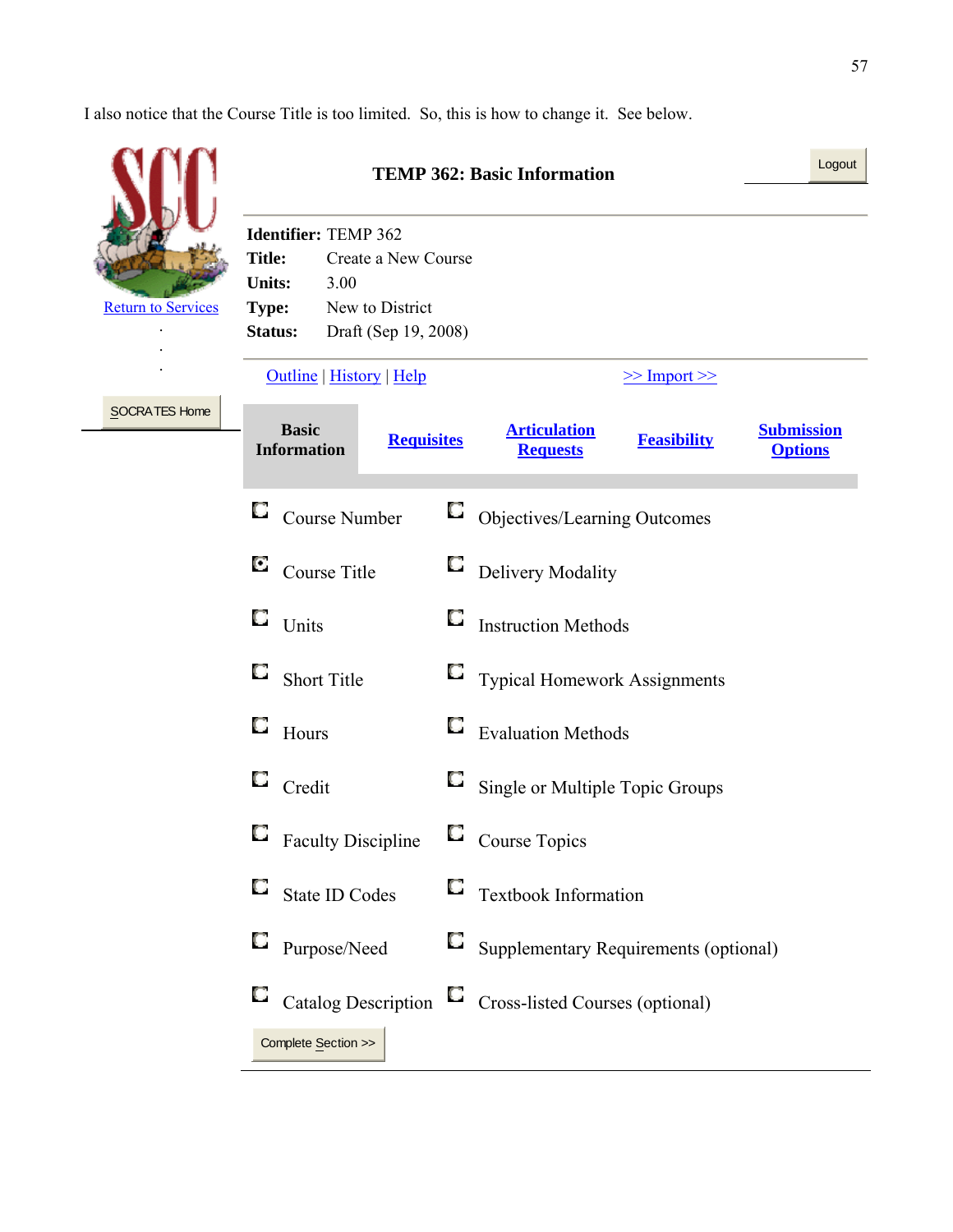Click on "Complete Section" and follow the prompts.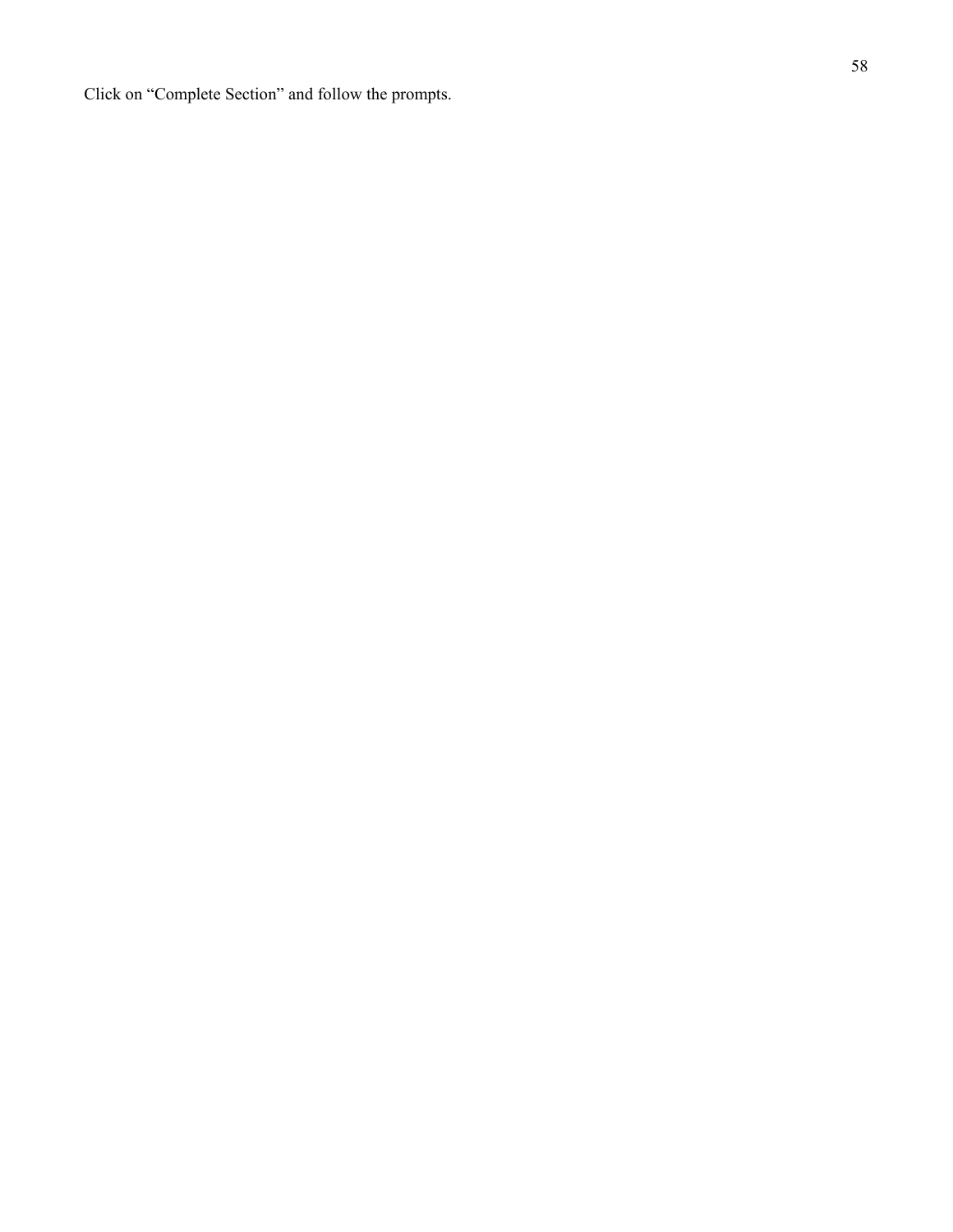# **Course Outline Sacramento City College Los Rios Community College District**

# **Section 1: Curriculum Cycle Information**

| <b>Course:</b>                              | TEMP 362: SOCRATES and the SCC Curriculum Process |
|---------------------------------------------|---------------------------------------------------|
| <b>Proposal Type:</b>                       | New to District                                   |
| <b>Faculty Initiator:</b>                   | Alexander May                                     |
| <b>Outline Status:</b>                      | Draft                                             |
| <b>Last Full Review:</b>                    |                                                   |
| <b>Last Curriculum Action:</b> Sep 19, 2008 |                                                   |
| <b>Official:</b>                            | No.                                               |
|                                             |                                                   |

# **Section 2: Submission Information**

**Proposal:** *To add a course to the SCC catalog that is not currently offered by any Los Rios college.*

**Explanation:** This course is being written to provide instruction on how to use SOCRATES.

# **Section 3: Basic Course Information**

| Identifier:          | TEMP 362                                                                                                                                                                                       |
|----------------------|------------------------------------------------------------------------------------------------------------------------------------------------------------------------------------------------|
| Title:               | SOCRATES and the SCC Curriculum Process                                                                                                                                                        |
| <b>Units:</b>        | 3.00                                                                                                                                                                                           |
| <b>Prerequisite:</b> | None.                                                                                                                                                                                          |
| <b>Hours:</b>        | 36 hours lecture, 54 hours laboratory                                                                                                                                                          |
| <b>Description:</b>  | In this course, the student will write and revise sample courses and programs using the curriculum<br>management system, Socrates. In addition, the curriculum process at SCC will be covered. |
|                      | [ Courses embedded in catalog description: None.]                                                                                                                                              |

# **Section 4: Learning Outcomes and Objectives**

*Upon completion of this course, the student will be able to:*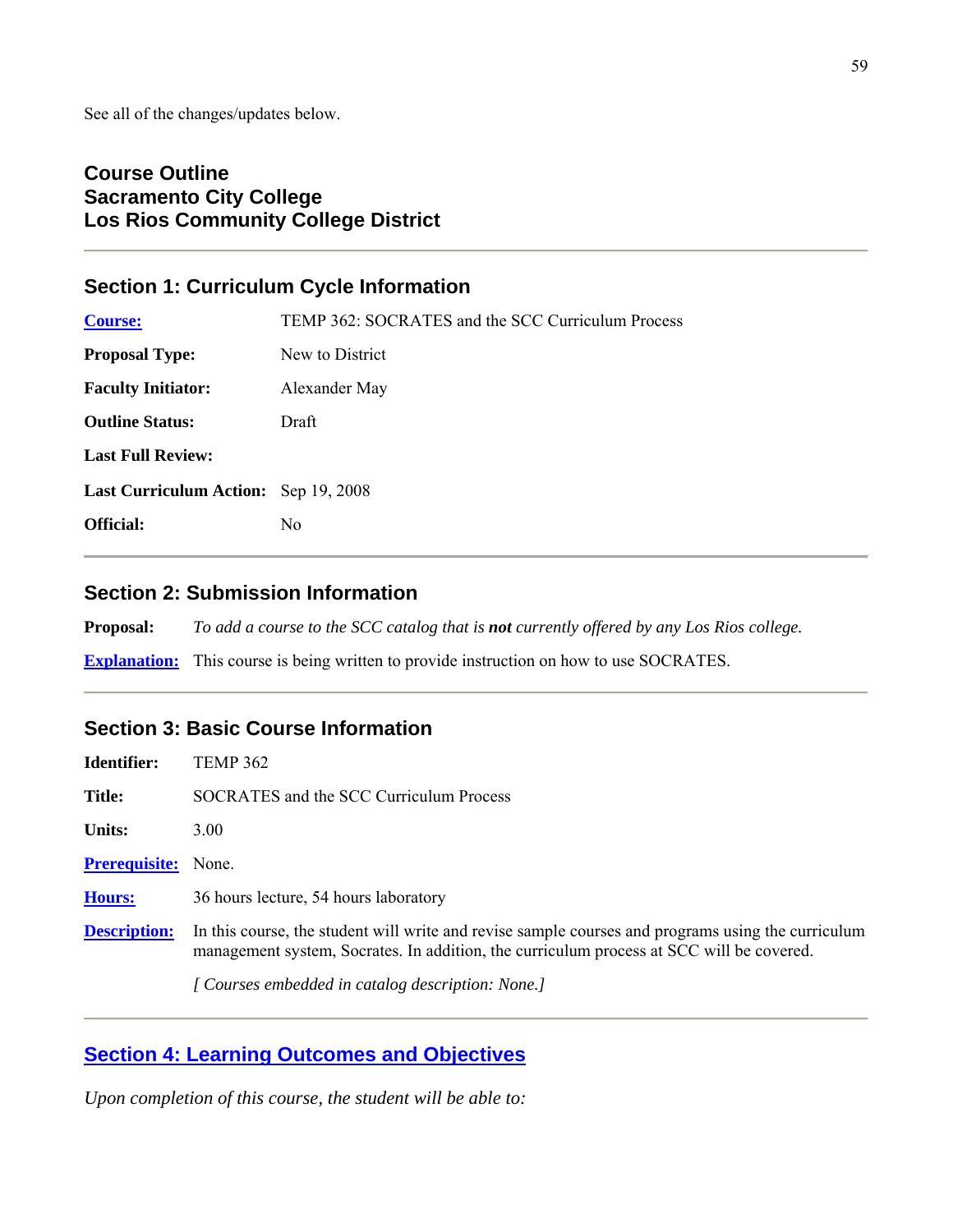- write a new to college or new to district course outline.
- revise an existing course outline.
- write a new to college or new to district program.
- revise an existing program.
- demonstrate an understanding of the curriculum process at SCC.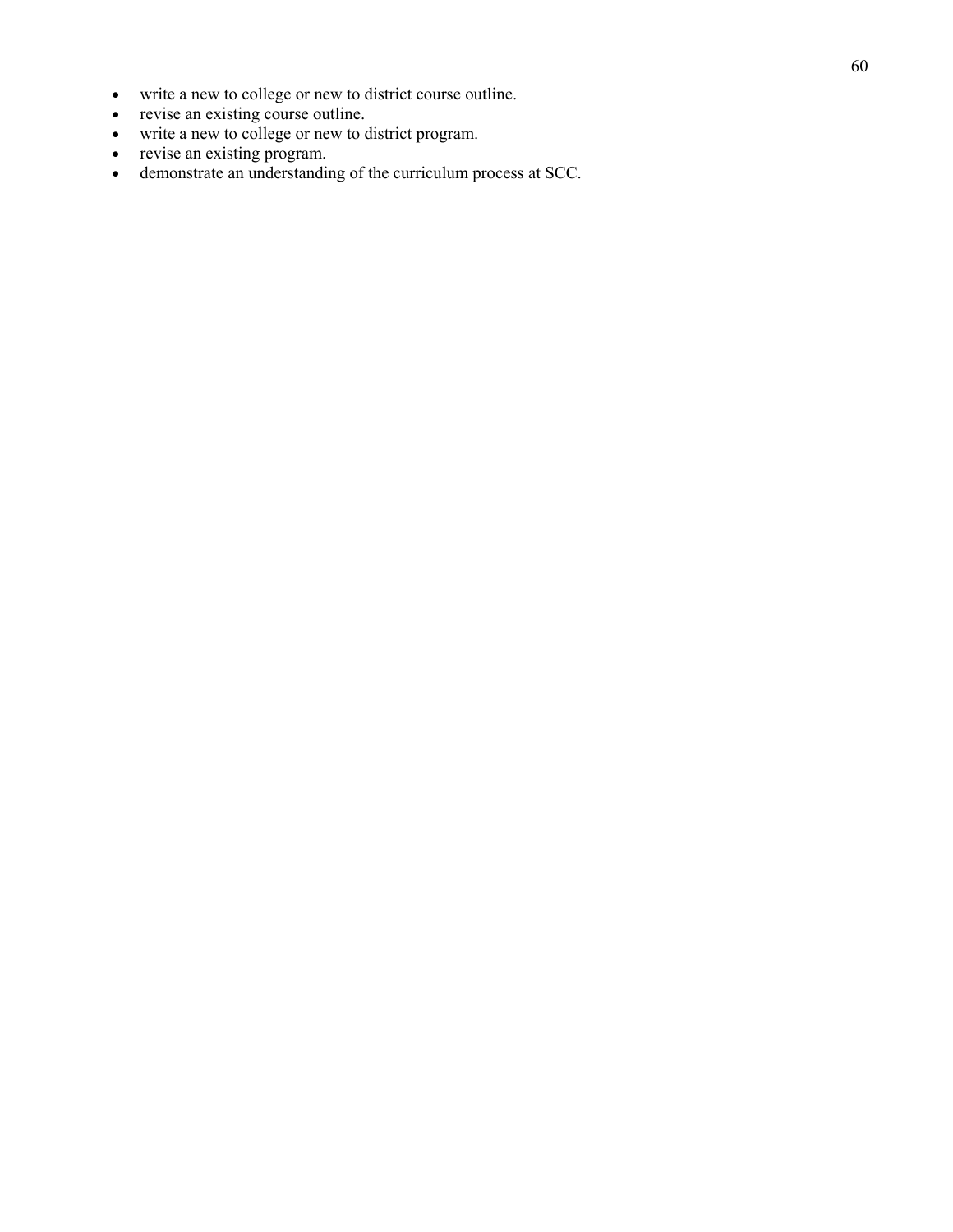Now, we can write the Course Topics in Section 5.

Below, is my first draft.

÷,

|                           | <b>Course Topics: Verify and Continue</b>                                                                                             |                      |                                                                                                                                                                                                                                                                                                           | Logout |
|---------------------------|---------------------------------------------------------------------------------------------------------------------------------------|----------------------|-----------------------------------------------------------------------------------------------------------------------------------------------------------------------------------------------------------------------------------------------------------------------------------------------------------|--------|
|                           | <b>Identifier: TEMP 362</b>                                                                                                           |                      |                                                                                                                                                                                                                                                                                                           |        |
|                           | <b>SOCRATES</b> and the SCC Curriculum Process<br><b>Title:</b>                                                                       |                      |                                                                                                                                                                                                                                                                                                           |        |
|                           | <b>Units:</b>                                                                                                                         |                      | 3.00                                                                                                                                                                                                                                                                                                      |        |
| <b>Return to Services</b> | <b>Type:</b>                                                                                                                          |                      | New to District                                                                                                                                                                                                                                                                                           |        |
|                           | Status:                                                                                                                               | Draft (Sep 19, 2008) |                                                                                                                                                                                                                                                                                                           |        |
|                           | <b>Outline</b>   History   Help                                                                                                       |                      |                                                                                                                                                                                                                                                                                                           |        |
| <b>SOCRATES Home</b>      | Please verify the course topics and time allotments below. If incorrect, press the<br>back button and edit the topics of instruction. |                      |                                                                                                                                                                                                                                                                                                           |        |
| Basic Information         |                                                                                                                                       |                      | Lec Lab Topic                                                                                                                                                                                                                                                                                             |        |
|                           | $\overline{2}$                                                                                                                        | $\mathbf{0}$         | Introduction to SOCRATES: logging in, navigating the program                                                                                                                                                                                                                                              |        |
|                           | $\boldsymbol{0}$                                                                                                                      | 3                    | Find examples of courses that have/are distance education modalities,<br>multiple topics, lecture and lab components, cross-listed courses, and<br>shared with other Los Rios Colleges.<br>Find examples of each program type: certificate, associate of arts degree,<br>and associate of science degree. |        |
|                           | 10                                                                                                                                    |                      | 0 The Curriculum process at SCC                                                                                                                                                                                                                                                                           |        |
|                           | 10                                                                                                                                    | $\theta$             | Writing new and revised course outlines                                                                                                                                                                                                                                                                   |        |
|                           | $\boldsymbol{0}$                                                                                                                      |                      | 18 Write a new course and revise and existing course and take each through<br>the entire curriculum process.                                                                                                                                                                                              |        |
|                           | 10                                                                                                                                    | $\theta$             | Writing new and revised program outlines                                                                                                                                                                                                                                                                  |        |
|                           | $\boldsymbol{0}$                                                                                                                      |                      | 18 Write a new program and revise an existing program and take each<br>through the entire curriculum process.                                                                                                                                                                                             |        |
|                           | $\boldsymbol{0}$                                                                                                                      | 10                   | Add distance education to an existing course and take it through the entire<br>curriculum process.                                                                                                                                                                                                        |        |
|                           | $\overline{4}$                                                                                                                        |                      | 0 Review for exams, final exam                                                                                                                                                                                                                                                                            |        |
|                           | $\boldsymbol{0}$                                                                                                                      |                      | 5 Exams, quizzes, and final exam                                                                                                                                                                                                                                                                          |        |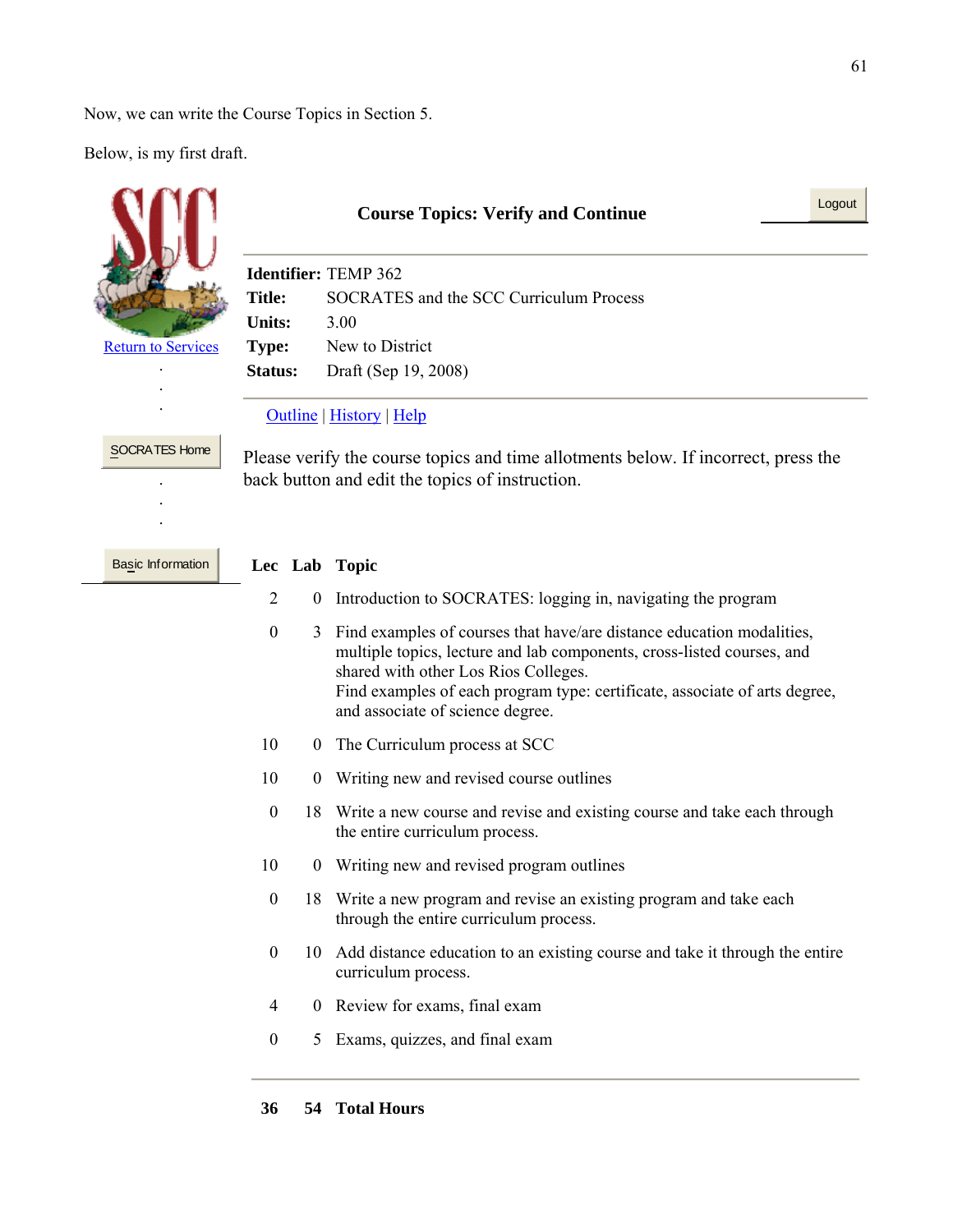| $<<$ Back | Save / Next |
|-----------|-------------|
|           |             |

There is still much to do. I recommend that you go to the outline and click on blank sections and complete them. Below is the entire outline, so far.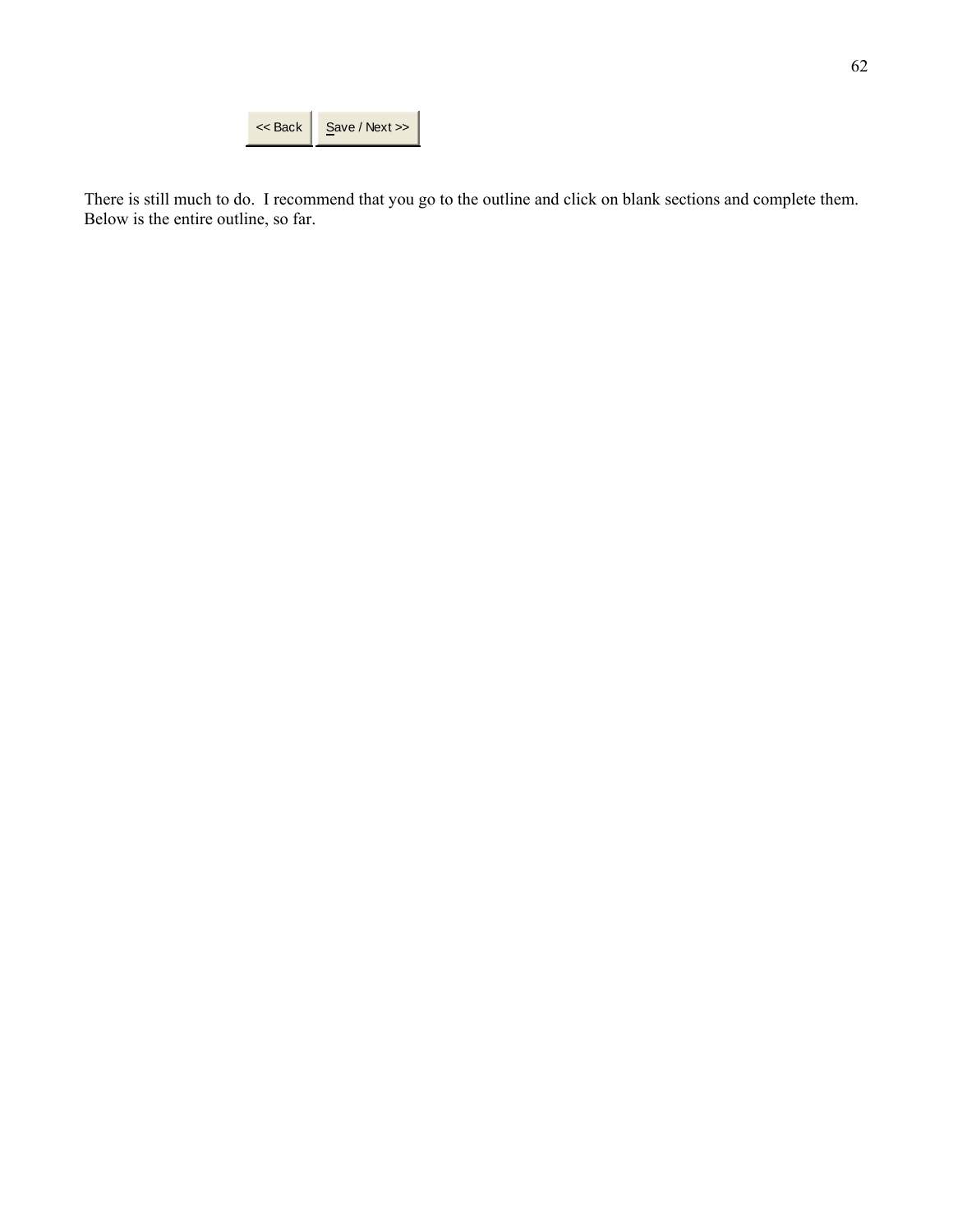## **Section 1: Curriculum Cycle Information**

| <b>Course:</b>                              | TEMP 362: SOCRATES and the SCC Curriculum Process |
|---------------------------------------------|---------------------------------------------------|
| <b>Proposal Type:</b>                       | New to District                                   |
| <b>Faculty Initiator:</b>                   | Alexander May                                     |
| <b>Outline Status:</b>                      | Draft                                             |
| <b>Last Full Review:</b>                    |                                                   |
| <b>Last Curriculum Action:</b> Sep 19, 2008 |                                                   |
| <b>Official:</b>                            | N <sub>0</sub>                                    |
|                                             |                                                   |

## **Section 2: Submission Information**

**Proposal:** *To add a course to the SCC catalog that is not currently offered by any Los Rios college.*

**Explanation:** This course is being written to provide instruction on how to use SOCRATES.

# **Section 3: Basic Course Information**

| Identifier:          | <b>TEMP 362</b>                                                                                                                                                                                |
|----------------------|------------------------------------------------------------------------------------------------------------------------------------------------------------------------------------------------|
| <b>Title:</b>        | SOCRATES and the SCC Curriculum Process                                                                                                                                                        |
| <b>Units:</b>        | 3.00                                                                                                                                                                                           |
| <b>Prerequisite:</b> | None.                                                                                                                                                                                          |
| Hours:               | 36 hours lecture, 54 hours laboratory                                                                                                                                                          |
| <b>Description:</b>  | In this course, the student will write and revise sample courses and programs using the curriculum<br>management system, Socrates. In addition, the curriculum process at SCC will be covered. |
|                      | [ Courses embedded in catalog description: None.]                                                                                                                                              |

# **Section 4: Learning Outcomes and Objectives**

*Upon completion of this course, the student will be able to:*

- write a new to college or new to district course outline.
- revise an existing course outline.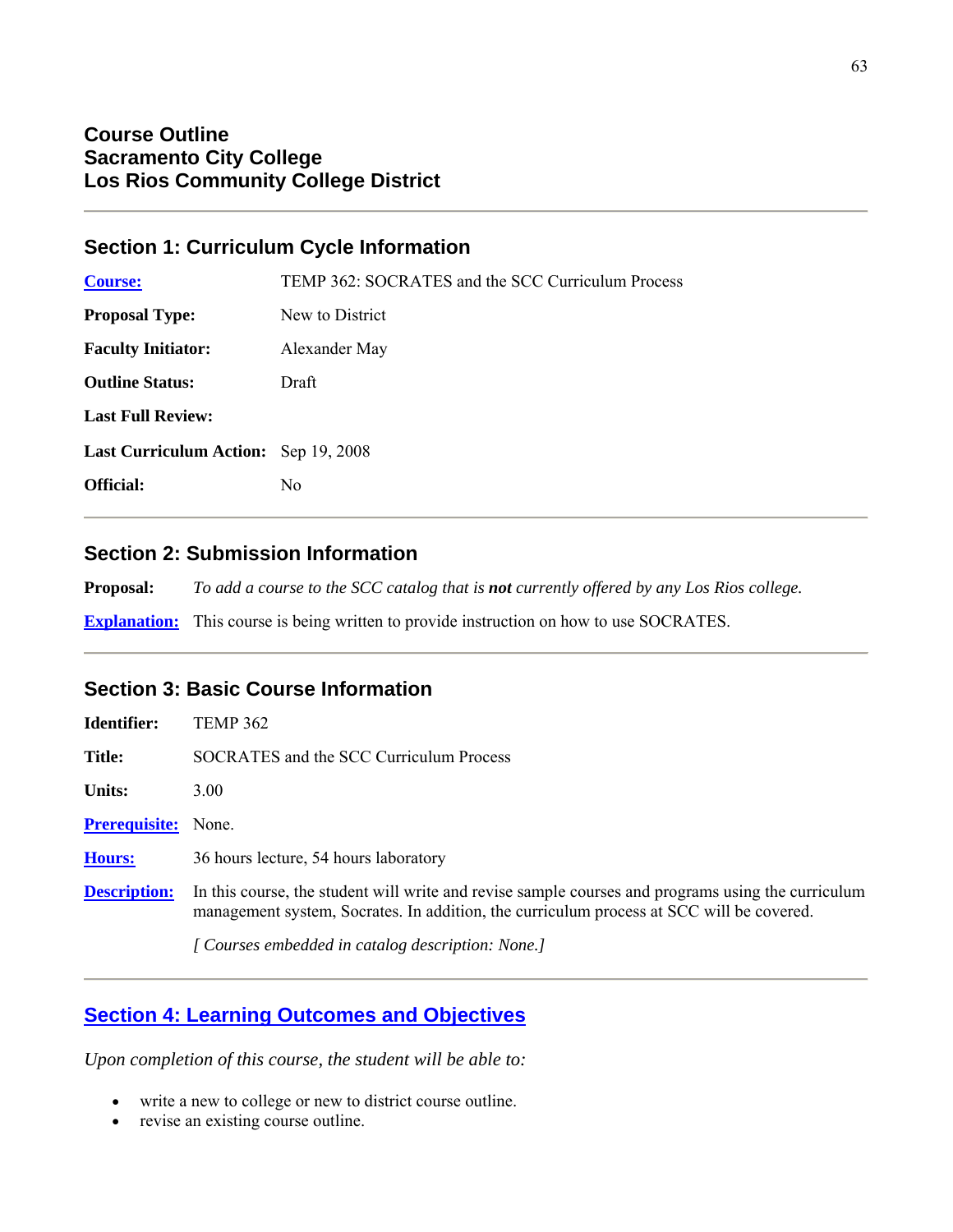- write a new to college or new to district program.
- revise an existing program.
- demonstrate an understanding of the curriculum process at SCC.

# **Section 5: Course Topics**

*The topics for this course are typically allocated as follows:*

#### **Lec Lab Topic**

- 2 0 Introduction to SOCRATES: logging in, navigating the program
- 0 3 Find examples of courses that have/are distance education modalities, multiple topics, lecture and lab components, cross-listed courses, and shared with other Los Rios Colleges. Find examples of each program type: certificate, associate of arts degree, and associate of science degree.
- 10 0 The Curriculum process at SCC
- 10 0 Writing new and revised course outlines
- 0 18 Write a new course and revise and existing course and take each through the entire curriculum process.
- 10 0 Writing new and revised program outlines
- 0 18 Write a new program and revise an existing program and take each through the entire curriculum process.
- 0 10 Add distance education to an existing course and take it through the entire curriculum process.
- 4 0 Review for exams, final exam
- 0 5 Exams, quizzes, and final exam

#### **36 54 Total Hours**

### **Section 6: Instructional Delivery Modalities**

*This course may be taught using the following instructional delivery modalities:*

In-Person

# **Section 7: Instruction Methods and Inclass Activities**

Lecture, discussion, group work, exams, quizzes, class presentations, and demonstrations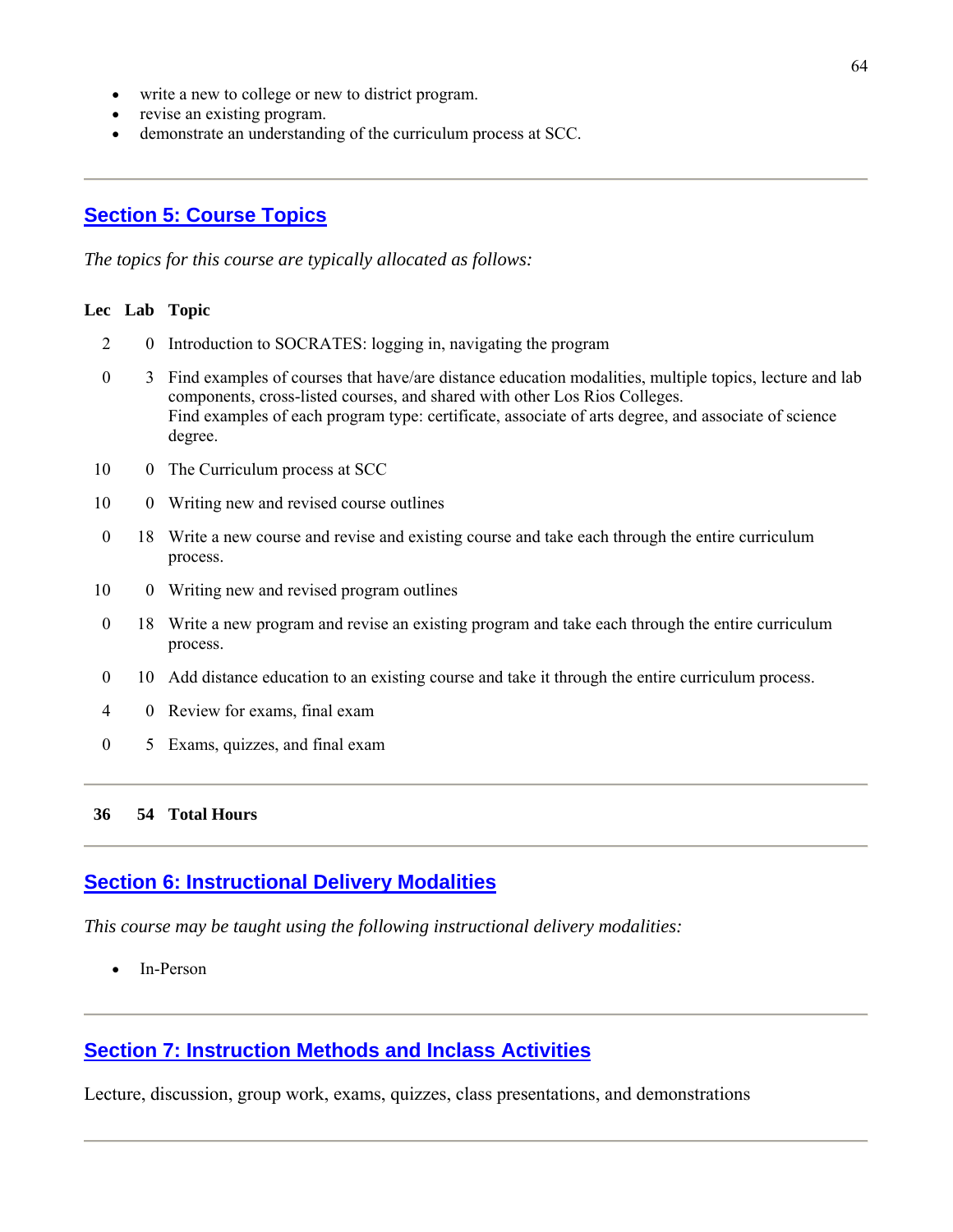# **Section 8: Typical Homework Assignments**

Example: Add Distance Education Modalities to an existing course outline.

## **Section 9: Evaluation and Assessment Methods**

Typical evaluation and assessment methods should include, but are not limited to homework, quizzes, exams, projects, and a final exam.

# **Section 10: Representative List of Textbooks**

# **Section 11: Additional Course Information**

| <b>Faculty Discipline(s):</b>                   |                                             |
|-------------------------------------------------|---------------------------------------------|
| <b>Short Title for Transcripts:</b>             |                                             |
| <b>Type of Grading:</b>                         | Pass/No Pass Only                           |
| <b>Times Taken for Credit:</b>                  | This course may be taken 1 time for credit. |
| <b>Cross-listed Courses:</b>                    | None.                                       |
| <b>Taxonomy of Programs (TOP) Code:</b>         |                                             |
| <b>Student Accountability Model (SAM) Code:</b> |                                             |

# **Section 12: Relationship to College Programs**

**Need/Purpose for the Course:**

| Degrees and<br><b>Certificates:</b> | None  |
|-------------------------------------|-------|
| <b>Prerequisite To:</b>             | None  |
| <b>Corequisite To:</b>              | None. |
| <b>Advisory To:</b>                 | None  |

# **Section 13: Relationship to Transfer Institutions**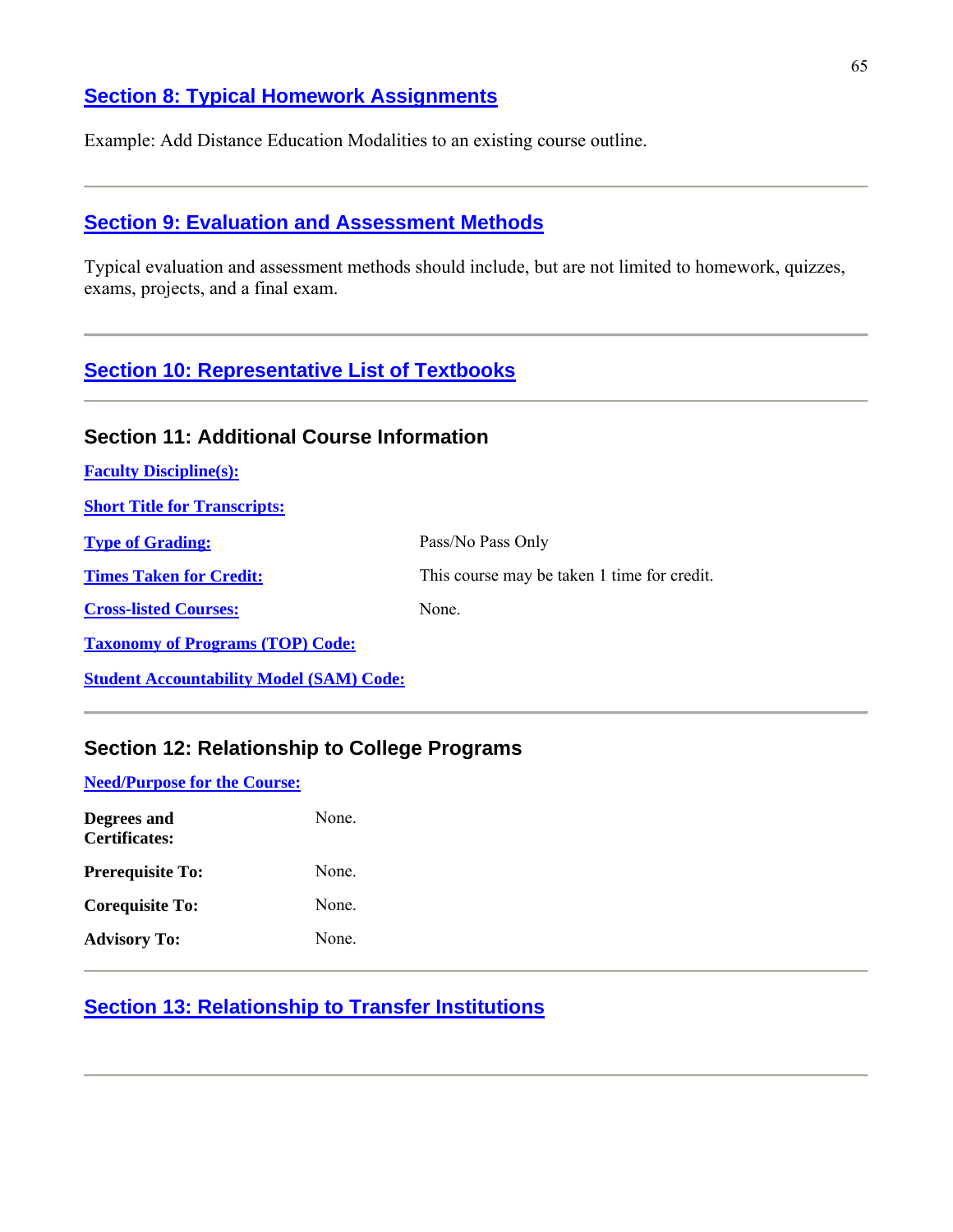# **Section 14: Feasibility**

**Department Planning: Sacramento City College Impact: Los Rios Impact: Staffing: Facilities: Equipment and Supplies: Essential Library or Media Materials: Supplementary Library or Media Materials:**

# **Section 15: Digital Signatures**

| <b>Faculty Initiator:</b> | <b>Alexander May</b> |  |
|---------------------------|----------------------|--|
| Department/Subject:       | <b>TEMP</b>          |  |
| <b>Department Vote:</b>   | Yes:                 |  |
|                           | No:                  |  |
|                           | Abstain:             |  |
|                           | Total:               |  |

**Department Chair/ Designated Contact:**

**Librarian:**

**Division Dean:**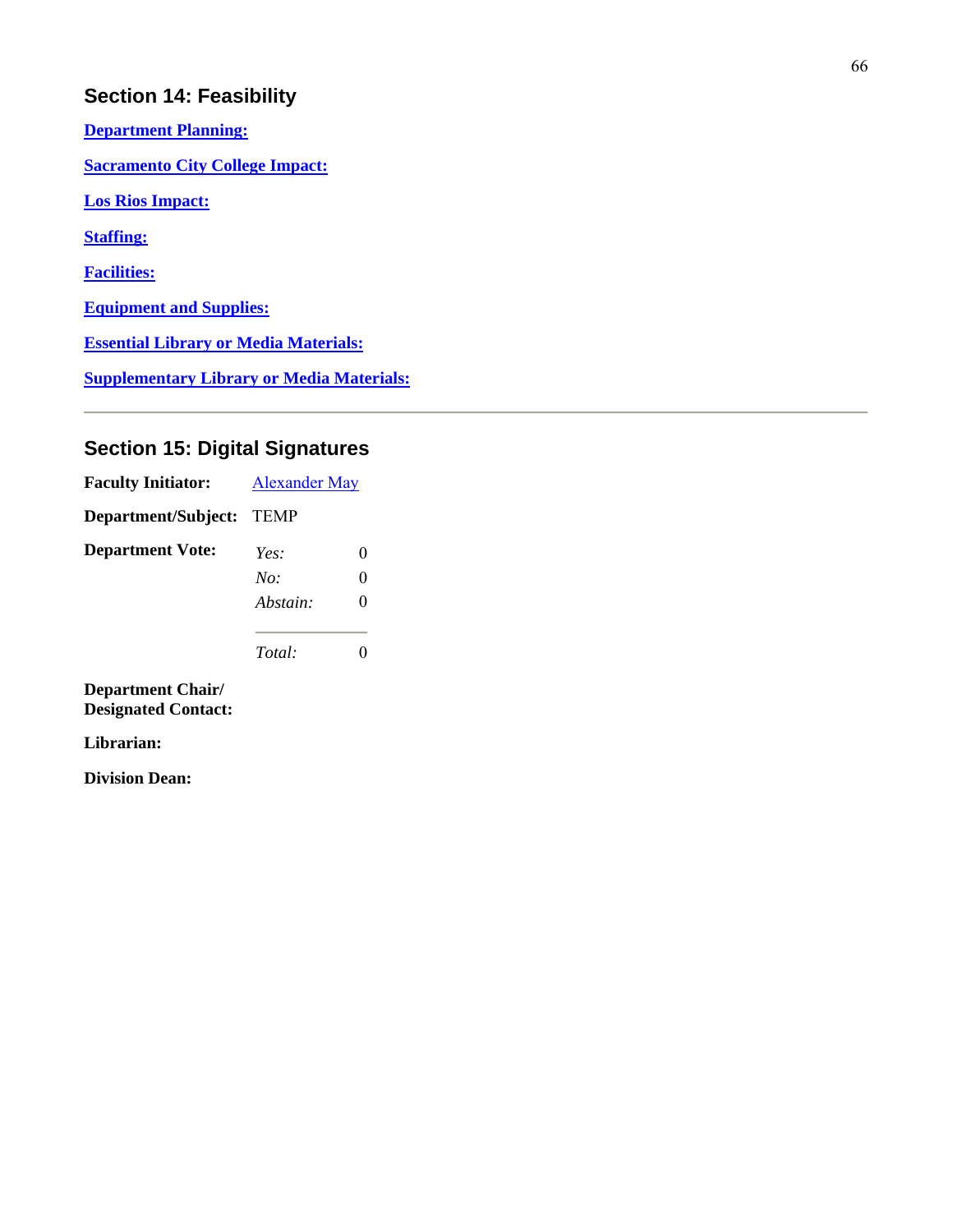Section 10, 11, 12, 13, and 14 need to be completed. As soon as the sections are complete, we will "launch" the course.

All sections have now been completed. Consider the screen below.

|                           | <b>TEMP 362: Feasibility</b>                             |                                  |                   | Logout |                                        |                                         |                                     |
|---------------------------|----------------------------------------------------------|----------------------------------|-------------------|--------|----------------------------------------|-----------------------------------------|-------------------------------------|
|                           | Identifier: TEMP 362                                     |                                  |                   |        |                                        |                                         |                                     |
|                           | <b>Title:</b><br>SOCRATES and the SCC Curriculum Process |                                  |                   |        |                                        |                                         |                                     |
|                           | <b>Units:</b><br>3.00                                    |                                  |                   |        |                                        |                                         |                                     |
| <b>Return to Services</b> | New to District<br><b>Type:</b>                          |                                  |                   |        |                                        |                                         |                                     |
|                           | <b>Status:</b>                                           | Draft (Sep 19, 2008)             |                   |        |                                        |                                         |                                     |
|                           |                                                          | Outline   History   Help         |                   |        |                                        |                                         |                                     |
| <b>SOCRATES Home</b>      | <b>Basic</b><br><b>Information</b>                       |                                  | <b>Requisites</b> |        | <b>Articulation</b><br><b>Requests</b> | <b>Feasibility</b>                      | <b>Submission</b><br><b>Options</b> |
|                           |                                                          | Department Planning              |                   |        | <b>Facility Needs</b>                  |                                         |                                     |
|                           | U                                                        | Course and Program Impact        |                   | U      |                                        | <b>Equipment/Technical Requirements</b> |                                     |
|                           |                                                          | <b>Additional Staffing Needs</b> |                   |        |                                        | Library/Media Requirements              |                                     |
|                           |                                                          | Complete Section >>              |                   |        |                                        |                                         |                                     |

Click on "Submission Options" and follow the prompts to "Launch proposal".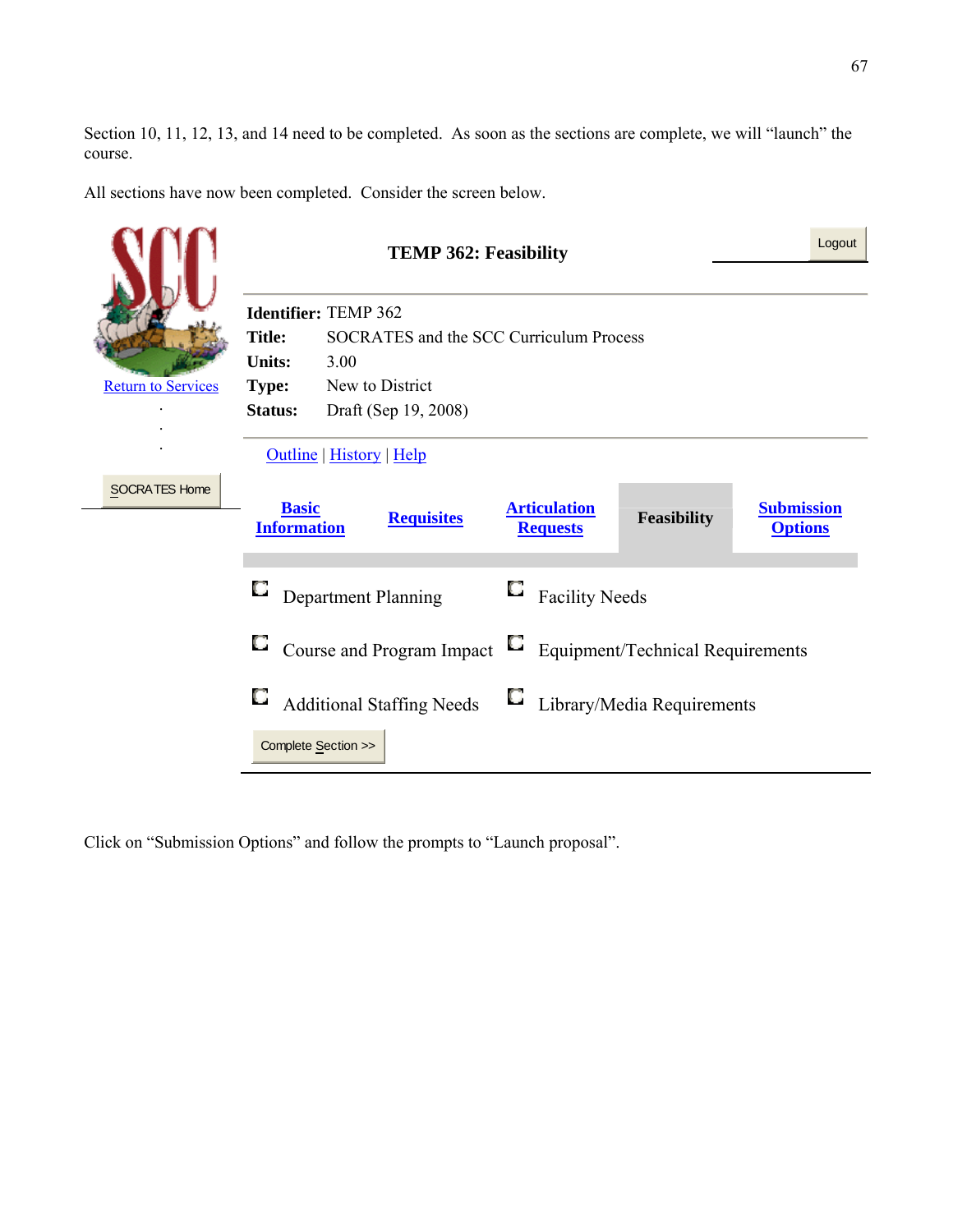# **Course Outline Sacramento City College Los Rios Community College District**

# **Section 1: Curriculum Cycle Information**

| <b>Course:</b>                       | TEMP 362: SOCRATES and the SCC Curriculum Process |  |
|--------------------------------------|---------------------------------------------------|--|
| <b>Proposal Type:</b>                | New to District                                   |  |
| <b>Faculty Initiator:</b>            | Alexander May                                     |  |
| <b>Outline Status:</b>               | Dept Review                                       |  |
| <b>Last Full Review:</b>             |                                                   |  |
| Last Curriculum Action: Jan 06, 2009 |                                                   |  |
| <b>Official:</b>                     | N <sub>0</sub>                                    |  |

# **Section 2: Submission Information**

**Proposal:** *To add a course to the SCC catalog that is not currently offered by any Los Rios college.*

**Explanation:** This course is being written to provide instruction on how to use SOCRATES.

# **Section 3: Basic Course Information**

| Identifier:          | TEMP 362                                                                                                                                                                                       |
|----------------------|------------------------------------------------------------------------------------------------------------------------------------------------------------------------------------------------|
| Title:               | SOCRATES and the SCC Curriculum Process                                                                                                                                                        |
| <b>Units:</b>        | 3.00                                                                                                                                                                                           |
| <b>Prerequisite:</b> | None.                                                                                                                                                                                          |
| <b>Hours:</b>        | 36 hours lecture, 54 hours laboratory                                                                                                                                                          |
| <b>Description:</b>  | In this course, the student will write and revise sample courses and programs using the curriculum<br>management system, Socrates. In addition, the curriculum process at SCC will be covered. |
|                      | [ Courses embedded in catalog description: None.]                                                                                                                                              |

# **Section 4: Learning Outcomes and Objectives**

*Upon completion of this course, the student will be able to:*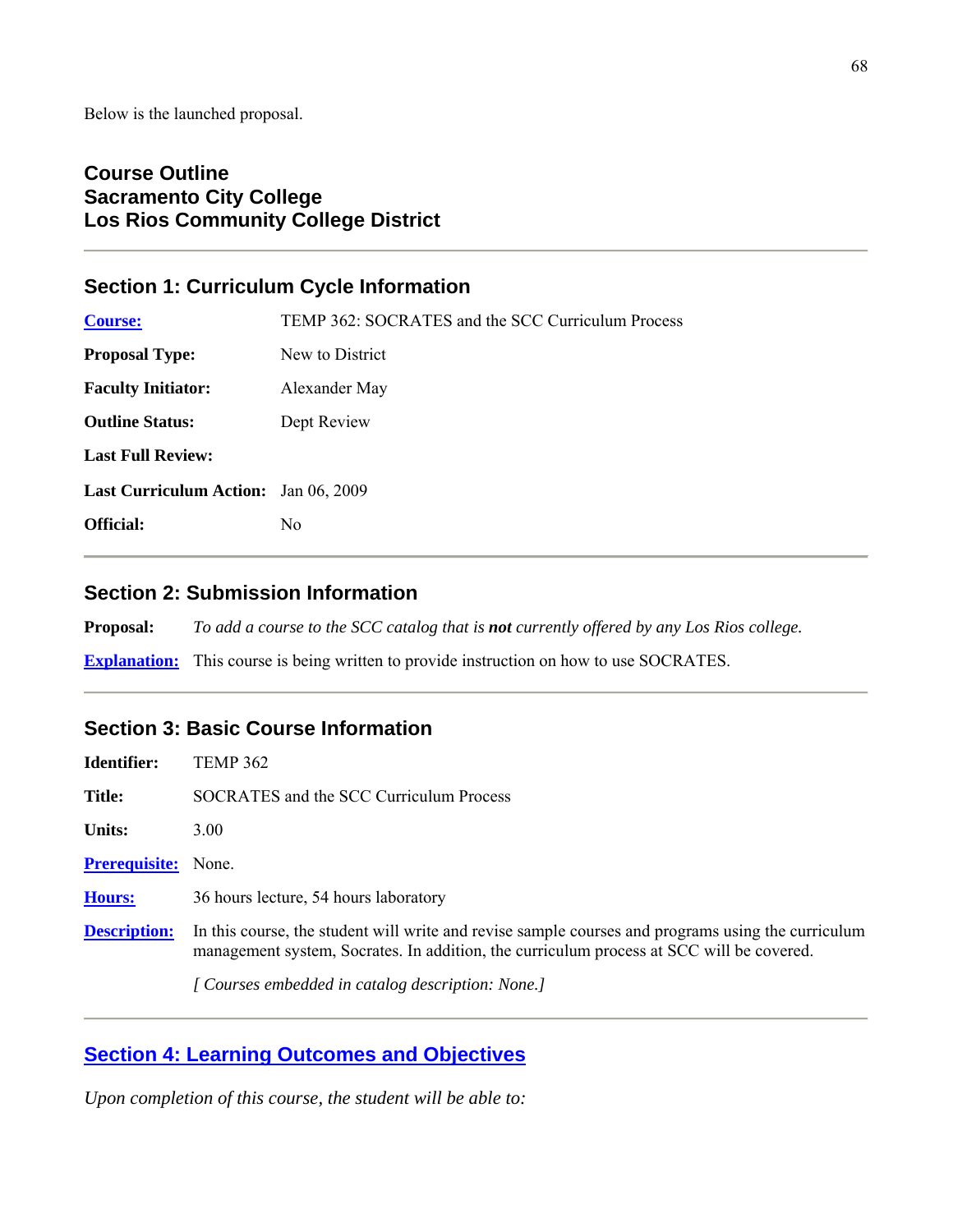- write a new to college or new to district course outline.
- revise an existing course outline.
- write a new to college or new to district program.
- revise an existing program.
- demonstrate an understanding of the curriculum process at SCC.

# **Section 5: Course Topics**

*The topics for this course are typically allocated as follows:*

#### **Lec Lab Topic**

- 2 0 Introduction to SOCRATES: logging in, navigating the program
- 0 3 Find examples of courses that have/are distance education modalities, multiple topics, lecture and lab components, cross-listed courses, and shared with other Los Rios Colleges. Find examples of each program type: certificate, associate of arts degree, and associate of science degree.
- 10 0 The Curriculum process at SCC
- 10 0 Writing new and revised course outlines
- 0 18 Write a new course and revise and existing course and take each through the entire curriculum process.
- 10 0 Writing new and revised program outlines
- 0 18 Write a new program and revise an existing program and take each through the entire curriculum process.
- 0 10 Add distance education to an existing course and take it through the entire curriculum process.
- 4 0 Review for exams, final exam
- 0 5 Exams, quizzes, and final exam

#### **36 54 Total Hours**

### **Section 6: Instructional Delivery Modalities**

*This course may be taught using the following instructional delivery modalities:*

• In-Person

### **Section 7: Instruction Methods and Inclass Activities**

Lecture, discussion, group work, exams, quizzes, class presentations, and demonstrations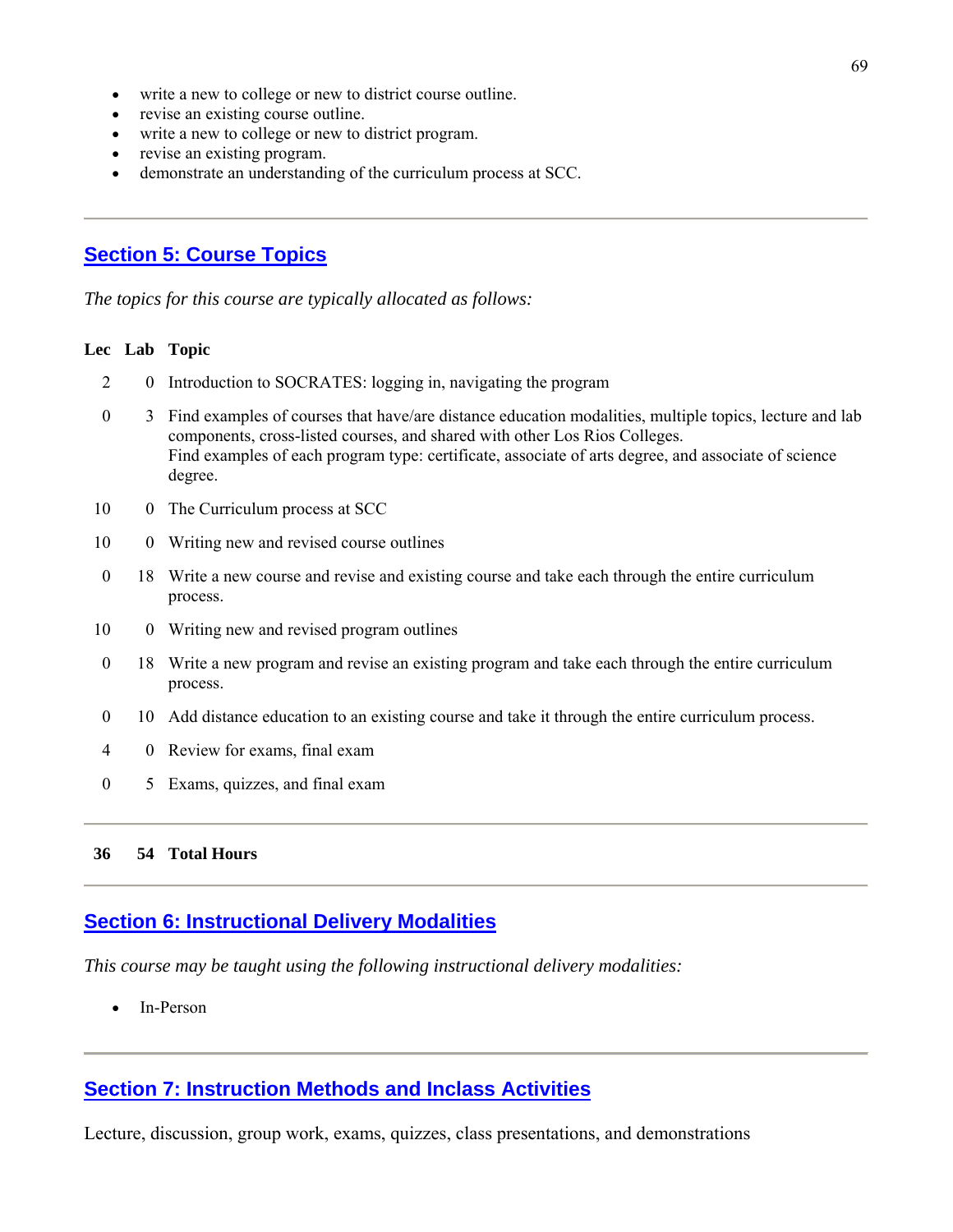# **Section 8: Typical Homework Assignments**

Example: Add Distance Education Modalities to an existing course outline.

## **Section 9: Evaluation and Assessment Methods**

Typical evaluation and assessment methods should include, but are not limited to homework, quizzes, exams, projects, and a final exam.

# **Section 10: Representative List of Textbooks**

• *SCC Curriculum Handbook.*

## **Section 11: Additional Course Information**

| <b>Faculty Discipline(s):</b>                   | <b>Interdisciplinary Studies</b>            |
|-------------------------------------------------|---------------------------------------------|
| <b>Short Title for Transcripts:</b>             | SOCRATES, SCC Curric. Process               |
| <b>Type of Grading:</b>                         | Pass/No Pass Only                           |
| <b>Times Taken for Credit:</b>                  | This course may be taken 1 time for credit. |
| <b>Cross-listed Courses:</b>                    | None.                                       |
| <b>Taxonomy of Programs (TOP) Code:</b>         |                                             |
| <b>Student Accountability Model (SAM) Code:</b> |                                             |

## **Section 12: Relationship to College Programs**

| <b>Need/Purpose for the</b><br><b>Course:</b> | The curriculum process at SCC as well as the curriculum management system,<br>SOCRATES is of major importance to the college. |
|-----------------------------------------------|-------------------------------------------------------------------------------------------------------------------------------|
| Degrees and<br><b>Certificates:</b>           | None.                                                                                                                         |
| <b>Prerequisite To:</b>                       | None.                                                                                                                         |
| <b>Corequisite To:</b>                        | None.                                                                                                                         |
| <b>Advisory To:</b>                           | None.                                                                                                                         |